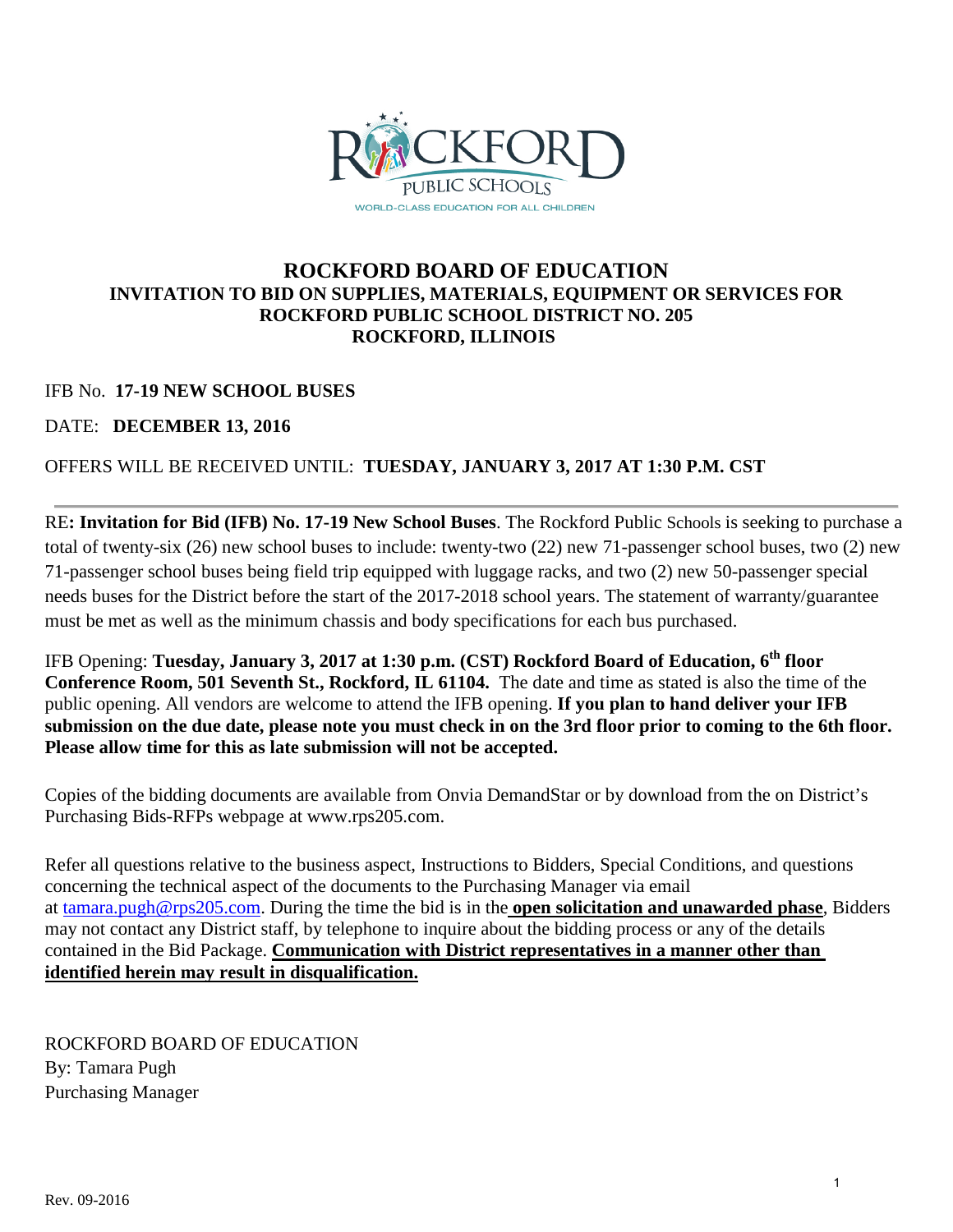# **ROCKFORD BOARD OF EDUCATION INVITATION FOR BID ON SUPPLIES, MATERIALS, EQUIPMENT OR SERVICES FOR ROCKFORD PUBLIC SCHOOL DISTRICT NO. 205 ROCKFORD, ILLINOIS**

#### IFB No. **17-19 New School Buses** Date: **December 13, 2016**

OFFERS WILL BE RECEIVED UNTIL: **1:30 PM (CST) on Tuesday, January 3, 2017**

FOR SUPPLIES, MATERIALS, EQUIPMENT OR SERVICES SPECIFIED HEREIN. THE DATE AND THE TIME AS STATED IS ALSO THE TIME OF THE PUBLIC BID OPENING. IF YOU DESIRE TO SUBMIT A BID, PLEASE DO SO ON THE FORMS PROVIDED AND RETURN TO THIS OFFICE.

Addressed to: BOARD OF EDUCATION School District No. 205 501 Seventh Street,  $6<sup>th</sup>$  Fl. Rockford, Illinois 61104

#### **GENERAL CONDITIONS AND INSTRUCTIONS FOR ALL BIDS**

The Board of Education (hereinafter occasionally referred to as Board or District as the context may require) reserves the right to reject any or all prices or bids submitted. One copy of this bid is enclosed for your convenience.

a.) Please return a copy of the required forms AND an electronic PDF version of the bid response (including all required forms) on a CD or flash drive in a SEALED envelope with the bid number, subject and your firm's name and address clearly indicated on the envelope. NOTE: FAXED and LATE bids are not acceptable and will be rejected as non-responsive.

b.) Bids to be addressed as follows: **Rockford Public School District Purchasing Department 501 Seventh St., 6th Floor Rockford, IL 61104 Attn: Tamara Pugh, Purchasing Manager**

The Board of Education reserves the right to return any merchandise for full price credit or replacement at the District's discretion that does not comply with the conditions and specifications. The Board of Education reserves the right to increase or decrease quantities shown on bid.

The Board of Education reserves the right to cancel purchase orders if the delivery or completion is not performed in accordance with the bidding document and the date stated on the purchase order.

The Board of Education reserves the right to have any product analyzed at a laboratory to ascertain compliance with specifications. Expense of such testing shall be by the Board of Education unless such tests prove noncompliance with specifications at which time the expense shall be the responsibility of the Contractor.

Bids will be awarded to the lowest responsible Bidder complying with these conditions and specifications. All rights are reserved by the Board of Education to select the bid that in its judgment is in the best interest of the District and meets the needs or purposes intended. Such decisions shall be final and not subject to recourse.

The Bidder's signature on the following page of this Form will be construed as acceptance of and willingness to comply with all provisions of the Acts of the General Assembly of the State of Illinois relating to wages of laborers, and discrimination and intimidation of employees. This bid and the resulting Contract are specifically subject to the Equal Employment Opportunity requirements of the Illinois Human Rights Act, Federal statutes and the policies and procedures of the District. Bidder agrees to comply in all respects with Federal, State, and local laws, ordinances and regulations pertaining to this bid and to the performance of the Contract in the event the Bidder is awarded the bid. Provisions of applicable statutes enacted by governmental bodies having jurisdiction are hereby incorporated by reference and became a part of this proposal and specifications.

Various statutes of the state of Illinois prohibit interest of School Board members in contracts and others prohibit interest of employees in contracts of the District as do District policies. Bidder by submitting a bid agrees to refrain from entering into any contract with the District where a Board member or employee of the District has a prohibited interest.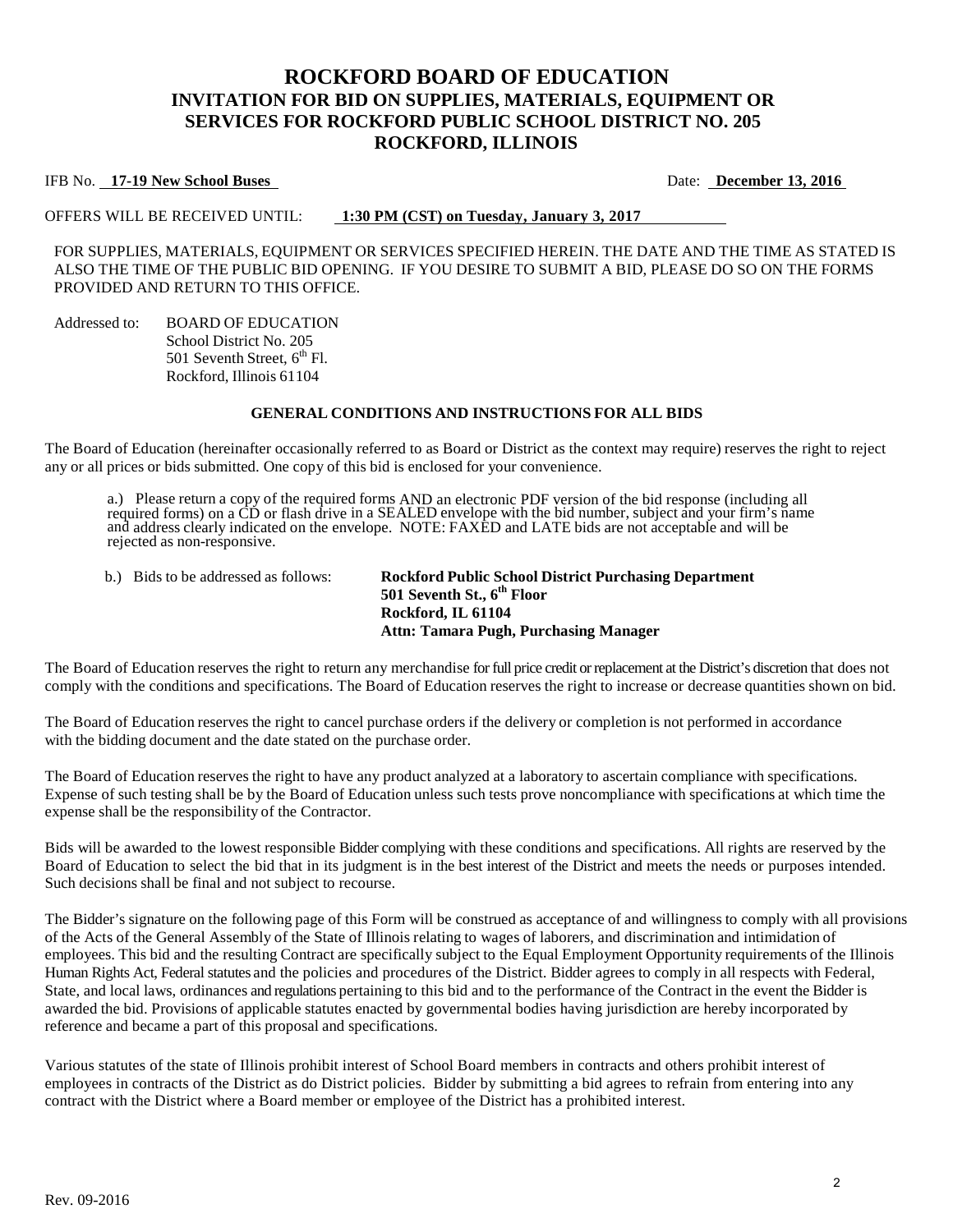Complete, sign and return the following forms: General Conditions and Instruction for All Bids, Bid Offer Form, Bid-Rigging Certification, Minority and Women-Owned Business Concern Representation, Certificate Regarding Debarment, Suspension, Ineligibility and Exclusion, Certificate Regarding Lobbying, OFAC Compliance, Vendor Conflict of Interest Disclosure Form, and any other required submittals.

No bids may be withdrawn after the official opening. All bids submitted must be valid for a minimum period of sixty (60) days after the date set for the bid opening. Please check the Terms and Conditions for any variation of this requirement.

**All prices are F.O.B., Rockford, Illinois**, which is further defined as meaning the price submitted on the bid sheet is the total price to this school district, including all freight and delivery charges. Under no circumstances may prepaid charges be added to the invoice.

A substitute item will be considered only if it is an item of regular manufacture as evidenced by literature, catalogs, etc. and not a protype or first article test item. Items lacking an established commercial market or evidence of substantial sales must be placed in the hands of the Executive Director of Budgeting and Purchasing PRIOR to the date and time of the bid opening.

The successful Bidder must submit a separate invoice for each purchase order. The information on that invoice shall cover ONLY that one purchase order.

On the attached list, please type on the bid sheet(s) the information that is requested. If there is insufficient room for your information on this Bid Sheet(s), please present data on a separate sheet (one item to a sheet).

Any interested party, including all Bidders, may examine the bid summary after bids have been opened and awarded by the Board of Education. Bid summary will be available at the Board of Education Administration Building, Purchasing Department, 8:00 A.M., to 4:30 P.M., Monday through Friday. Bid recaps may also be reviewed by visitin[g www.DemandStar.Com.](http://www.demandstar.com/)

Vendor's signature on this Bid Form must be an actual signature. A stamped, facsimile, or typed signature may disqualify the bid.

The above General Conditions and Instructions are applicable to all bids. Additional Terms and Conditions and Specifications are supplied for each bid.

Please address all questions relative to any bid via email to the Purchasing Manager, Board of Education, 501 Seventh Street, Rockford, Illinois 61104 or tamara.pugh@rps205.com. All request for information must be submitted at least three business days (Monday – Friday) prior to the bid due date and time. Responses to questions will be reviewed by the Purchasing Department and if a response or clarification to the IFB is issued it will be issued via an amendment to the bid and published on the District website and, if applicable, Demand Star. Any request for information submitted after the deadline will not receive a response. **Under no circumstances may any bidder or its representative(s) contact any employee or representative of the Rockford Public Schools regarding this bid prior to the closing date, other than to the Purchasing staff provided above. Any violation of this condition may result in a Vendor being considered non-compliant and ineligible for award.**

#### **THIS SECTION BELOW MUST BE COMPLETED IN FULL AND SIGNED, FAILURE TO COMPLY MAY RESULT IN DISQUALIFICATION OF BID.**

The undersigned hereby certifies that he/she has read and understands the contents of this solicitation and agrees to furnish at the prices shown any or all of the items and/or services, subject to all Instructions, Terms and Conditions, Specifications and attachments hereto. Failure to have read all the provisions of this solicitation shall not be cause to alter any resulting contract or request additional compensation.

#### **GENERAL CONDITIONS AND INSTRUCTIONS FOR ALL BIDS FORM:**

Address Name of Firm

City & State  $\qquad \qquad$  Zip Signature of Authorized Representative

Area Code Telephone Number (Federal Employer Identification) Or Social Security Number (See Specification for Determination)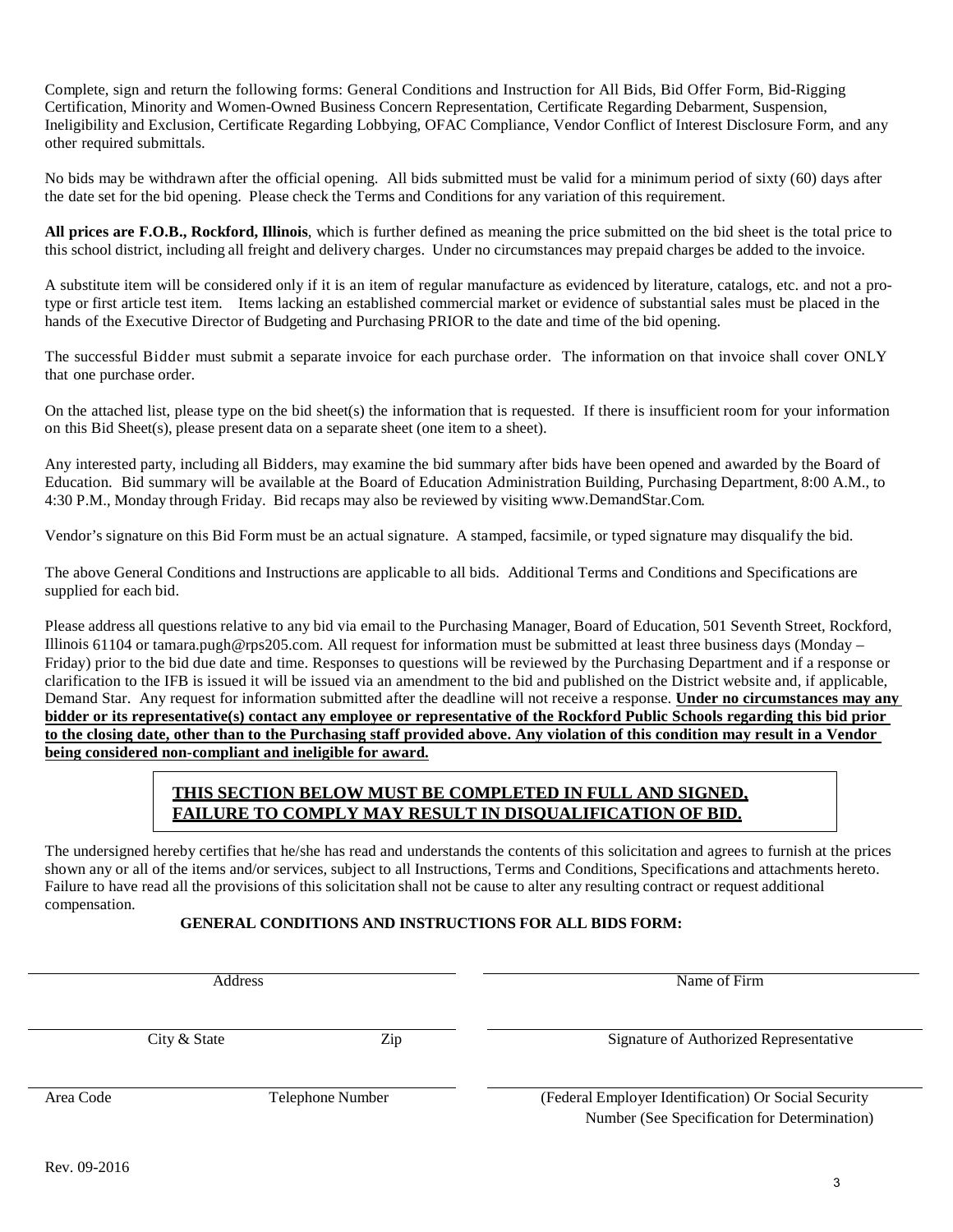# **ROCKFORD PUBLIC SCHOOL DISTRICT NO. 205**

# **SEALED BID PROPOSAL**

---------------------------------**BID NO.: IFB 17-19 OPENING DATE: Tuesday, January 3, 2017 OPENING TIME: 1:30 PM (CST) DESCRIPTION: New School Buses ATTN: PURCHASING DEPT. DATED MATERIAL-DELIVER IMMEDIATELY** -----------------------------

PLEASE CUT OUT AND AFFIX THIS BID LABEL TO THE OUTERMOST ENVELOPE OF YOUR PROPOSAL TO HELP ENSURE PROPER DELIVERY!

# **LATE OFFERS CANNOT AND WILLNOT BE ACCEPTED!**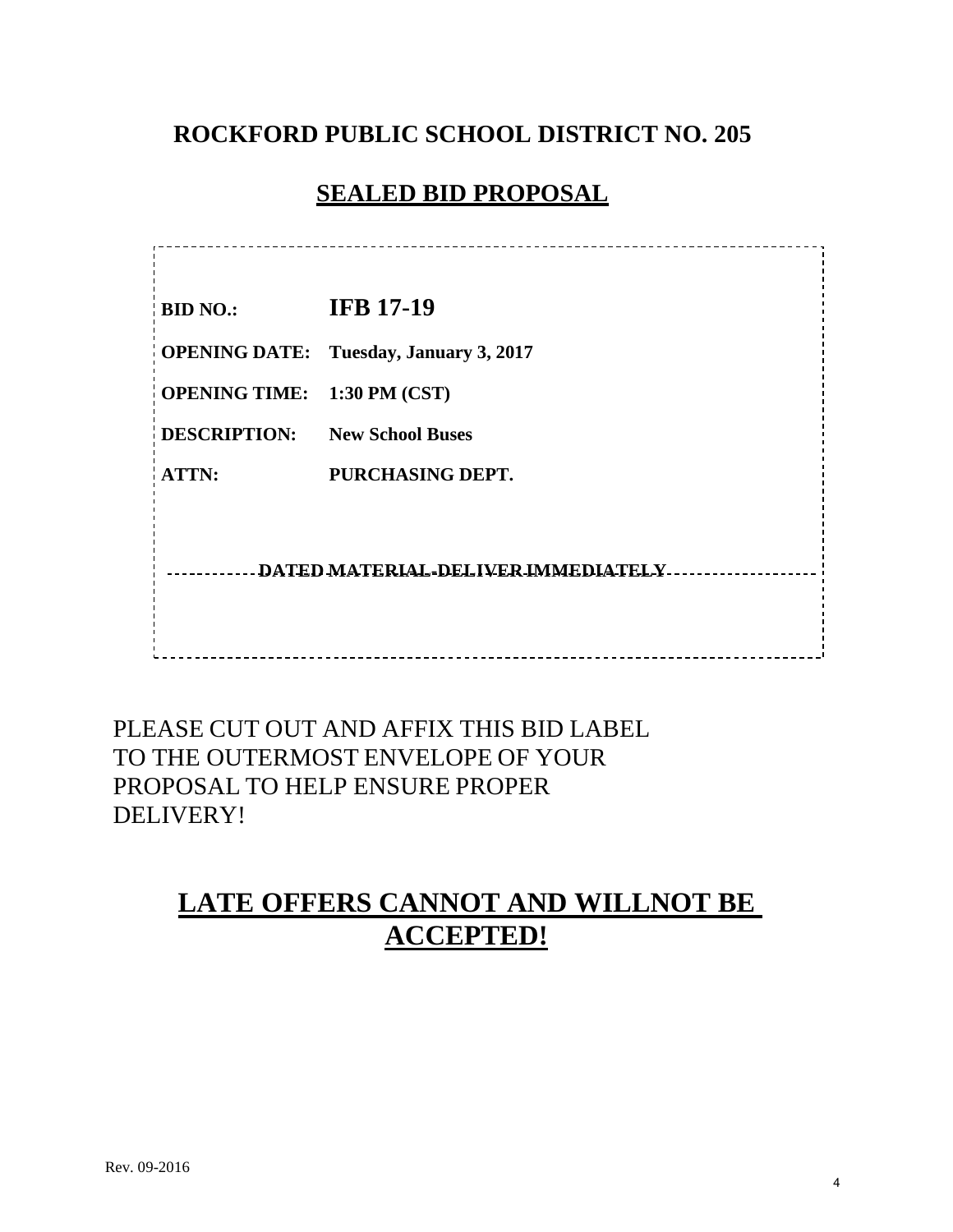# **ROCKFORD PUBLIC SCHOOL DISTRICT NO. 205 STATEMENT OF NO INTEREST - BID**

NOTE: If you are unable to submit a bid for this work, please complete and return this form immediately.

The Purchasing Department of the Rockford School District wishes to keep its vendors list file current. If for any reason you cannot supply the commodity/service noted on the attached solicitation, this form must be completed and returned to remain on the particular vendor list for future projects of this type.

**We, the undersigned, have declined to submit a proposal on:**

#### **Bid No. & Name: IFB 17-19 New School Buses**

**We are unable to submit a proposal for this work due to the following:**

|                 | Too busy at this time                                                                                                                                                                                                                                                                                                  |                    | Unable to meet specifications                                                    |
|-----------------|------------------------------------------------------------------------------------------------------------------------------------------------------------------------------------------------------------------------------------------------------------------------------------------------------------------------|--------------------|----------------------------------------------------------------------------------|
|                 | Bond requirement                                                                                                                                                                                                                                                                                                       |                    | Not engaged in this type work                                                    |
|                 | Insurance requirement                                                                                                                                                                                                                                                                                                  |                    | Site location too distant                                                        |
|                 | Length of time required to obtain payment                                                                                                                                                                                                                                                                              |                    |                                                                                  |
|                 | Project is:                                                                                                                                                                                                                                                                                                            | Too large          | Too small                                                                        |
|                 | Remove us from your list for this commodity/service                                                                                                                                                                                                                                                                    |                    |                                                                                  |
|                 | Other: Specify below in Remarks section                                                                                                                                                                                                                                                                                |                    |                                                                                  |
|                 | Do you wish to be considered in the future for similar projects? _ Yes _No                                                                                                                                                                                                                                             |                    |                                                                                  |
| <b>REMARKS:</b> |                                                                                                                                                                                                                                                                                                                        |                    |                                                                                  |
|                 |                                                                                                                                                                                                                                                                                                                        |                    | ,我们也不会有什么。""我们的人,我们也不会有什么?""我们的人,我们也不会有什么?""我们的人,我们也不会有什么?""我们的人,我们也不会有什么?""我们的人 |
|                 |                                                                                                                                                                                                                                                                                                                        |                    |                                                                                  |
|                 |                                                                                                                                                                                                                                                                                                                        |                    |                                                                                  |
|                 |                                                                                                                                                                                                                                                                                                                        |                    |                                                                                  |
|                 | Fax: $\frac{1}{2}$ $\frac{1}{2}$ $\frac{1}{2}$ $\frac{1}{2}$ $\frac{1}{2}$ $\frac{1}{2}$ $\frac{1}{2}$ $\frac{1}{2}$ $\frac{1}{2}$ $\frac{1}{2}$ $\frac{1}{2}$ $\frac{1}{2}$ $\frac{1}{2}$ $\frac{1}{2}$ $\frac{1}{2}$ $\frac{1}{2}$ $\frac{1}{2}$ $\frac{1}{2}$ $\frac{1}{2}$ $\frac{1}{2}$ $\frac{1}{2}$ $\frac{1}{$ |                    | E-mail:                                                                          |
|                 |                                                                                                                                                                                                                                                                                                                        |                    |                                                                                  |
|                 | (Street Address) (City)                                                                                                                                                                                                                                                                                                | (State) (Zip-Code) |                                                                                  |
|                 | Date: <u>Date:</u>                                                                                                                                                                                                                                                                                                     |                    |                                                                                  |
|                 | <b>Purchasing Manager</b><br>Return to:<br>Rockford Public School District No. 205<br>501 7 <sup>th</sup> St. Rockford, IL 61104                                                                                                                                                                                       |                    |                                                                                  |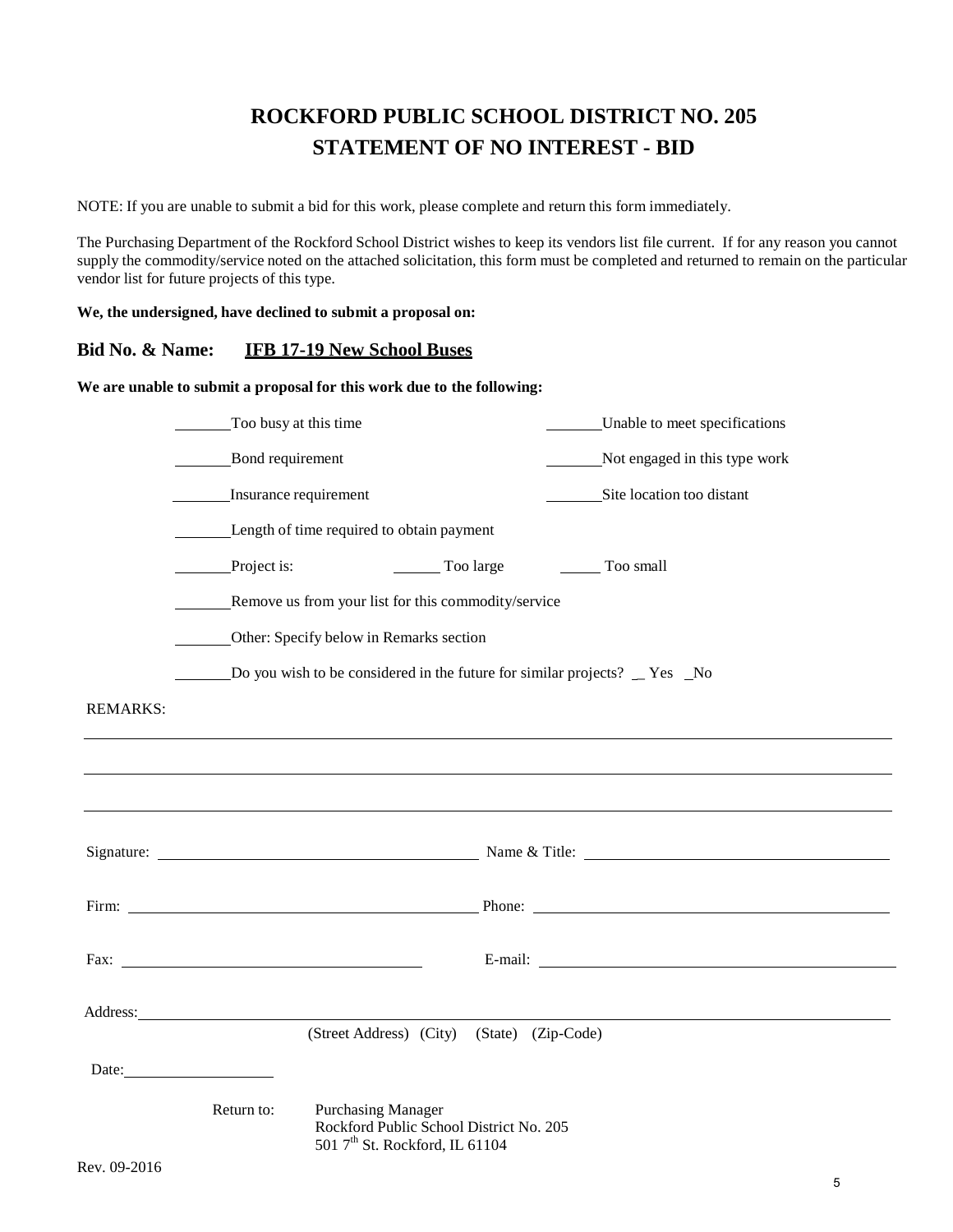# **ROCKFORD PUBLIC SCHOOLS REQUIRED BID FORMS CHECK LIST Bid/RFP/RFQ No.: 17-19 New School Buses**

**Listed below are the REQUIRED forms all bidders are REQUIRED to submit with sealed bids on or before the bid due date and time. Failure to submit ALL required forms may result in bidder being deemed non-responsive.**

| <b>Required Forms</b>                                                                  | Yes | <b>Comments</b>                                                                                                                                    |
|----------------------------------------------------------------------------------------|-----|----------------------------------------------------------------------------------------------------------------------------------------------------|
| <b>Bid Offer Form</b>                                                                  |     |                                                                                                                                                    |
| <b>Bid Rigging Certification</b>                                                       |     |                                                                                                                                                    |
| Minority and Women Owned Business Concern<br>Representation                            |     |                                                                                                                                                    |
| Certificate Regarding Debarment, Suspension,<br>Ineligibility, and Voluntary Exclusion |     |                                                                                                                                                    |
| <b>Certificate Regarding Lobbying</b>                                                  |     |                                                                                                                                                    |
| <b>OFAC</b> Compliance                                                                 |     |                                                                                                                                                    |
| <b>Bidder's Certification</b>                                                          |     |                                                                                                                                                    |
| Vendor Conflict of Interest Disclosure Form                                            |     |                                                                                                                                                    |
| Sample of 3M reflective "High Intensity"<br>Florescent" tape                           |     |                                                                                                                                                    |
| Copy of Factory warranty                                                               |     |                                                                                                                                                    |
| Form W-9 Department of the Treasury Internal<br><b>Revenue Service</b>                 |     |                                                                                                                                                    |
| Certificate of Liability Insurance                                                     |     | Document must be submitted prior to starting work, if<br>awarded the contract. Failure to submit forms below<br>may result in project start delay. |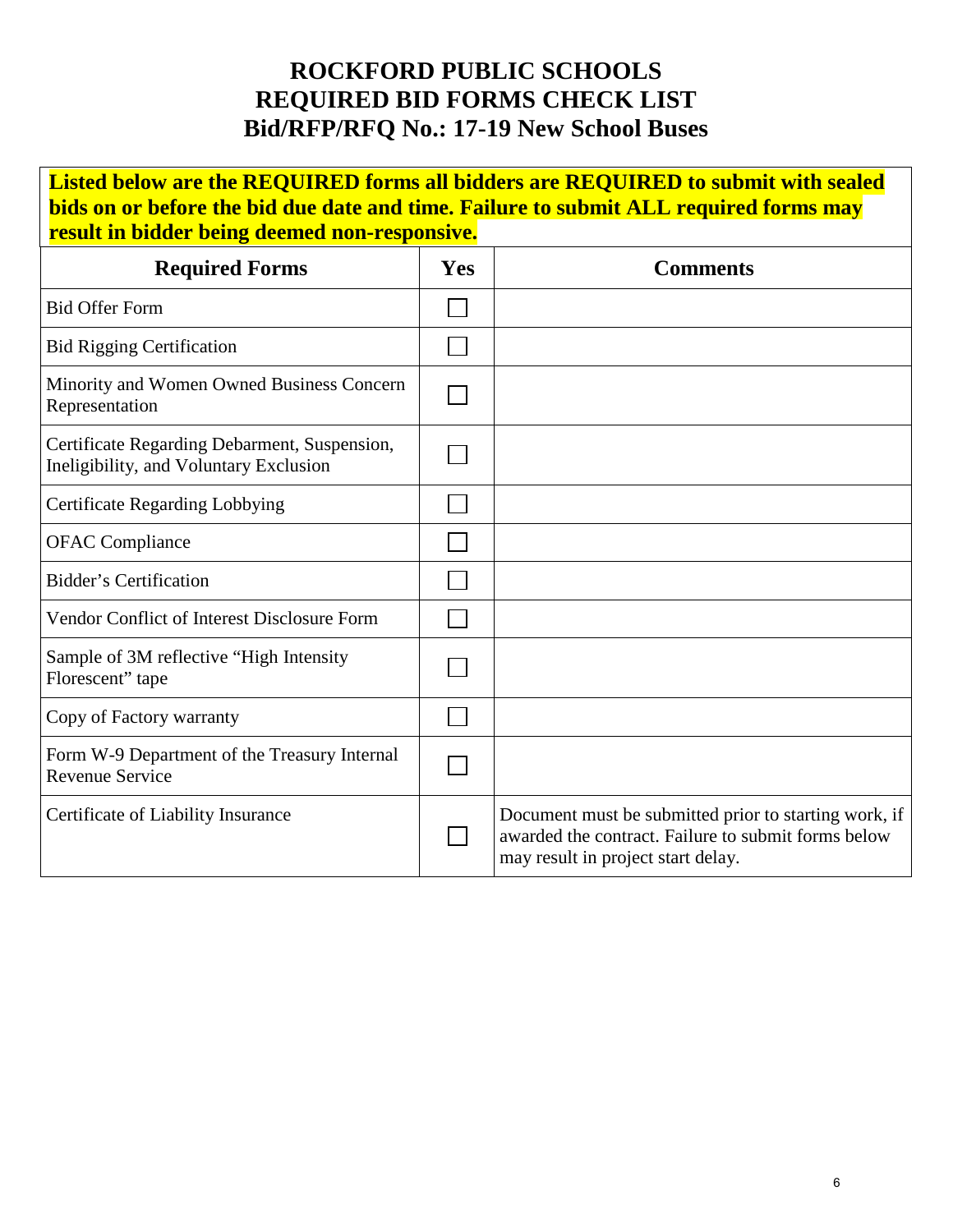# **ROCKFORD PUBLIC SCHOOL DISTRICT NO. 205 BID-RIGGING CERTIFICATION**

| I.              |              | s a duly authorized agent of                                                                           |
|-----------------|--------------|--------------------------------------------------------------------------------------------------------|
|                 | (Agent)      |                                                                                                        |
|                 | (Contractor) | or do hereby certify that neither                                                                      |
|                 |              | nor any individual presently                                                                           |
|                 | (Contractor) |                                                                                                        |
| affiliated with | (Contractor) | has been barred from bidding on a                                                                      |
|                 |              | public contract as a result of a violation of either Section 33E-3 (bid-rigging) or Section 33E-4 (bid |
|                 |              | rotating) of the Illinois Criminal Code, contained in Chapter 750, Article 5 of the Illinois Compiled  |
| Statutes.       |              |                                                                                                        |

Authorized Agent

**Contractor**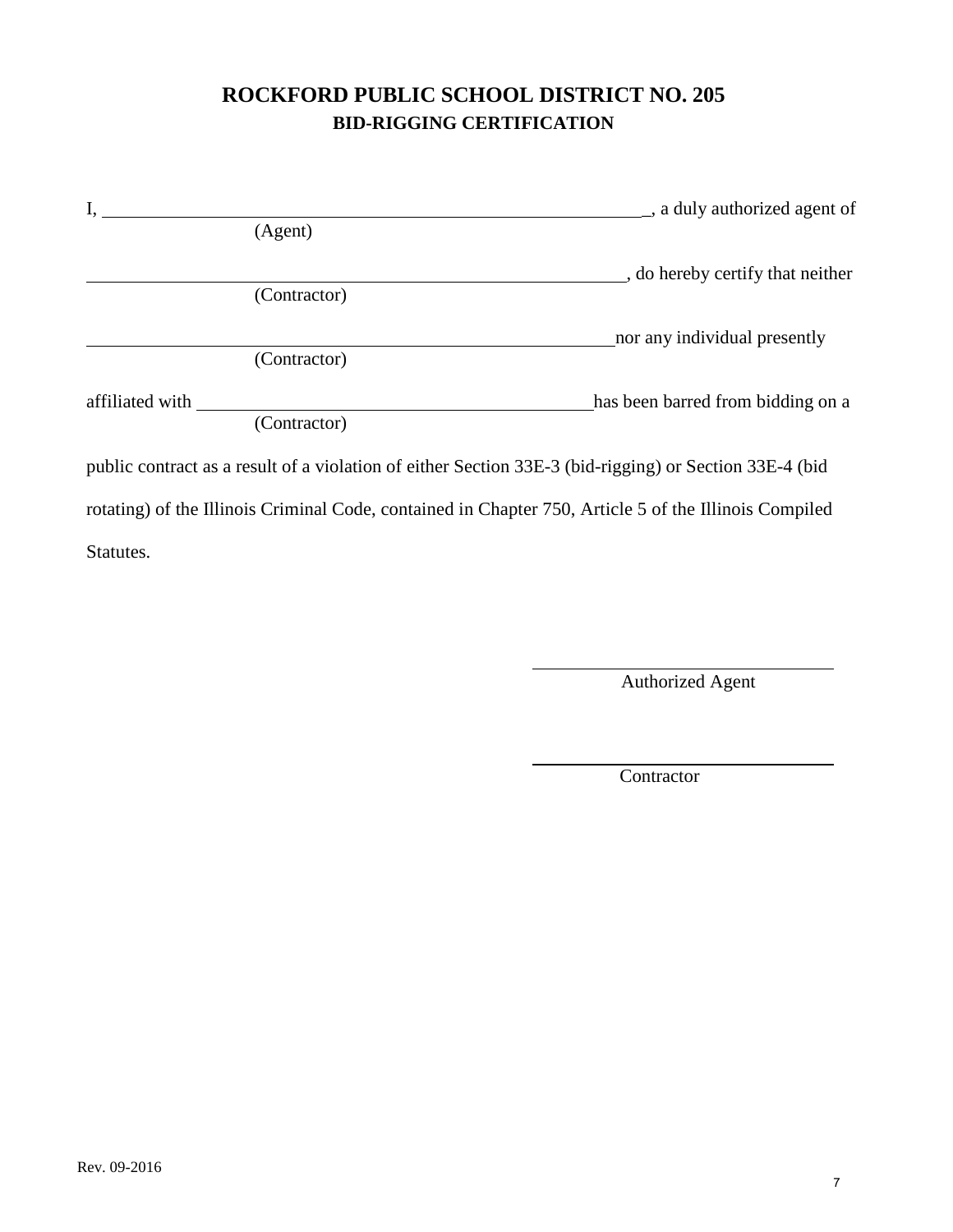# **ROCKFORD PUBLIC SCHOOL DISTRICT NO. 205**

#### **MINORITY, WOMEN and DISABLED-OWNED BUSINESS CONCERN REPRESENTATION**

**Minority-Owned Business**: a minority-owned business concern means a business concern that: (1) is at least 51 percent unconditionally owned by one or more individuals who are considered to be a member of a minority group, or a publicly owned business having at least 51 percent of its stock unconditionally owned by one or more members of a minority group; and (2) has its management and daily business controlled and operated by one or more such individuals. Individuals who certify that they are members of minority groups (African Americans, Hispanic Americans, Native Americans, Asian-Pacific Americans, Asian-Indian Americans, and other minorities) are to be considered minority-owned enterprises.

**Women-Owned Business**: a business that is at least 51 percent owned by a woman or women who also control and operate it.

**Disabled Owned Business:** a business that is at least 51 percent owned by a person or persons with severe physical or mental disabilities which substantially limits one or more of the person's major life activities and which person or persons control and operate such business.

"Control" in this referenced context means exercising the power to make policy decisions. "Operate" means being actively involved in the day- today management of the business.

The District shall rely on written representations of concerns regarding their status as minority/women/disabled-owned businesses. Offeror agrees to submit

information regarding the minority ownership of its subcontractors on request of District.

#### **COMPLETE THE SECTION BELOW AND RETURN THIS FORM WITH BID. FAILURE TO DO SO MAY RENDER THE OFFEROR'S BID UNACCEPTABLE.**

| The offeror represents that it is (<br>A. Representation. |                      |                                       | ), is not $($ |                           | ) a minority-owned business concern. |  |
|-----------------------------------------------------------|----------------------|---------------------------------------|---------------|---------------------------|--------------------------------------|--|
| The offeror represents that it is (<br>B. Representation. |                      |                                       | ), is not $($ |                           | ) a women-owned business concern.    |  |
| C. Representation.<br>The offeror represents that it is ( |                      |                                       | ), is not $($ |                           | ) a disabled-owned business concern. |  |
| Please Check Appropriate Box/Boxes                        |                      |                                       |               |                           |                                      |  |
| $\Box$ African American (AFRAM)                           |                      | $\Box$ Caucasian (CAUC)               |               |                           | $\Box$ Native American (NAAM)        |  |
| $\Box$ Hispanic American (HISP)                           |                      | $\Box$ Asian-Pacific American (ASIAP) |               |                           | $\Box$ Asian Indian (ASIAI) American |  |
| $\Box$ Other, please identify:                            | Woman Owned (W)<br>ப |                                       |               | $\Box$ Disabled Owned (D) |                                      |  |

The offeror has  $\Box$  has not  $\Box$  used the following procedures in searching for and obtaining suppliers and subcontractors:

- Place Minority-Owned Businesses on solicitation lists.
- Ensure that Minority-Owned are solicited whenever they are potential sources.

• Consider contracting with consortia of Minority-Owned Businesses when an intended contract is too large for any one such firm to handle on its own or, if economically feasible, divide larger requirements into smaller transactions for which such organizations might compete.

• Make information on contracting opportunities available and establish delivery schedules that encourage participation by Minority-Owned Businesses.

• Use the services and assistance of the SBA and Department of Commerce Minority Business Development Agency, as appropriate.

| Company Name                                              |       |                |                     |
|-----------------------------------------------------------|-------|----------------|---------------------|
|                                                           | State |                | $\mathsf{Zip} \_\_$ |
|                                                           |       | FEIN $#$       |                     |
|                                                           |       | Title $\qquad$ |                     |
| Date<br><u> 1989 - Andrea Brand, amerikansk politik (</u> |       |                |                     |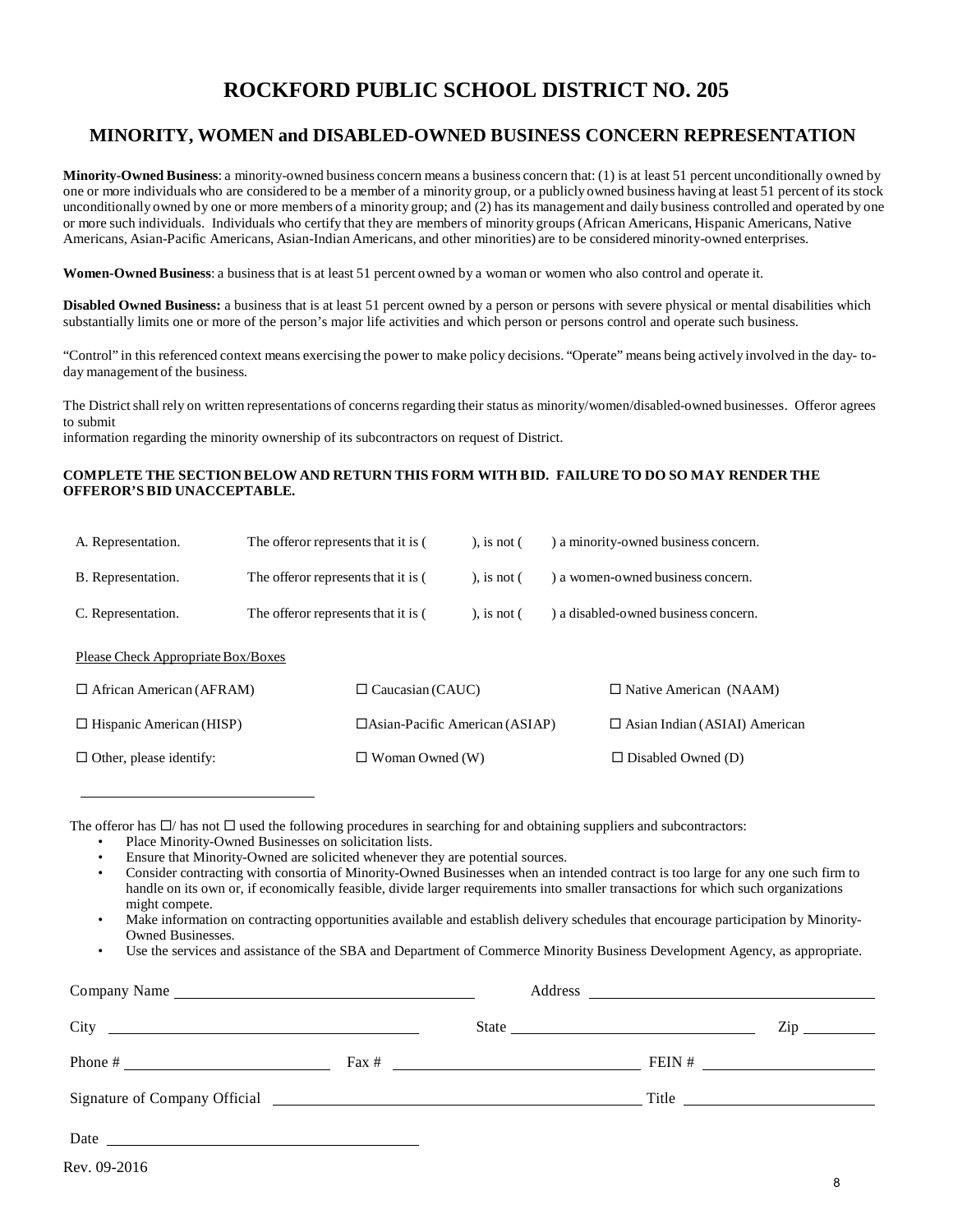#### **ILLINOIS STATE BOARD OF EDUCATION**

100 North First Street Springfield, IL 62777-0001

#### **CERTIFICATION REGARDING DEBARMENT, SUSPENSION, INELIGIBILITY, AND VOLUNTARY EXCLUSION LOWER TIER COVERED TRANSACTIONS**

This certification is required by the regulations implementing Executive Orders 12549 and 12689, Debarment and Suspension, 2 CFR 417 Subpart C Responsibilities of Participants Regarding Transactions. The regulations were published in the May 25, 2010 Federal Register (pages 29183-29189). Copies of the regulations may be obtained by contacting the Illinois State Board of Education.

#### **BEFORE COMPLETING CERTIFICATION, READ INSTRUCTIONS BELOW.**

#### **CERTIFICATION**

The prospective lower tier participant certifies, by submission of this Certification, that:

(1) Neither it nor its principals are presently debarred, suspended, proposed for debarment, declared ineligible, or voluntarily excluded from participation in this transaction by any Federal department or agency;

(2) It will provide immediate written notice to whom this Certification is submitted if at any time the prospective lower tier

participant learns its certification was erroneous when submitted or has become erroneous by reason of changed circumstances;

(3) It shall not knowingly enter any lower tier covered transaction with a person who is debarred, suspended, declared ineligible, or voluntarily excluded from participation in this covered transaction, unless authorized by the department or agency with which this transaction originated;

(4) It will include the clause titled Certification Regarding Debarment, Suspension, Ineligibility, and Voluntary Exclusion— Lower Tier Covered Transactions, without modification, in all lower tier covered transactions and in all solicitations for lower tier covered transactions;

(5) The certifications herein are a material representation of fact upon which reliance was placed when this transaction was entered into; and

(6) Where the prospective lower tier participant is unable to certify to any of the statements in this certification, such prospective participant shall attach an explanation to this Certification.

| <b>Organization Name</b>                               | <b>PR/Award Number or Project Name</b> |
|--------------------------------------------------------|----------------------------------------|
| Name of Authorized Representative                      | Title                                  |
| <b>Original</b> Signature of Authorized Representative | Date                                   |

#### **Instructions for Certification**

1. By signing and submitting this Certification, the prospective lower tier participant is providing the certifications set out herein. 2. If it is later determined that the prospective lower tier participant knowingly rendered an erroneous certification, in addition to other remedies available to the Federal government, the department or agency with which this transaction originated may pursue all available remedies, including suspension and/or debarment.

3. Except for transactions authorized under paragraph 3 above, if a participant in a covered transaction knowingly enters into a lower tier covered transaction with a person who is suspended, debarred, ineligible, or voluntarily excluded from participation in this transaction, in addition to other remedies available to the Federal government, the department or agency with which this transaction originated may pursue all available remedies, including suspension and/or debarment.

4. The terms covered transaction, debarred, suspended, ineligible, lower tier covered transaction, participant, person, primary covered transaction, principal, proposal, and voluntarily excluded, as used herein, have the meanings set out in the Definitions and Coverage sections of the rules implementing Executive Order 12549 and Executive Order 12689. You may contact the person to which this Certification is submitted for assistance in obtaining a copy of those regulations.

5. A participant in a covered transaction may rely upon a certification of a prospective participant in a lower tier covered transaction that it is not debarred, suspended, ineligible, or voluntarily excluded from the covered transaction, unless it knows the certification is erroneous. A participant may decide the method and frequency by which it determines the eligibility of its principals. Each participant may, but is not required to, check the "GSA Excluded Parties List System" at http://epls.arnet.gov/. 6. Nothing contained in the foregoing shall be construed to require establishment of a system of records in order to render in good faith the certification required herein. The knowledge and information of a participant is not required to exceed that which is normally possessed by a prudent person in the ordinary course of business dealings.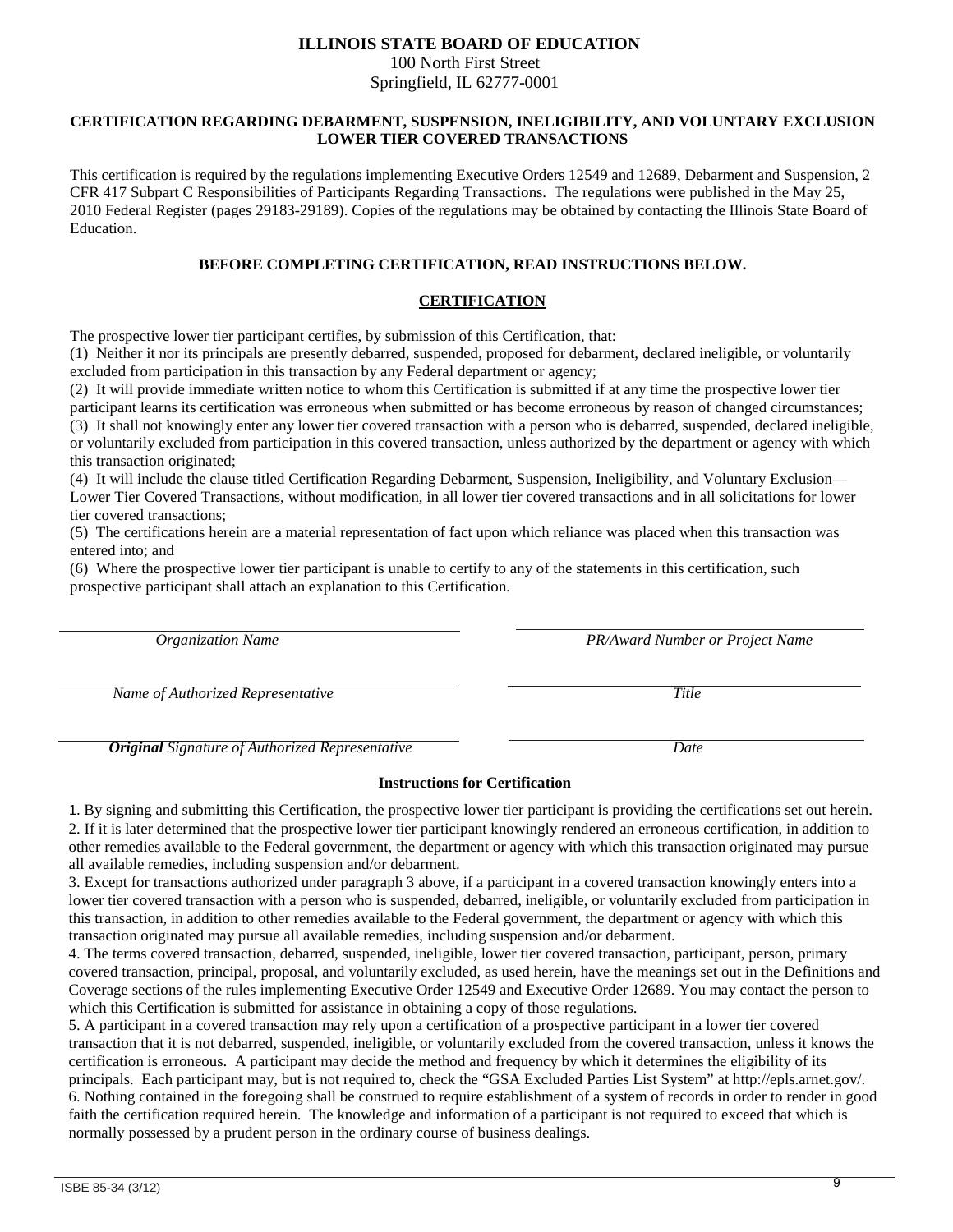ISBE 85-36 (3/12)

# **ILLINOIS STATE BOARD OF EDUCATION**

100 North First Street Springfield, IL 62777-0001

# **CERTIFICATE REGARDING LOBBYING**

The undersigned certifies, to the best of his or her knowledge and belief, that:

(1) No Federal appropriated funds have been paid or will be paid, by or on behalf of the undersigned, to any person for influencing or attempting to influence an officer or employee of an agency, a Member of Congress, an officer or employee of Congress, or an employee of a Member of Congress in connection with the awarding of any Federal contract, the making of any Federal grant, the making of any Federal loan, the entering into any cooperative agreement, and the extension, continuation, renewal, amendment, or modification of any Federal contract, grant, loan, or cooperative agreement.

(2) If any funds other than Federal appropriated funds have been paid or will be paid to any person for influencing or attempting to influence an officer or employee of any agency, a Member of Congress, an officer or employee of Congress, or an employee of a Member of Congress in connection with this Federal contract, grant, loan, or cooperative agreement, the undersigned shall complete and submit ISBE 85-37, "Disclosure of Lobbying Activities," in accordance with its instructions.

(3) The undersigned shall require that the language of this certification be included in the award documents for all subawards at all tiers (including subcontracts, subgrants, and contracts under grants, loans, and cooperative agreements) and that all subrecipients shall certify and disclose accordingly.

This certification is a material representation of fact upon which reliance was placed when this transaction was made or entered into. Submission of this certification is a prerequisite for making or entering into this transaction imposed by Section 1352, Title 31, U.S. Code. Any person who fails to file the required certification shall be subject to a civil penalty of not less than \$10,000 and not more than \$100,000 for each such failure.

*Organization Name PR/Award Number or Project Name* 

*Name of Authorized Representative* Title

 *Original Signature of Authorized Representative Date*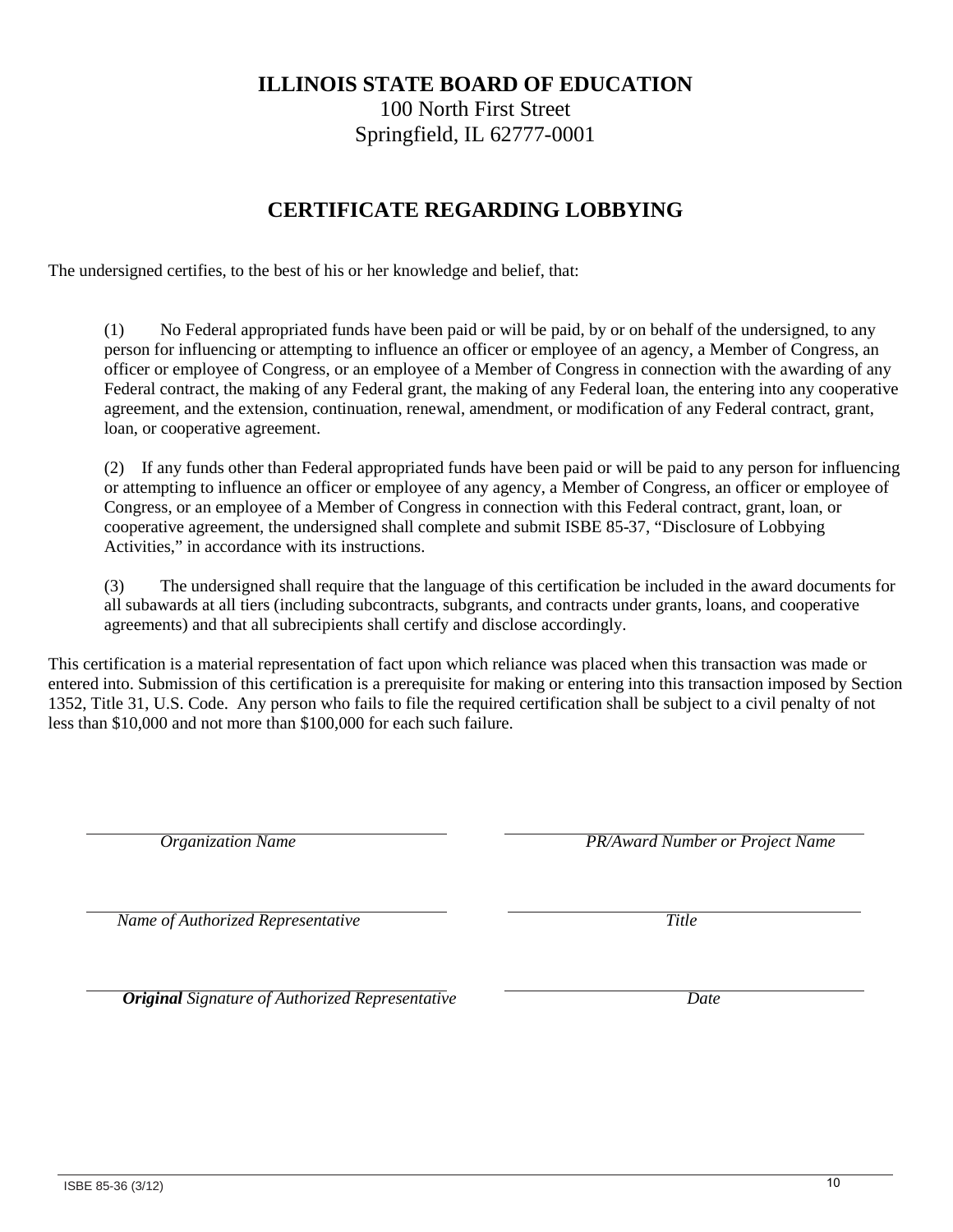# **ROCKFORD PUBLIC SCHOOL DISTRICT NO. 205 OFAC Compliance BID/RFP No.: IFB 17-19 New School Buses**

The undersigned hereby certifies and represents that products and/or services provided under any contract with the Rockford Public Schools resulting from this bid shall be in compliance with economic or trade sanctions or restrictions implemented by the United States government such as those administered by the Office of Foreign Assets Control ("OFAC") of the U.S. Department of the Treasury and shall not utilize or engage, for performance of any activities related to the products and/or services, any persons or entities that, (i) appear on OFAC's Specially Designated Nationals and Blocked Persons List ("SDN List"), as that list may be updated from time to time or any other similar list maintained by OFAC; (ii) are owned or controlled by any person or entities appearing on OFAC's SDN List, as that list may be updated from time to time or any other similar list maintained by OFAC; or (iii) are located in any country subject to U.S. economic or trade sanctions, such as those administered by OFAC.

 $\overline{a}$ 

 $\overline{a}$ 

 $\overline{a}$ Organization Name

Name of Authorized Representative

**Title** 

 $\overline{a}$ 

l

Original Signature of Authorized Representative

Date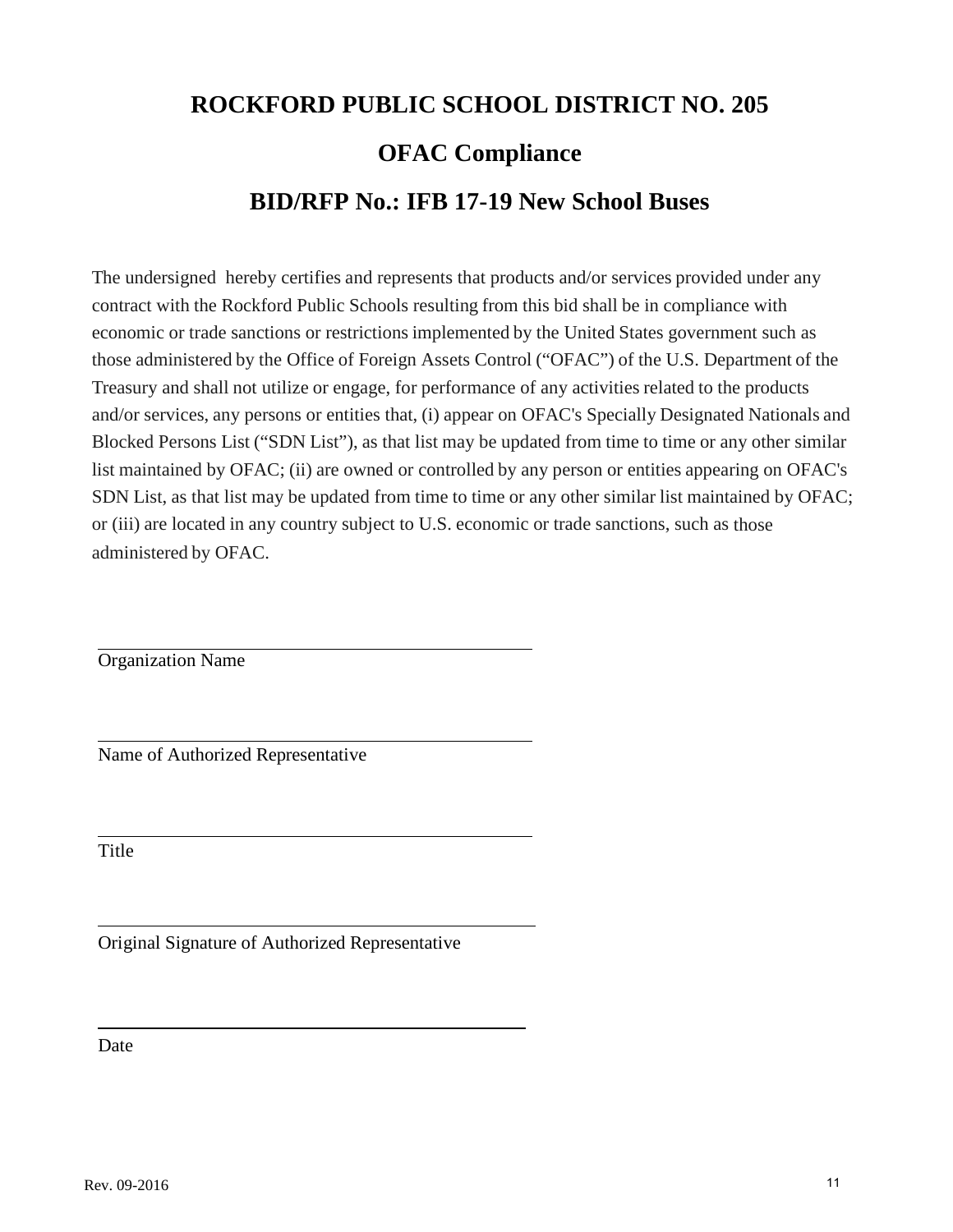# **ROCKFORD PUBLIC SCHOOL DISTRICT NO. 205 VENDOR CONFLICT OF INTEREST DISCLOSURE FORM**

#### **DISCLOSURE STATEMENT:**

All businesses ("Vendors" or "Vendor" or "Vendor" s") that wish to conduct business with the Rockford Public Schools "RPS" must complete this form. Please note that all contracts with RPS are subject to RPS Code of Ethics which prohibits RPS employees and Board of Education members from having certain relationships with persons or entities conducting (or proposing to conduct) business with RPS and which limits the acceptance of gifts from Vendors. The entire Board Member Conflict of Interest Board Policy 2.100 and Board Policy 5.120 may be viewed at http://www2.rps205.com/District/BOE/Pages/GP-200.aspx. The Code and its definitions are incorporated by reference into this Disclosure Form. If a Vendor has a disclosable relationship, the Vendor should assume the relationship may pose a conflict of interest until notified to the contrary in writing by a RPS administrative staff member authorized to confirm that a determination has been made that a conflict does not exist. A principle of the Code of Ethics is to ensure that relationships do not influence any official decision or judgment of RPS employees or Board of Education members. Accordingly, disclosure also should be made for any person connected with Vendor (e.g., officer, director, partner, shareholder, employee,) that is likely to: (i) materially contribute to Vendor's preparation, drafting, or presentation of a proposal or bid for services and/or supplies, (ii) materially contribute to Vendor's negotiation of a contract with RPS, or (iii) perform material services under a contract with RPS. Below, these persons are referred to as "Disclosable Persons."

#### **CERTIFICATION:**

I hereby certify that, except as disclosed below, to Vendor's knowledge, there is no conflict of interest involving the Vendor named below that would violate the RPS Code of Ethics, including that: (a) after inquiry, neither Vendor nor any Disclosable Person is involved or engaged in any private business venture or enterprise, directly or indirectly, with any RPS employee or Board of Education member or his or her family member; (b) no RPS employee or Board member or his or her family member owns or has a material personal financial interest (directly or indirectly) in Vendor or is engaged in a material personal business transaction with Vendor; and (c) no RPS employee or board of Education member or his or her family is employed by Vendor.

I further certify that neither the Vendor nor anyone acting on its behalf has requested that any RPS employee or RPS Board of Education member exert any influence to secure the award of this bid to the Vendor. Furthermore, no RPS Board of Education member, employee or agent has offered to influence to secure the award of this bid to the Vendor

#### **VENDOR INFORMATION:**

| Vendor Name:        |  |
|---------------------|--|
|                     |  |
| Vendor Address:     |  |
|                     |  |
|                     |  |
|                     |  |
| Vendor Phone Number |  |
|                     |  |
| Vendor Email:       |  |
|                     |  |
| Vendor FEIN:        |  |
|                     |  |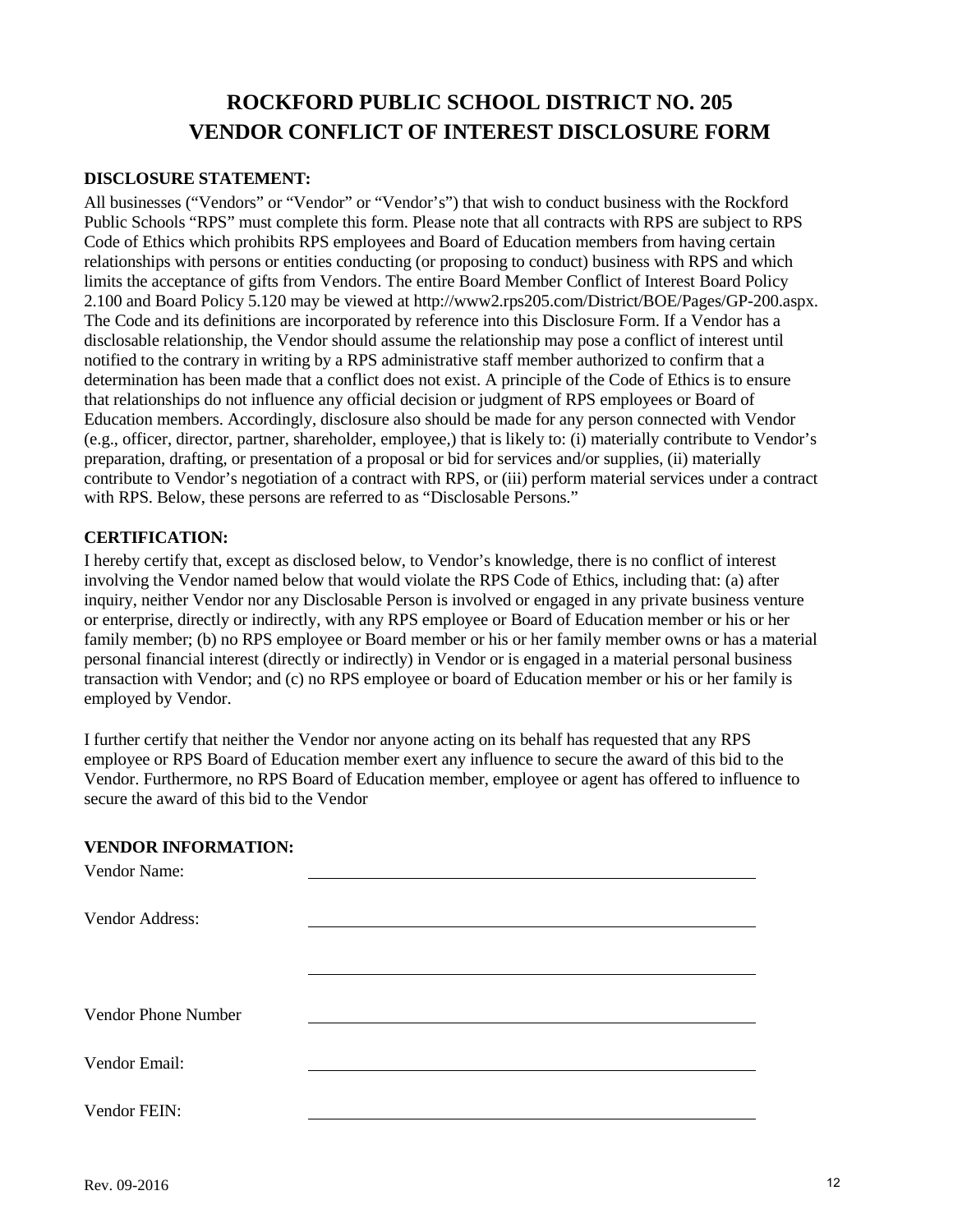# **ROCKFORD PUBLIC SCHOOL DISTRICT NO. 205 VENDOR CONFLICT OF INTEREST DISCLOSURE FORM**

## **DISCLOSURE STATEMENT:**

| I BELIEVE THE VENDOR NAMED ABOVE DOES have a potential conflict(s) of interest with a current RPS<br>employee(s), or RPS Board of Education member(s).                                                                                                                                                                 |  |  |  |  |
|------------------------------------------------------------------------------------------------------------------------------------------------------------------------------------------------------------------------------------------------------------------------------------------------------------------------|--|--|--|--|
| YES, the above statement is true.                                                                                                                                                                                                                                                                                      |  |  |  |  |
| NO, the above statement is <b>NOT</b> true.                                                                                                                                                                                                                                                                            |  |  |  |  |
| If you checked "YES" above, please provide the following information:                                                                                                                                                                                                                                                  |  |  |  |  |
| List all the Name(s) of RPS employee(s), RPS Board of Education member(s), or RPS employees' or RPS Board<br>of Education's family member(s) with whom there may be a conflict of interest:                                                                                                                            |  |  |  |  |
| $1.$ $\frac{1}{2}$ $\frac{1}{2}$ $\frac{1}{2}$ $\frac{1}{2}$ $\frac{1}{2}$ $\frac{1}{2}$ $\frac{1}{2}$ $\frac{1}{2}$ $\frac{1}{2}$ $\frac{1}{2}$ $\frac{1}{2}$ $\frac{1}{2}$ $\frac{1}{2}$ $\frac{1}{2}$ $\frac{1}{2}$ $\frac{1}{2}$ $\frac{1}{2}$ $\frac{1}{2}$ $\frac{1}{2}$ $\frac{1}{2}$ $\frac{1}{2}$ $\frac{1}{$ |  |  |  |  |
| 2. $\overline{\phantom{a}}$                                                                                                                                                                                                                                                                                            |  |  |  |  |
|                                                                                                                                                                                                                                                                                                                        |  |  |  |  |
| Provide a brief description of the nature of the potential conflict(s) of interest:                                                                                                                                                                                                                                    |  |  |  |  |
|                                                                                                                                                                                                                                                                                                                        |  |  |  |  |
|                                                                                                                                                                                                                                                                                                                        |  |  |  |  |
| CICNATIIDF.                                                                                                                                                                                                                                                                                                            |  |  |  |  |

#### **SIGNATURE:**

By my signature below, I certify that I am the Authorized Representative of the VENDOR named above and that all of the information provided above by signor is true and complete to the best of the signor's knowledge:

Print the Name of the Vendor's Authorized Representative Print the Position Title of the Vendor's

Authorized Representative

Print the Name of the Vendor's Authorized Representative Date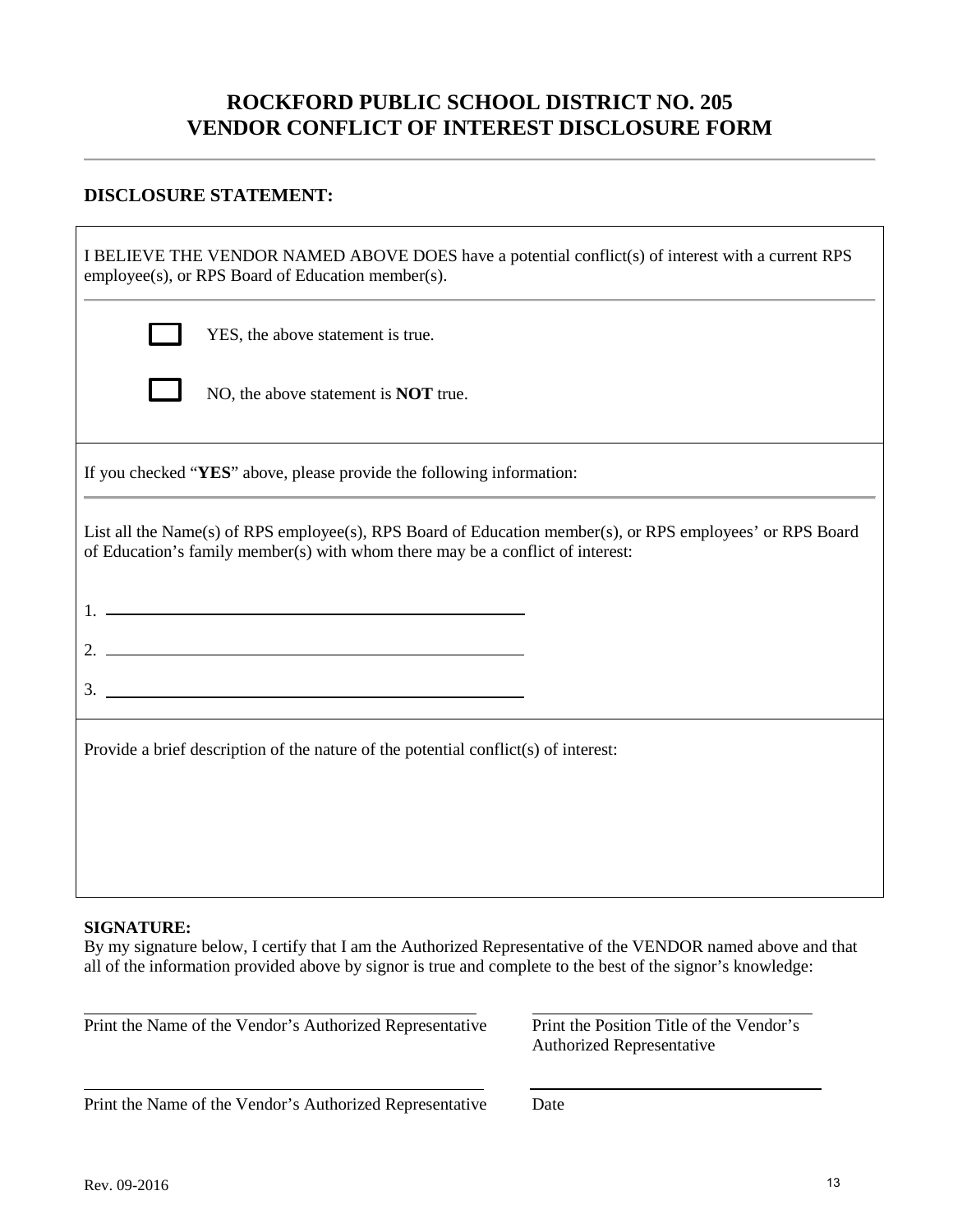# **ROCKFORD PUBLIC SCHOOL DISTRICT NO. 205**

# **BIDDER'S CERTIFICATIONS**

#### **NON-COLLUSION AFFIDAVIT**

The undersigned Bidder certifies that the Bidder has not, nor has any member, officer, representative, or agent of the Bidder, entered into any combination, collusion, or agreement with any person or entity relative to the price to be bid by anyone under this Invitation for Bid, nor to prevent any person from bidding, nor to induce anyone to refrain from bidding, and this Bid is made without reference to any other bid and without any agreement, understanding, or combination with any other person in reference to such bidding.

This Bidder further states that no person, firm, or corporation has, or will receive directly or indirectly, any rebate, fee, gift, commission, or thing of value based upon awarding of the Contract.

Name of Bidder (Please Print) Submitted by (Signature)

#### **EQUAL OPPORTUNITY**

The undersigned hereby certifies that Bidder is in compliance with the Equal Employment Opportunity Clause and the Illinois Fair Employment Practices Act.

Name of Bidder (Please Print) Submitted by (Signature)

## **SEXUAL HARRASSMENT**

The undersigned hereby certifies that Bidder has complied and will comply with the requirement of Section 2-105 of the Illinois Human Rights Act (775 ILCS 5/2-105) with respect to sexual harassment policies. The terms of that law, as applicable, are hereby incorporated into the Contract.

Name of Bidder (Please Print) Submitted by (Signature)

### **TOBACCO USE**

The undersigned hereby certifies that Bidder agrees that it and its employees will abide by the provisions of Illinois law (105 ILC 5/10-20.5b) and the District's ban on tobacco use on District property.

Name of Bidder (Please Print) Submitted by (Signature)

### **DRUG FREE WORKPLACE**

Each Bidder, if having twenty-five employees or more, does hereby certify through the undersigned, pursuant to Section 3 of the Illinois Drug-Free Workplace Act (30 ILCS 580/3), to the extent applicable, that it shall provide a drugfree workplace for all employees engaged in the performance of services under the Contract by complying with the requirements of the Illinois Drug-Free Workplace Act, and further certifies that it is not ineligible for award of this Contract by reason of debarment for a violation of the Illinois Drug-Free Workplace Act.

Name of Bidder (Please Print) Submitted by (Signature)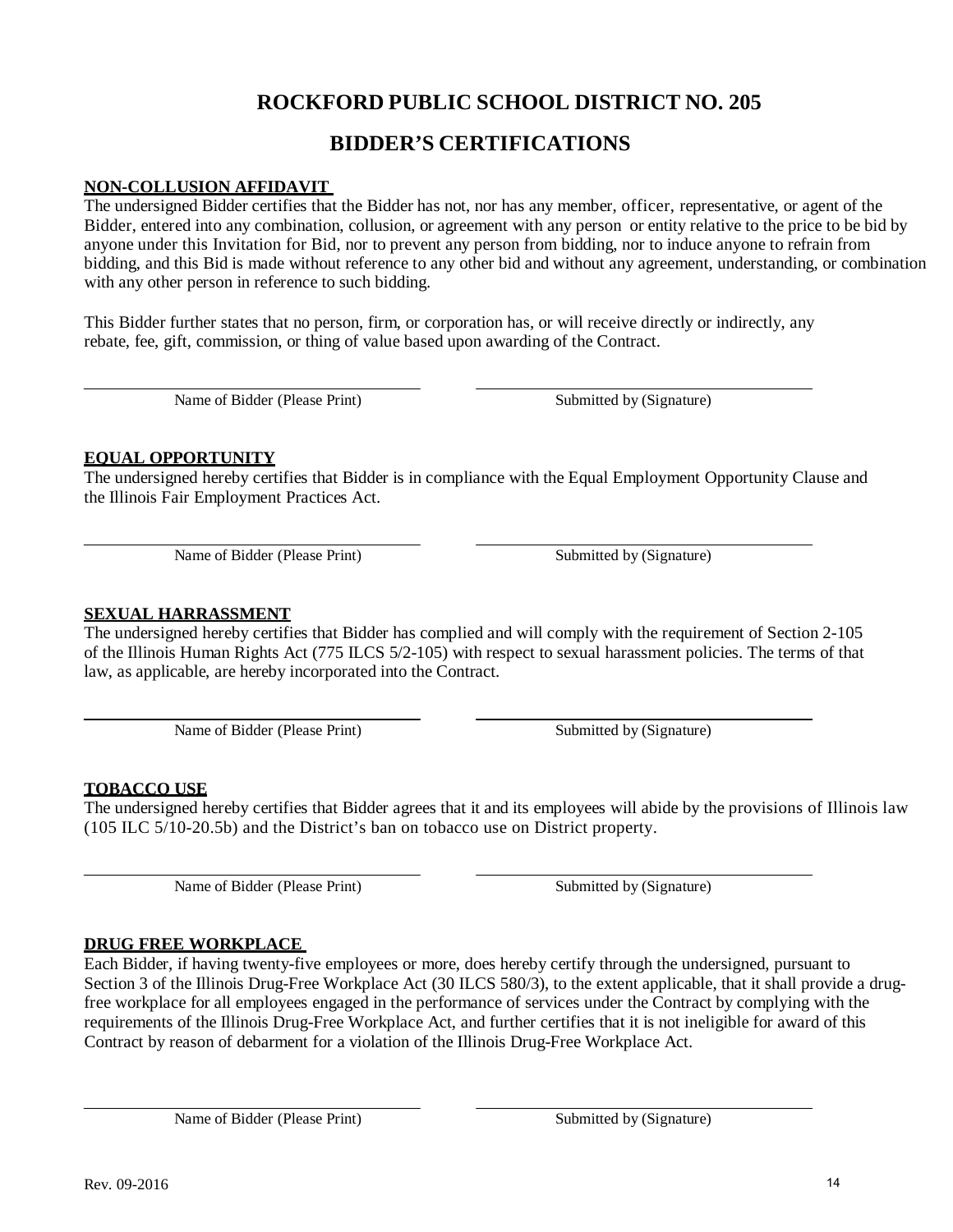#### **GENERAL BIDDING CERTIFICATIONS**

The Bidder further certifies that:

- 1. The Bidder has read the Invitation for Bid, understands, and agrees that the District's acceptance of Bidder's offer will create a binding contract; provided that the District may require a separate written contract.
- 2. The undersigned is a duly authorized agent of Bidder, and is expressly authorized to execute this Certification on Bidder's behalf and, to bind Bidder to the terms and conditions contained in this Bid Package.
- 3. The Bid submission is in compliance with Illinois Compiled Statutes 105ILCS 5/10-20.21 Contracts, and 105 ILCS 5/10-22.34c, Third Party Non-instructional Services, (if applicable).
- 4. Bidder is the following type of business entity, in good standing with the State of Illinois:

 \_\_\_\_\_\_\_\_\_\_\_\_\_\_\_\_\_\_\_\_\_\_\_. Bidder is duly authorized and qualified by the State of Illinois to conduct business in Illinois.

- 5. Bidder has and will at all times fully comply with the requirements of 105 ILCS 5/10-20.21(b) pertaining to the Illinois Use Tax Act.
- 6. All figures and responses submitted on the Bid Form are true, complete, and accurate. All documents attached to and submitted with this Bid Form are true, complete, and authentic.
- 7. Attached hereto is Bidder's current financial statement.
- 8. Bidder hereby offers and agrees to furnish the services and equipment specified in this Invitation for Bid, during the term specified in the Invitation for Bid, at the rates stated in the Bid Form, and subject to the attached General Instructions, General Terms and Conditions, Supplemental Terms and Conditions, Specifications, and the other requirements of the Invitation for Bid, including Addenda, if any.
- 9. This Bid is firm and irrevocable for a period of sixty (60) days after Bid Opening, as detailed in the attached Instructions for Bidders.

Name of Bidder (Please Print) Submitted by (Signature)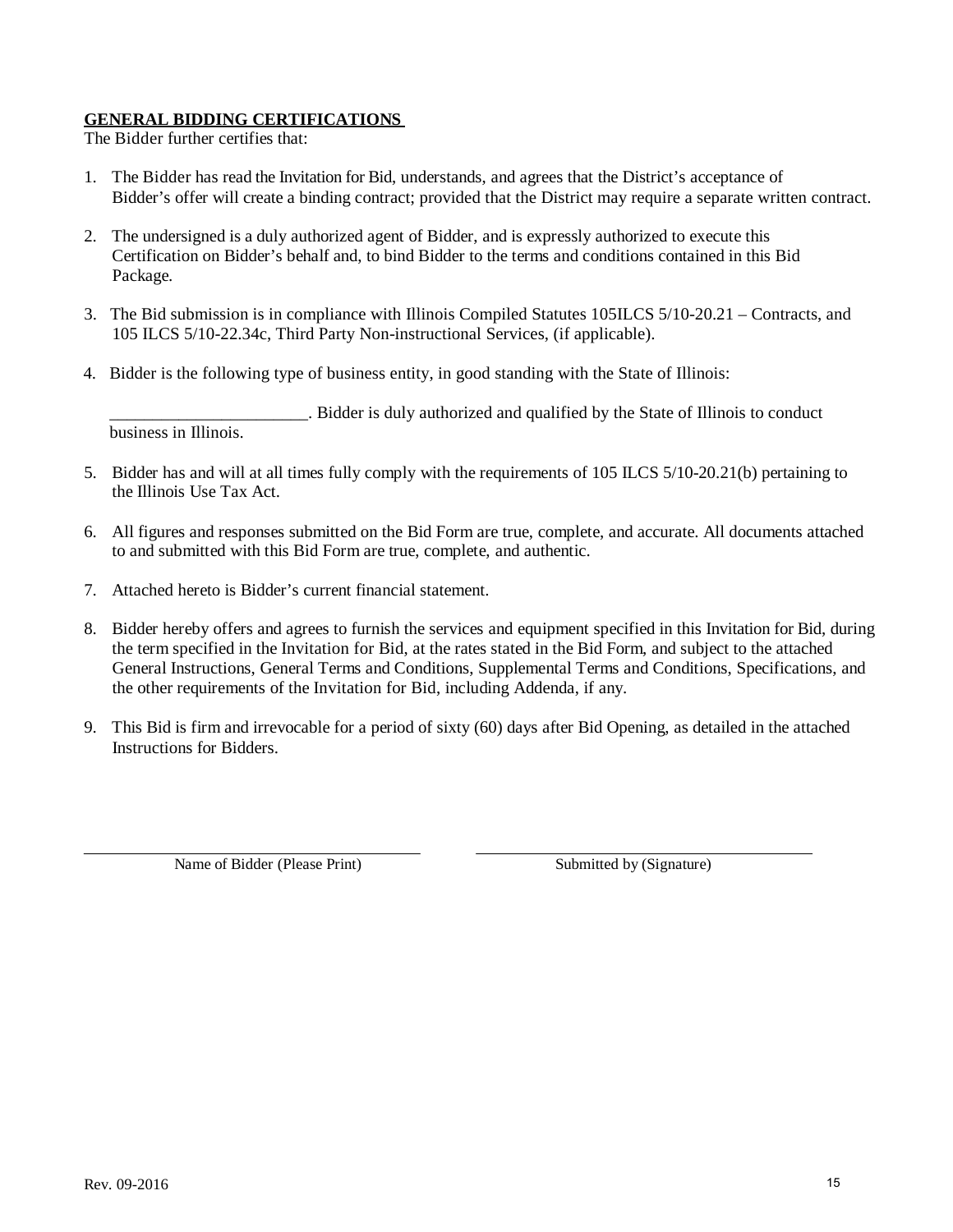Omni: Tax W-9 PM85

Revised 6/06

## **ROCKFORD BOARD OF EDUCATION SCHOOL DISTRICT #205**  $5017^{\text{TH}}$  Street Rockford, Illinois 61104 Phone: Area Code 815-966-3098 Fax: Area Code 815-966-3088

### **SUBSTITUTE IRS FORM W-9 – IMPORTANT TAX INFORMATION**

IRS regulations require our School District to have on file appropriate taxpayer identification data concerning you or your firm. This information consists of either a Federal Employer Identification Number (F.E.I.N) or Social Security Number (S.S.N.) and will have their payments reported to the IRS on form #1099–Misc.

Below is the legal name and address for you or your firm as shown on our official records. Please make any necessary corrections. Space is also provided to enter the appropriate tax identification number and to indicate (by checking a box) the correct legal status. Failure to complete and return this form could result in a \$50,000 IRS penalty. In addition, we would be required to withhold 20% of payments due and remit this amount to the IRS until we receive the correct tax data.

## **For your convenience we request you fax this form back to sender (or to Purchasing at 815-966-3088). Please do this today so we can both fulfill our reporting obligations and ensure prompt payments.**

Reminder: If LEGAL STATUS is "Sole Proprietorship", the Taxpayer Identification Number must be either the Social Security Number of the owner or assigned FEIN.

|                                                                           | <b>TAXPAYER (federal) ID# -- FEIN or Soc Sec</b>                                                  |  |
|---------------------------------------------------------------------------|---------------------------------------------------------------------------------------------------|--|
| <b>LEGAL STATUS: (Check One)</b><br>$\Box$ Corporation                    | (use the line corresponding to your legal status line)                                            |  |
| $\Box$ Limited                                                            |                                                                                                   |  |
| Partner(ship) (one owner)                                                 |                                                                                                   |  |
| Religious, Charitable, Educational or<br>Governmental Agency (circle one) |                                                                                                   |  |
| Sole Proprietorship (legal owner's name):                                 |                                                                                                   |  |
|                                                                           | Owner's Social Security Number                                                                    |  |
| $\Box$ Individual                                                         |                                                                                                   |  |
| Other – Please identify:                                                  |                                                                                                   |  |
| COMPLETE.                                                                 | UNDER PENALTIES OF PERJURY, I CERTIFY THE INFORMATION PROVIDED ON THIS FORM IS TRUE, CORRECT, AND |  |
|                                                                           |                                                                                                   |  |
|                                                                           | Phone: $(\_\_)$                                                                                   |  |
|                                                                           | If minority/women owned business, list here:                                                      |  |
| <b>Vendor:</b> Enter Name and Address Below                               | Vendor #:                                                                                         |  |
|                                                                           |                                                                                                   |  |

**W - 9**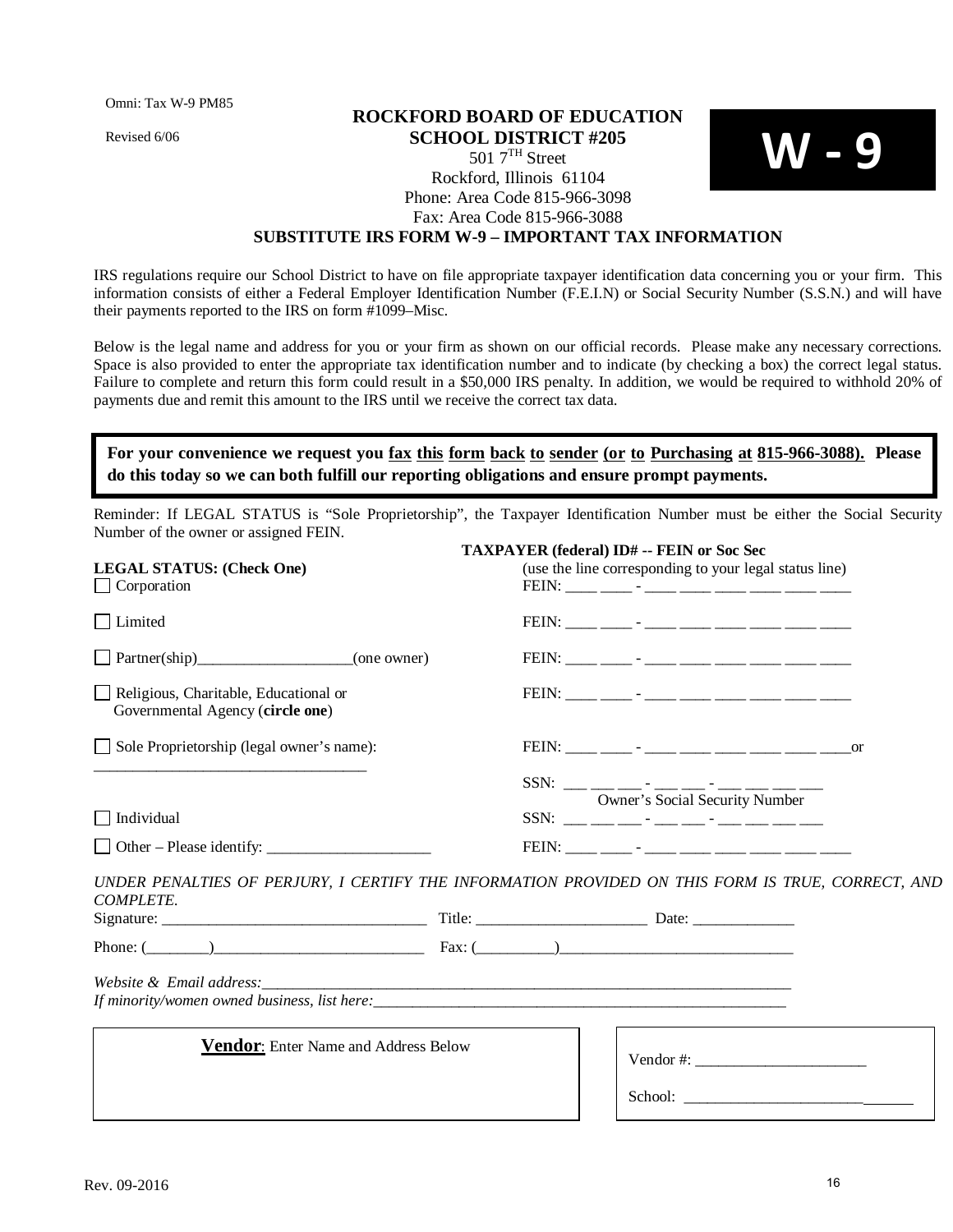"District" means Rockford School District No. 205, Winnebago and Boone Counties, Illinois.

"IFB" means an Invitation for Bid issued by the District at any time or times, identified by a unique bid number.

"Bidder" means a person or entity submitting a bid to the District in response to an IFB; including successful Bidders.

**1. BID OPENING**. Sealed bids will be received at the District Purchasing Department until the date and time specified at which time they shall be opened in public. No other bids will be considered after this date and time unless it is evidenced and determined that the bid was in the District's possession prior to the scheduled bid opening time and date. Late bids shall be rejected and shall remain unopened. The District does not prescribe the method by which bids are to be transmitted; therefore, it cannot be held responsible for any delay, regardless of the reason, in transmission of the bids. All bids delivered in person shall be deposited with the District Purchasing Department, 6th Floor, 501 Seventh Street, Rockford, IL, 61104.

**2. BID PREPARATION**. Bids must be submitted on this form and all information and certifications called for must be furnished. Bids submitted in any other manner, or which fail to furnish all information or certificates required, may be summarily rejected. Bids may be modified or withdrawn prior to the time specified for the opening of the bids. Bids shall be filled out legibly in ink or typewritten with all erasures, strikeovers and corrections initialed in ink by the person signing the bid. The bid shall include the legal name of the bidder, the complete mailing address, a valid email address, and be signed in ink by a person or persons legally authorized to bind the bidder to a contract. Name of person signing should be typed or printed below the signature.

**3. BID ENVELOPES**. Envelopes containing bids must be sealed and addressed to the District Purchasing Department. The name and address of the Bidder and the bid number must be shown on the envelope.

**4. ERRORS IN BIDS**. Bidders are cautioned to verify their bids before submission. Negligence on the part of the Bidder in preparing the bid confers no right for withdrawal or modification of the bid after it has been opened. In case of error in the extension of prices in the bid, the unit prices will govern.

**5. RESERVED RIGHTS**. The District reserves the right at any time and for any reason to cancel an IFB, accept or reject any or all bids or any portion thereof, or to accept an alternate offer. The District reserves the right to waive any minor informality or defect in any IFB. Unless otherwise specified, the District will award a bid or reject bids within 90 days. The District may seek clarification from any Bidder at any time and failure to respond promptly is cause for rejection.

**6. INCURRED COSTS**. The District will not be liable for any costs incurred by Bidders in responding to an IFB.

**7. AWARD**. The District will evaluate bids and will award a contract to the lowest responsive and responsible bidder whose bid, conforming to the solicitation and specifications will be most advantageous to the District. Determination of the lowest responsible bidder conforming to the solicitation shall not be restricted to the price quotation alone, but will include such other factors (where applicable) as (a) adherence to all conditions and requirements of the technical specifications; (b) price; (c) qualifications of the bidder, including past performance, financial responsibility, general reputation, experience, service capabilities, and facilities; (d) delivery or completion date; (e) product appearance, workmanship, finish, taste, feel, overall quality, and results of product testing; (f) maintenance costs and warranty provisions; (g) repurchase or residual value; and (h) other such related items. The District is interested in obtaining the best overall value and reserves the right to make a selection based on its judgment of the bid that is best suited for the purpose intended. The District may (1) reject any or all bids, (2) accept other than the lowest bidder, and (3) waive informalities or minor irregularities in bids received. The District may accept any item or group of items of an offer, unless the bidder qualifies the bid by specific limitations. The District reserves the right to determine the lowest responsible bidder on the basis of an individual item, groups of items, or in any way determined to be in the best interests of the District. A written award or acceptance of a bid mailed or otherwise furnished to the successful Bidder within the time for acceptance specified in the bid shall result in a binding contract without further action by either party provided, the District at its discretion may elect to require a formal written contract in which event the biding contract is not formed until the written contract is signed.

**8. PRICING**. The price quoted for each item is the full purchase price**, including delivery to destination**, and includes all transportation and handling charges, premiums on bonds, material or service costs, patent royalties and all other overhead charges of every kind and nature. Unless otherwise specified, prices shall remain firm for the contract period.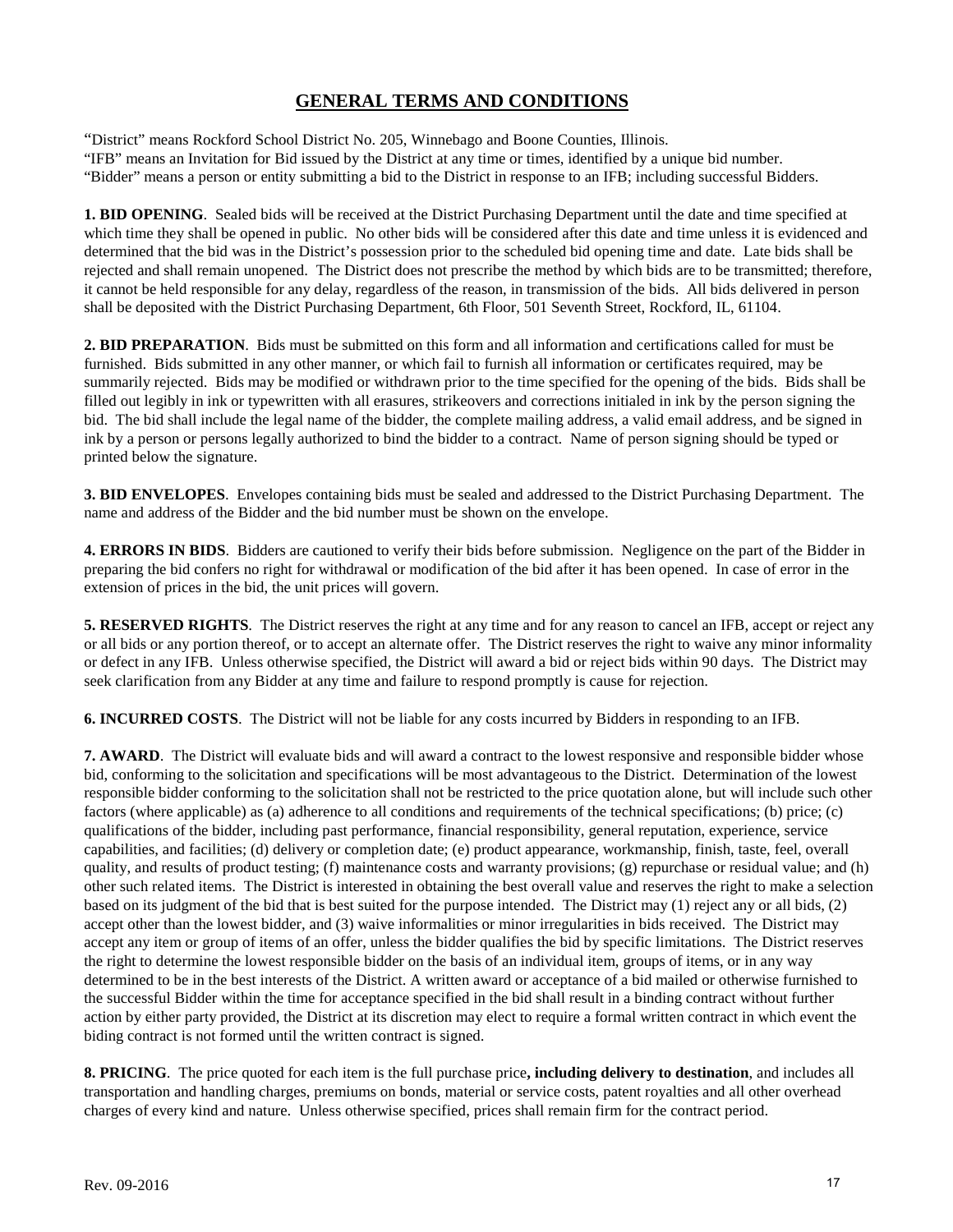If at any time after a contract is awarded to the successful Bidder(s) makes a general price reduction in the comparable price of any material covered by the contract to customers generally, an equivalent price reduction based on similar quantities and/or considerations shall apply to the contract for the duration of the contract period (or until the price is further reduced). Such price reduction shall be effective at the same time and in the same manner as the reduction in the price to customers generally. For the purpose of this provision, a "general price reduction" shall mean any horizontal reduction in the price of an article or service offered (1) to successful Bidder's customers generally, or (2) in the successful Bidder's price schedule for the class of customers, i.e., wholesalers, jobbers, retailers, etc., which was used as the basis for bidding on this contract. An occasional sale at a lower price, or sale of distressed merchandise at a lower price, would not be considered a "general price reduction" under this provision. The successful Bidder shall invoice the District at such reduced prices indicating on the invoice that the reduction is pursuant to the "price reduction" provision of this contract. The successful Bidder, in addition, shall within ten (10) days of any general price reduction, notify the Executive Director of Budget and Purchasing of such reduction by letter.

Failure to do so may result in termination of the contract.

**9. DISCOUNTS**. Prices quoted must be net after deducting all trade and quantity discounts.

**10. SPECIFICATIONS**. Reference to brand names and numbers is descriptive, but not restrictive, unless otherwise specified. Bids on equivalent items will be considered, provided the bidder clearly states exactly what is proposed to be furnished, including complete specifications. Unless the Bidder specified otherwise, it is understood the Bidder is offering a referenced brand item as specified or is bidding as specified when no brand is referenced, and does not propose to furnish an "equal." The District reserves the right to determine whether a substitute offer is equivalent to and meets the standard of quality and salient characteristics indicated by the brand name and number.

**11. SAMPLES**. Samples of items, when called for, must be furnished free of expense. Individual samples must be labeled with the Bidder's name, bid number, item reference, manufacturer's brand name and number. If samples are requested, they must be sent under separate cover and not included with bid. The District will not be responsible for any bid enclosed with sample boxes.

**12. INTERPRETATION OR CORRECTION OF BIDDING DOCUMENTS**. Bidders shall promptly notify the Rockford Public School District of any ambiguity, inconsistency or error which they may discover upon examination of the IFB documents. Interpretations, corrections and changes will be made by amendment. Each Bidder shall ascertain prior to submitting a bid that all amendments have been received and acknowledged in the offer.

**13. INDEMNIFICATION**. The Bidder shall save, indemnify and hold the District and its Board of Education, its officers, members, agents, officials, and employees harmless from and against all liabilities, losses, damages, claims, suits, actions and causes of action, costs and expenses (including, without limitation, attorney's fees and other costs and expenses incident to any suit, action, cause of action or proceeding) which may accrue or rise against the District and/or its Board of Education related to granting the contract including Bidder's performance or nonperformance thereof, Bidders negligent or intentional act or omission, and the acts or omissions of any of Bidder's employees, agents, subcontractors or others acting by or through Bidder. This indemnification shall survive completion, expiration or other termination of the contract.

**14. DEFAULT**. If delivery of acceptable items or rendering of services is not completed by the time promised, the District reserves the right, without liability, in addition to its other rights and remedies, to terminate the contract by notice effective when received by Bidder, as to stated items not yet shipped or services not yet rendered and to purchase substitute items or services elsewhere and charge the Seller with any or all losses incurred. The District shall be entitled to recover its attorney fees and expenses in any successful action by the District to enforce this contract.

**15. INSPECTION**. Materials or equipment purchased are subject to inspection and approval at the District's destination. The District reserves the right to reject and refuse acceptance of items which are not in accordance with the IFB, instructions, specifications, drawings or data or Bidder's warranty (express or implied). Rejected materials or equipment shall be removed by, or at the expense of, the Bidder promptly after rejection and if not removed within 10-calendar days after notice, such shall be returned via collect shipping.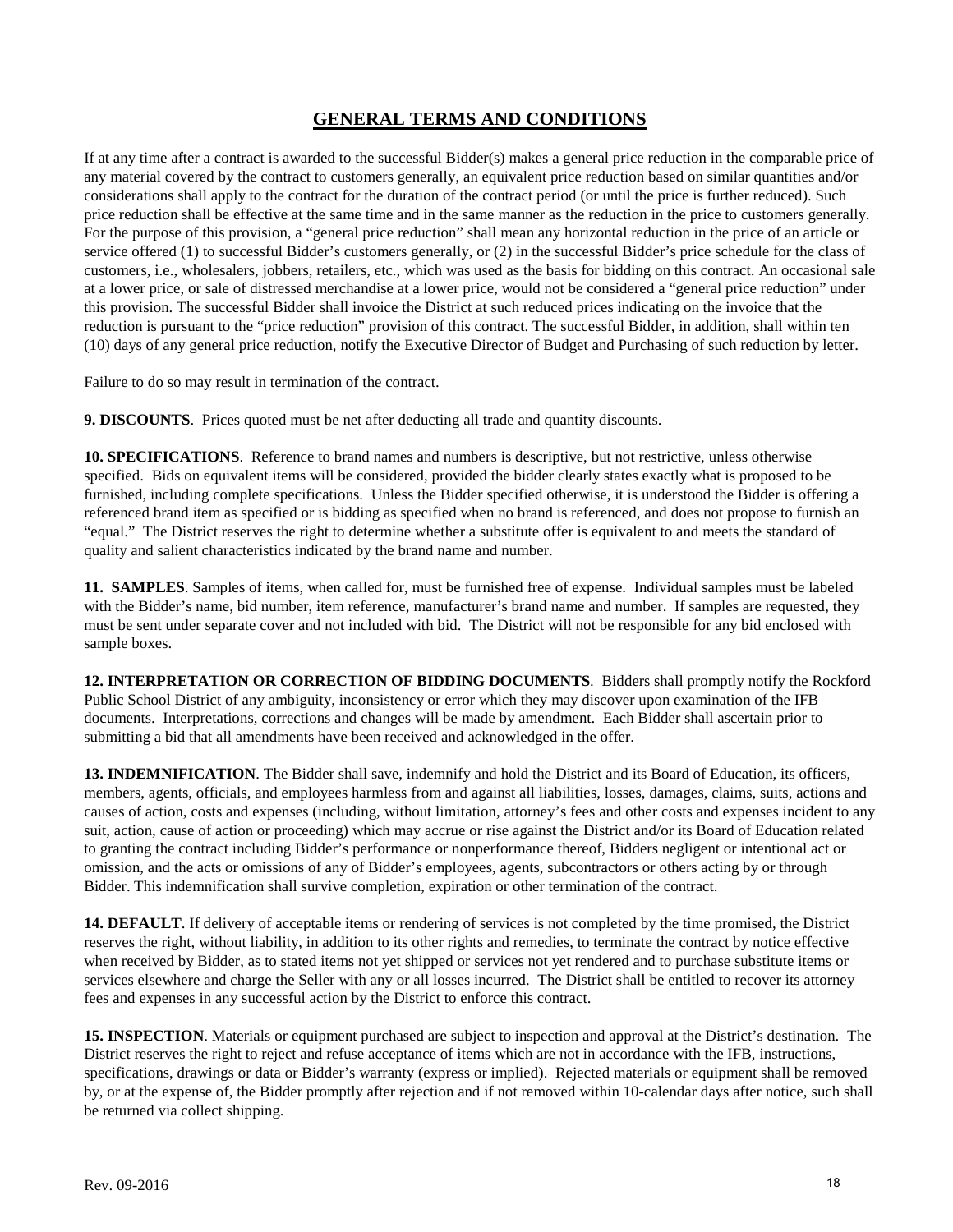**16. WARRANTY**. Bidder warrants that all goods and services furnished hereunder will conform in all respects to the terms of this proposal, including any drawings, specification or standards incorporated herein, and that they will be free from latent and patent defects in materials, workmanship and title, and will be free from such defects in design to the best of the Bidder's knowledge. In addition, Bidder warrants that said goods and services are suitable for, and will perform in accordance with, the purposes for which they are purchased, fabricated, manufactured and designed or for such other purposes as are expressly specified in this solicitation. The District may return any nonconforming or defective items to the Bidder or require correction or replacement of the item at the time the defect is discovered, all at the Bidder's risk and expense. Acceptance shall not relieve the Bidder of its responsibility.

**17. REGULATORY COMPLIANCE**. Bidder represents and warrants that the goods or services furnished hereunder (including all labels, packages and container for said goods) comply with all applicable standards, rules and regulations in effect under the requirements of all Federal, State and local laws, rules and regulations as applicable, including without limitation, the Occupational Safety and Health Act as amended, with respect to design, construction, manufacture or use for their intended purpose of said goods or services. Bidder shall furnish "Material Safety Data Sheets" in compliance with the Illinois Toxic Substances Disclosure to Employees Act, if applicable.

**18. ROYALTIES AND PATENTS**. Bidder shall pay all royalties and license fees. Bidder shall defend all suits or claims for infringement of any patent, copyright or trademark rights and shall hold the District harmless from loss on account thereof.

**19. COMPLIANCE WITH LAWS AND REGULATIONS**. Bidder represents and warrants that throughout the term of any contract arising from award of a bid and any extension thereof, Bidder and all products shall be and shall remain in compliance with all applicable federal, state, and local laws and regulations.

#### **20. TERMINATION**.

- a. The District may terminate this contract in whole or in part, without liability, if deliveries are not made at the time and in the quantities specified, if the Bidder fails to perform any of the provisions of tis contract, or so fails to make progress as to endanger performance of this contract in accordance with its terms, and in either of these circumstances does not cure such failure within such period of time as the District may direct, if it is determined the successful Bidder knowingly falsified information provided to the District, if it is determined the successful Bidder offered substantial gifts or gratuities to a District official, employee, or agent whether in their official capacity or not, or in the event of a breach or failure of the Contractor to comply with any of the other terms or conditions herein. The District shall notify the contractor in writing of the specific nature of the breach and shall request that it be cured. If the Contractor does not cure the breach within thirty (30) days of such notice, the District may immediately terminate this contract. To terminate, the District shall give notice to the Contractor in writing, and to the extent specified therein, Contractor shall immediately terminate deliveries under the contract. Termination of the contract shall not preclude the District from pursuing any and all remedies available to it at law or at equity.
- b. Any termination by the District, whether for default or otherwise, shall be without prejudice to any claims for damages or other rights of the District against Contractor.
- c. The District shall have the right to audit all elements of any termination claim and Contractor shall make available to the District on request all books, records, and papers relating thereto. The Contractor shall be paid only for the performance of work up to the date of termination if the District exercises its right to terminate.

**21. TERMINATION WITHOUT CAUSE**. Unless otherwise specified in the Invitation for Bid, a contract formed by award of a bid may be unilaterally terminated by the District, for any or no reason, upon sixty (60) days written advance notice to the Bidder. Bidder may submit claims for actual work performed up to and including the day of notice of termination with appropriate documentation supporting such claim for materials, labor, or acquired inventory for equitable adjustment and any such material shall become the property of the District upon settlement.

**22. ASSIGNMENT**. The Bidder may not assign, subcontract, delegate or otherwise transfer this contract or any of its rights or obligations hereunder, nor may it contract with third parties to perform any of its obligations hereunder except as contemplated in this contract, without the District's prior written consent.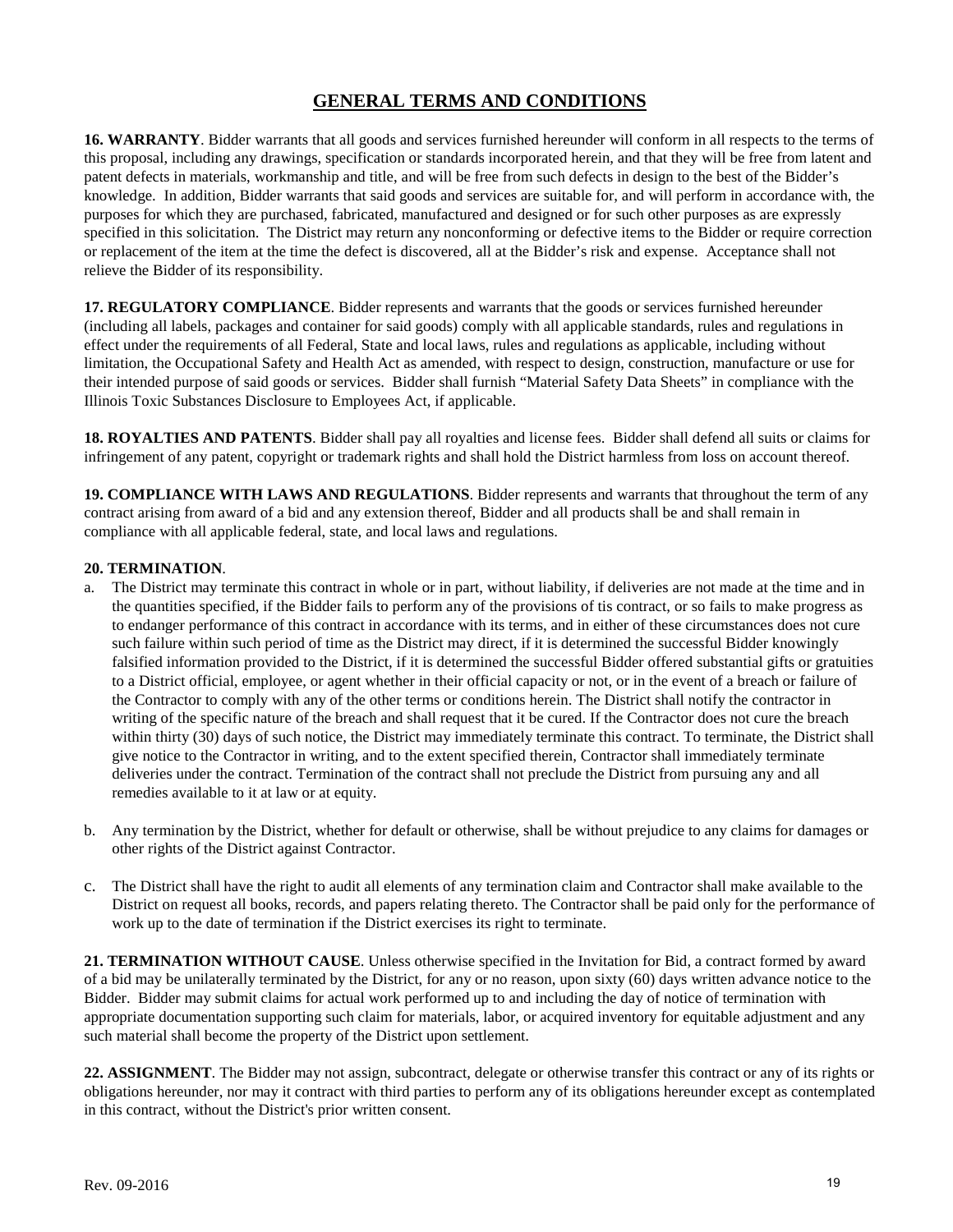**23. FORCE MAJEURE**. The obligations of the Bidder to perform under this contract will be excused during each period of delay caused by acts of God or by shortages of power or materials or government orders which are beyond the reasonable control of the Bidder obligated to perform ("Force Majeure Event"). In the event that the Bidder ceases to perform its obligations under any contract formed by award of bid due to the occurrence of a Force Majeure Event, the Bidder shall: (1) immediately notify the District in writing of such Force Majeure Event and its expected duration; (2) take all reasonable steps to recommence performance of its obligations under this contract as soon as possible. In the event that any Force Majeure Event delays Bidder's performance for more than thirty (30) days following notice pursuant to this contract, the District may terminate this contract immediately upon written notice to the Contractor.

**24. BID CERTIFICATION**. The Bidder's signature on a bid certifies: (a) The bid is genuine and not made in the interest of, or on the behalf of, any undisclosed persons, firms or corporation and is not submitted in conformity with any agreement or rules of any group association, or organization. (b) Bidder has not directly or indirectly induced or solicited any other Bidder to enter a false or sham bid. (c) Bidder has not solicited or induced any person, firm or group to refrain from bidding. (d) Bidder has not sought by collusion or otherwise to obtain for self interest any advantage over any other Bidder or the Owner. The Bidder's signature on the Bid Form certifies that they have read and understand the contents of this solicitation and agree to furnish at the prices shown any or all of the items and/or services, subject to all instructions, conditions, specifications and attachments hereto. Failure to have read all the provisions of the IFB shall not be cause to alter any resulting contract, request additional compensation, or relieve Bidder from obligation to perform under this contract.

**25. MODIFICATIONS**. This contract can be modified only by written bi-lateral modification signed by the parties or duly authorized agents.

**26. ADDENDA**. If it becomes necessary to revise any part of this bid, a written addendum will be provided to all bidders. If the District issues written addenda, such addenda shall become part of the contract documents. A Bidder who fails to receive the District's addenda, and who has previously submitted an offer, shall not be relieved from any obligation in the bid submitted.

**27. BINDING EFFECT**. The terms, conditions, provisions, and undertakings of any contract formed by award of a bid shall be binding upon and inure to the benefit of each of the parties thereto and their respective successors and assigns.

**28. EQUAL OPPORTUNITY EMPLOYER**. The Rockford Public School District is an Equal Opportunity Employer and encourages bids or proposals from any company or individual regardless of race, gender, national origin, religion or age.

# **This section left blank intentionally**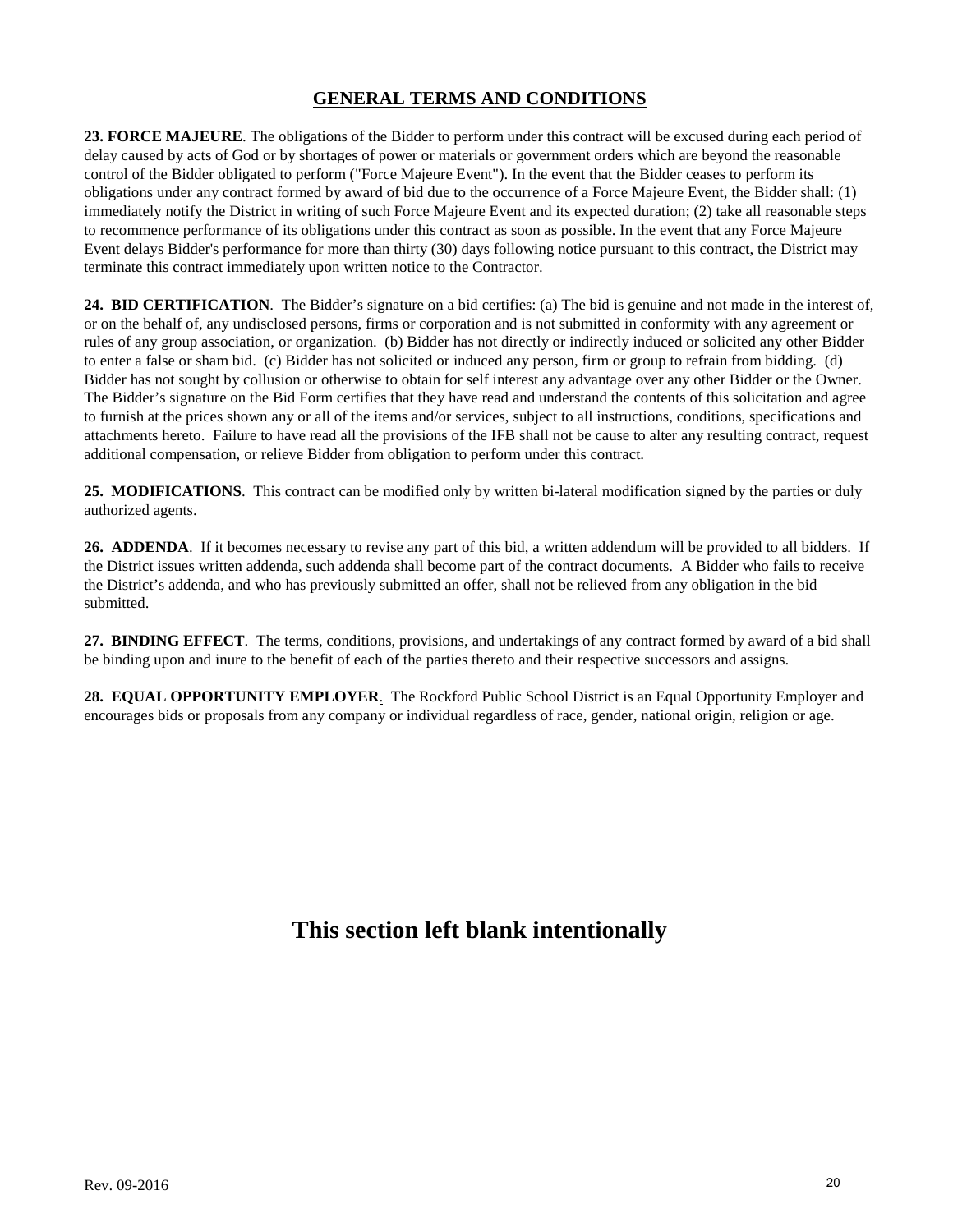- **1. INTENT.** It is the intent of these specifications that the Rockford School District No. 205 (herein the "District") will procure all specified products of first class workmanship to ensure complete and acceptable product performance in all aspects, within the budget limitations, and in accordance with offering procedures as outlined by Federal Statutes and Regulations, the Statutes and Regulations of the State of Illinois, and policies of the Board of Education of Rockford School District No. 205, Winnebago and Boone Counties, Illinois. It is further the intent of these specifications to secure adequate competition from qualified suppliers however standards of quality will not be sacrificed based solely on price.
- **2. EVALUATION CRITERIA.** Although price is a consideration in the award of bids, this award will not be based on price alone. This solicitation for bids will evaluated utilizing the following criteria, but not in any prescribed order.
	- a. Price
	- b. Adherence to these specifications
	- c. Ordering and delivery
	- d. Quality of services
	- e. Contractor past performance
	- f. Service
	- g. Review of references
	- h. Rebate program (if applicable)
	- i. Financial Stability of Firm (provide a copy of your firm's most recent annual report, if requested)

The District reserves the right to reject any or all bids or to accept the bid or any part of bid, including substitutions, which embraces such combination of proposals as may promote its interest.

**3. TAX IDENTIFICATION NUMBER.** The School District is required to have on file appropriate tax identification information concerning you or your firm. This information should be a Federal Employer's Identification Number, but in the instance of some independent contractors, this number may be a Taxpayer's Identification (Social Security) Number.

**IN ORDER FOR A BID TO BE CONSIDERED BY THE SCHOOL DISTRICT, THE ABOVE REFERENCED TAX IDENTIFICATION NUMBER MUST BE PROVIDED ON THE FACE SHEET IN THE SIGNATURE SECTION. IT IS ALSO REQUESTED THAT YOU IDENTIFY THE LEGAL ORGANIZATIONAL STATUS OF YOUR FIRM IN THE SIGNATURE SECTION. PLEASE IDENTIFY WHETHER YOUR FIRM IS A CORPORATION, PARTNERSHIP, PROPRIETORSHIP, ETC. SHOULD YOU HAVE ANY QUESTIONS CONCERNING THIS TAX IDENTIFICATION NUMBER, PLEASE CONTACT THE PURCHASING DEPARTMENT.**

- **4. CONTRACTOR RESPONSIBILITY TO COLLECT AND REMIT ILLINOIS USE TAX .** The Contractor acknowledges and understands that any bid for goods and services resulting in a contract award to a bidder requires that as a contractor the person or entity and all affiliates of the person or entity will collect and remit Illinois Use Tax on all sales of tangible personal property into the State of Illinois in accordance with the provisions of the Illinois Use Tax Act (35 ILCS 105/1 et seq.) regardless of whether the person/entity or affiliate is a "retailer maintaining a place of business within this State" as defined by the Use Tax Act (35 ILCS 105/2).
- **5. TERMINOLOGY.** "Owner", "Board", or "District" shall mean Rockford School District #205, Winnebago County, Illinois, acting through its authorized representative. "Bidder" shall mean the individual, firm, or corporation submitting a bid or proposal to the District in response to a public solicitation. "Contractor" shall mean the entity awarded a bid by the District.
- **6. INTERPRETATION OF ERRORS.** Should questions arise that require interpretation, such questions shall be referred to the District whose decision shall be conclusive and binding for all parties involved. No advantages shall be taken by any party of manifest clerical errors or omissions in the specifications. All contractors are requested to notify the District immediately of any errors or omissions that may be discovered.
- **7. RETURN OF BID INFORMATION**. The District has established that only one copy of a bid will be sent to a vendor. It is imperative that, if bidding, an <u>original signature</u> exists on the bid sheets returned. If additional copies of original bid sheets made on a copy machine or are requested, they must also contain original signatures where applicable. When multiple copies are submitted one copy shall be labeled as "Original" on the face page.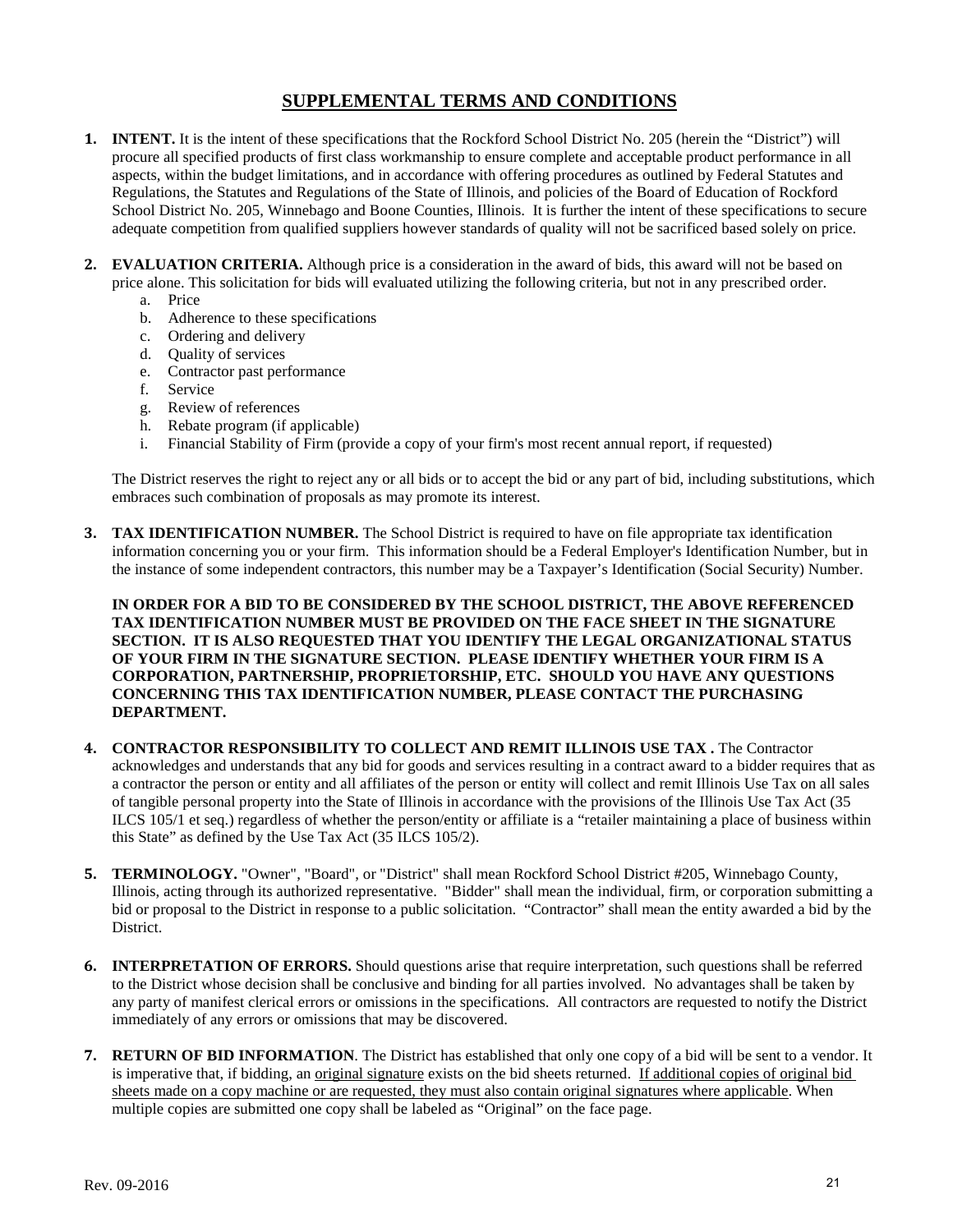- **8. USE OF PREMISES.** The Bidder shall have access to the relevant District grounds for the purpose of familiarization with the conditions, delivery points for products, and/or sites for performance of service(s), if applicable, in order to fulfill the requirements of the Contract; all subject to compliance with District policies for visitors on school grounds.
- **9. OWNERSHIP OF MATERIALS AND EQUIPMENT.** It is clearly understood that all materials and/or equipment supplied by or for the Bidder shall remain the Bidder's property until such time as accepted by the District.
- **10. EQUIVALENCY AND SUBSTITUTES.** The District shall be the sole and final judge whether any substitute is of equivalent or better quality. This decision is final and will not be subject to recourse. Deviations from the specifications must be supported by documented evidence. These specifications are to be used as identifying those minimum salient characteristics in determining the quality or materials, performance of product(s), and workmanship required, however, the District may purchase equipment and materials that in the District's judgment will best serve the interests of the school district even if at a higher cost based on features that are considered desirable and exceeding those minimum requirements or that represent a breakthrough technology for that industry; provided that the District will comply with governing laws as to selection of the lowest responsible bidder.
- **11. STORAGE OF EQUIPMENT.** The Contractor shall be responsible for the storage and safeguarding of the equipment provided under this Contract. The Contractor shall have the necessary quantities available at the required time, but shall not make delivery to the premises until agreed upon or requested.
- **12. SCOPE OF WORK.** This bid requires that the successful Contractor provide all necessary personnel, materials, and equipment; and furnish and deliver said products in accordance with all conditions and specifications.
- **13. PROPERTY DAMAGE AND INJURY.** The Contractor shall take all necessary precautions to prevent damage to the premises or properties of others. In case of any damage, resulting from operations under this Contract, Contractor shall make proper restitution. The Contractor shall exercise due caution for the protection of persons, and shall protect the District from expense and hold the District harmless from liability by reason of injury, including death, to any person or persons, or from any damage to the property of others occurring as a result of Contractor's performance under a Contract. The Contractor's signature on the Bid Offer Form; certifies to the District that the Contractor has the required insurance coverage for any vehicle that may be utilized in the delivery of products or materials on the District's property.
- **14. INSURANCE REQUIREMENTS.** All bidders shall have a certificate of Insurance and provide policy endorsements evidencing specific coverage of the types of insurance in the amounts specified below and deliver to the Purchasing department upon award of a bid such qualifying certificate or certificates of insurance. Coverage shall be placed with a responsible company licensed to do business in the State of Illinois, and with a minimum insurance rating of A:VII as found in the current edition of A M Best's Key Rating Guide. Each policy shall bear an endorsement precluding the cancellation or reduction of said policies without providing to the District thirty (30) days prior notice thereof in writing. All required insurance shall be maintained by the contractor in full force and effect during the life of the contract, and until such time as all work has been approved and accepted by the District. The Contractor is responsible for all insurance deductibles and Self-Insured Retentions.

During the term of the Contract, Contractor shall maintain insurance at or above the limits specified, and each such policy shall include the District as an additional insured. Such policies shall cover any loss or liability that may be incurred by the District, its board members, administrators, employees, staff members, agents, attorneys, and all other representatives, resulting from Contractor's maintenance, operation, or use of a Vehicle in performing transportation services pursuant to the attached Contract, or from Contractor's performance of any other duty under the Contract. Contractor shall furnish all such policies, with proper certification, to the District upon execution of the Contract. All such policies shall contain a cancellation clause requiring the insurer for each respective policy to notify the District at least thirty (30) days in advance of the expiration of that policy or any decreases in the scope of its coverage below the requirements of this Section or the attached Specifications. In the event of such expiration or decrease, the District may withhold money due and owing to Contractor, or which may become due and owing to Contractor, in an amount sufficient to obtain insurance to the levels required by this Section, and may then apply those funds for that purpose. All deductibles required by all such policies shall be paid by Contractor, and the District shall have no obligation to pay them.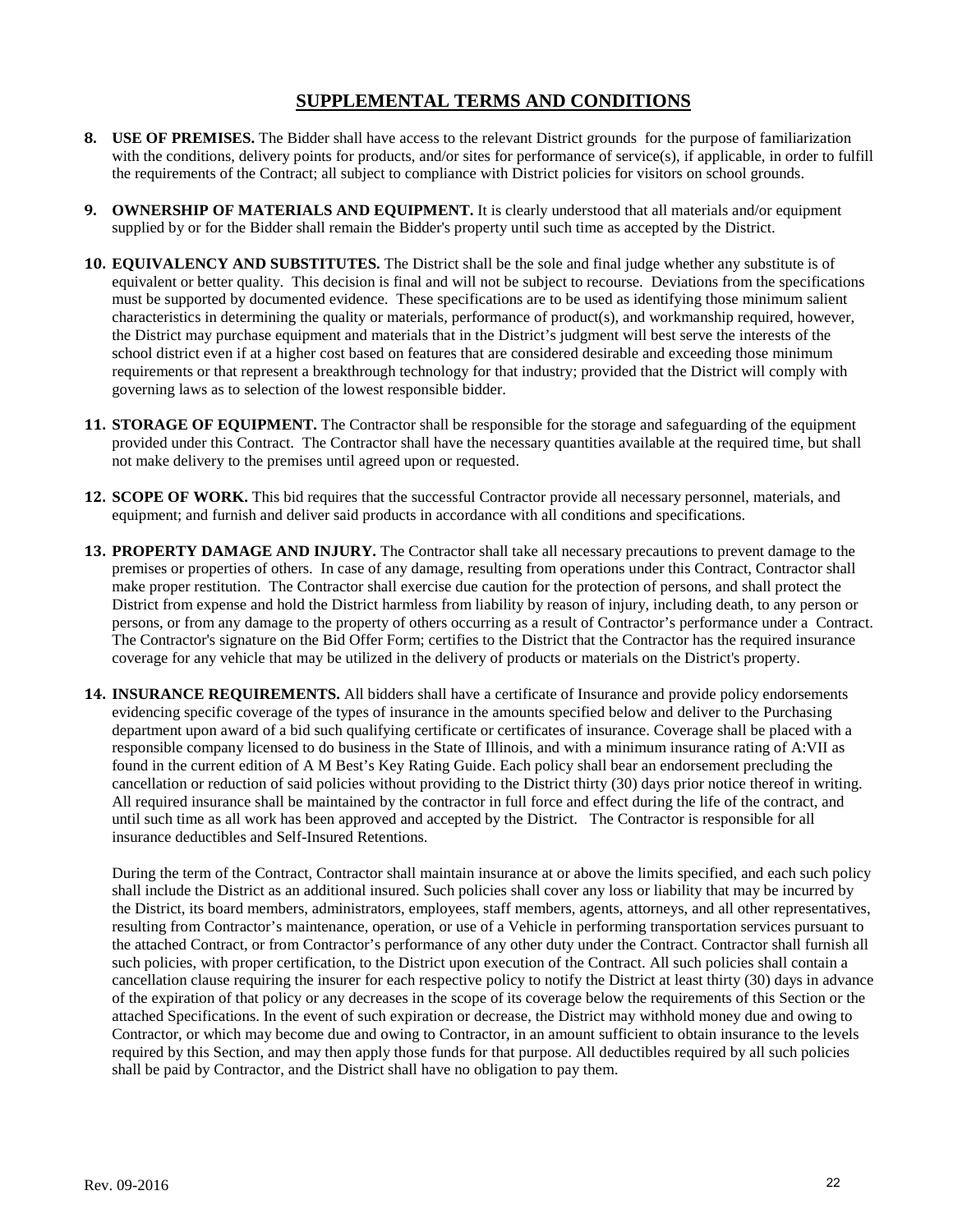The insurance required by this section shall cover any loss or liability resulting from Contractor's transportation of students to and/or from any interscholastic athletic or other interscholastic or school sponsored activity in a van, or any other vehicle designed to transport between not less than seven (7) and not more than fifteen (15) people, as provided in 105 ILCS 5/29-6.3.

The insurance required by this section shall meet the minimum limits established in Section 12-707.01 of the Illinois Vehicle Code, 625 ILCS 5/12-707.01, including a minimum of personal injury liability insurance in the amount of \$1,000,000 for any one person in any one accident, and subject to the limit for one person, \$5,000,000 for two or more persons injured by reason of the operation of the vehicle in any one accident.

The cost of all policies required by this Section shall be reflected in the prices stated on the Bid Form, and Contractor shall not be entitled to receive from the District any additional compensation for any such insurance costs. At all times during the term of the contract, the Contractor and its independent contractors shall maintain, at their sole expense, insurance coverage for the Contractor, its employees, officers and independent contractors, as follows:

| <b>INSURANCE TYPE</b>                                 | MINIMUM ACCEPTABLE LIMITS OF LIABILITY                  |
|-------------------------------------------------------|---------------------------------------------------------|
| <b>Workers Compensation</b>                           | Statutory                                               |
| <b>Employers Liability</b>                            |                                                         |
| A. Each Accident                                      | \$1,000,000                                             |
| B. Each Employee-disease                              | \$1,000,000                                             |
| C. Policy Aggregate-disease                           | \$1,000,000                                             |
| ***Commercial General Liability ****                  |                                                         |
| A. Per Occurrence                                     | \$1,000,000                                             |
| <b>B.</b> General Aggregate                           |                                                         |
| 1. General Aggregate-Property                         | \$5,000,000                                             |
| 2. General Aggregate – Per project                    | \$3,000,000                                             |
| 3. General Aggregate - Products/ Completed Operations | \$3,000,000                                             |
| Comprehensive Auto Liability                          | \$5,000,000 bodily injury and property damaged combined |
| <b>Uninsured Motorist Coverage</b>                    | \$150,000 per person, \$500,000 aggregate               |
| Fire Legal Liability (any one fire)                   | \$100,000                                               |
| General Umbrella Excess Liability                     | \$3,000,000 - \$5,000,000*                              |
| ** Business Auto Liability ****                       | \$1,000,000                                             |

\* Minimum \$3,000,000.00; maximum \$5,000,000.00 as prescribed in the Bid documents.

\*\* An Additional Insured Endorsement as well as endorsements for Waiver of Subrogation and Insurance is Primary and Non-Contributory to additional insured insurance coverage in addition to a Certificate of Insurance \*\*\*\* Garage Liability (combines standard GL & Auto Liability) Garage Keepers Liability

If any policy or coverage is written as "claims made" then coverage must be maintained for 4 years after project completion.

Notwithstanding the existence of required insurance, Contractor agrees it is responsible for injury and damage to persons and property including such damages as may exceed the limits set forth above, resulting from its own negligence and the negligence of its owners, employees, agents and representatives and further for the negligence of others under Contractor's direction and control when arising from or in any way related to the bid and resulting contract and Contractor's performance of its contract obligations.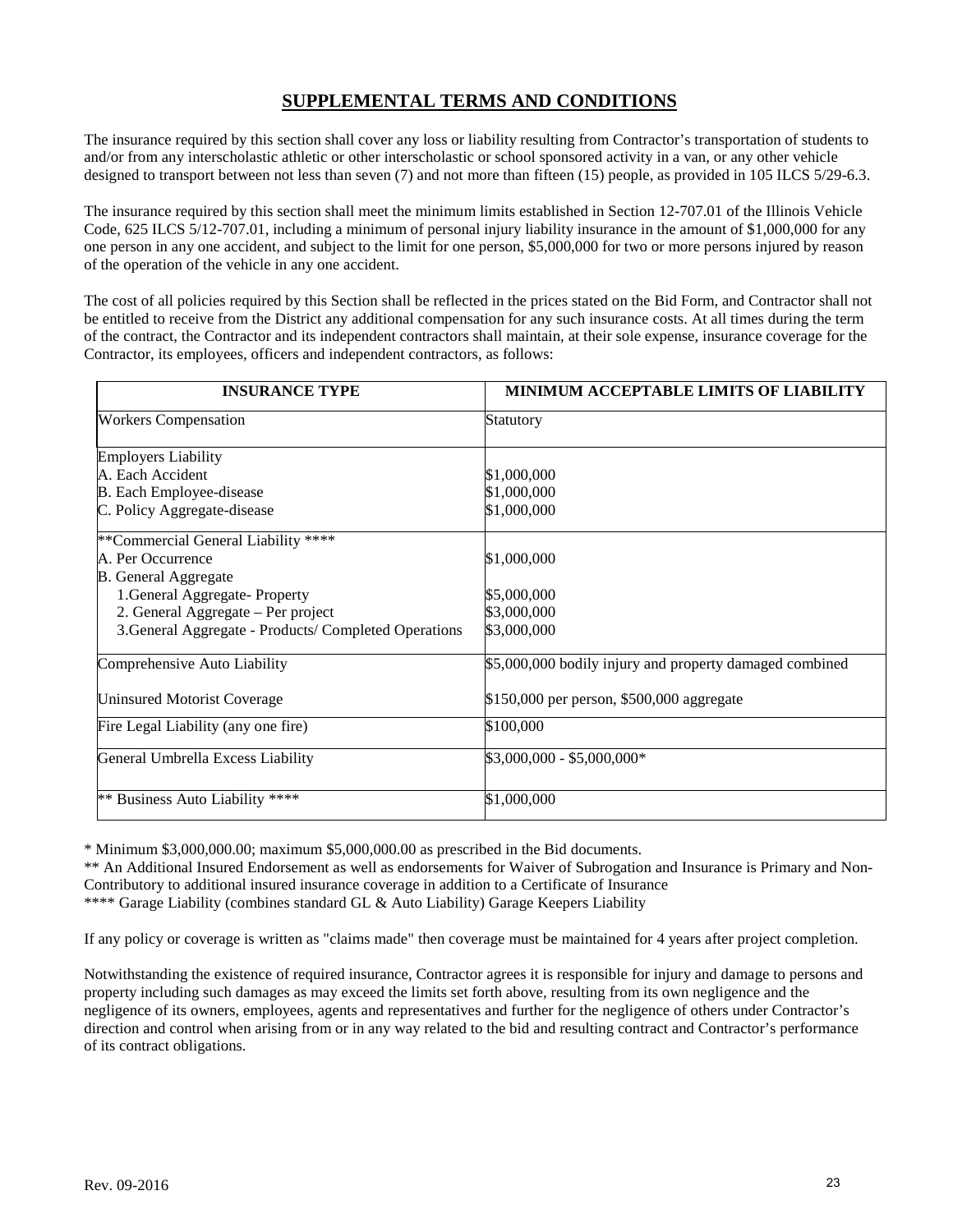The District and its officers and employees shall be named as additionally insured on all certificates of insurance. Insurance certificates shall also reference project name and BID NUMBER. Certificates should be faxed (and hard copy mailed) to: Rockford Public Schools, Purchasing Department, 501 Seventh Street, Rockford, Illinois 61104.

- **15. METHOD OF AWARD.** The District reserves the right to award related items on a group basis if deemed in its best interest, even if not stated as such on the specifications. The District further reserves the right to make an aggregate award if in its best interest.
- **16. GENERAL AWARD**. The award on this bid will not be made at the time specified for the receiving and opening of bids. The bid will be awarded at a later date by the Board of Education.
- **17. SCHEDULE OF AWARD**. In order that Contractors may more accurately complete a bid, it is anticipated that the Board of Education will consider the award on this IFB within 60 days of the date of bid opening; the successful Bidder(s), if any, will be notified immediately thereafter.
- **18. WITHDRAWING OF BIDS**. No bid may be withdrawn by a Bidder after the time and date of the official public opening. All bid prices submitted must be valid for a period of sixty (60) days after the date set for the bid opening. This period of time is reserved to permit the Owner to evaluate bids, conduct tests, make the award and issue either a contract or purchase order(s).
- **19. VALIDITY OF PRICES.** All bid prices must remain valid and firm on awarded bids until product(s) is/are delivered or project completed, and until accepted by the District and invoiced by the Contractor.
- **20. PERIOD FOR ACCEPTANCE OF BIDS.** In compliance with the solicitation, the bidder agrees, if this bid is accepted within sixty (60) calendar days from the date specified in the solicitation for the receipt of bids, to furnish any or all items upon which prices are bid at the price set opposite each item, delivered at the designated point(s), within the time specified in the solicitation.
- **21. DELIVERIES AND PURCHASE ORDERS.** Deliveries will be made in accordance with instructions listed on purchase orders. The portion of the purchase order defining instructions regarding the destination of the equipment and the mailing of the invoice should be noted. A separate invoice is required for each purchase order. Purchase orders resulting from an awarded bid and issued by the District are authorized with the signature of the Executive Director of Budget and Purchasing. Issued purchase orders may not be cancelled or altered in any manner by Contractor absent prior written consent of the District.
- **22. LOCATION OF DELIVERY.** Delivery is to be made at one (1) location(s) within School District #205. All deliveries must be made between the hours of 8:30 AM and 3:00 PM Monday thru Friday. No deliveries will be accepted on those days observed as a holiday by the Central Administration Offices.
- **23. DELIVERY SITE.** The delivery is to be made to the Rockford Board of Education, Transportation Department, 2000 Christina Street, Rockford, Illinois 61104-2092.
- **24. COMPLETION DATES.** Contractors are to complete projects as required. Unless stated differently in the solicitation, the product(s) and/or service(s) are to be delivered or completed within the dates required. Should a Contractor be unable to comply with the required completion date, the Contractor is to notify the District immediately.
- **25. INSPECTION AND ACCEPTANCE.** At the time the Contractor has completed work in accordance with the specifications, the Contractor shall, with the District, make a final inspection. After the final inspection, if the District and the Contractor are in agreement, the Contractor shall submit invoices for payment in accordance with the payment section of these specifications.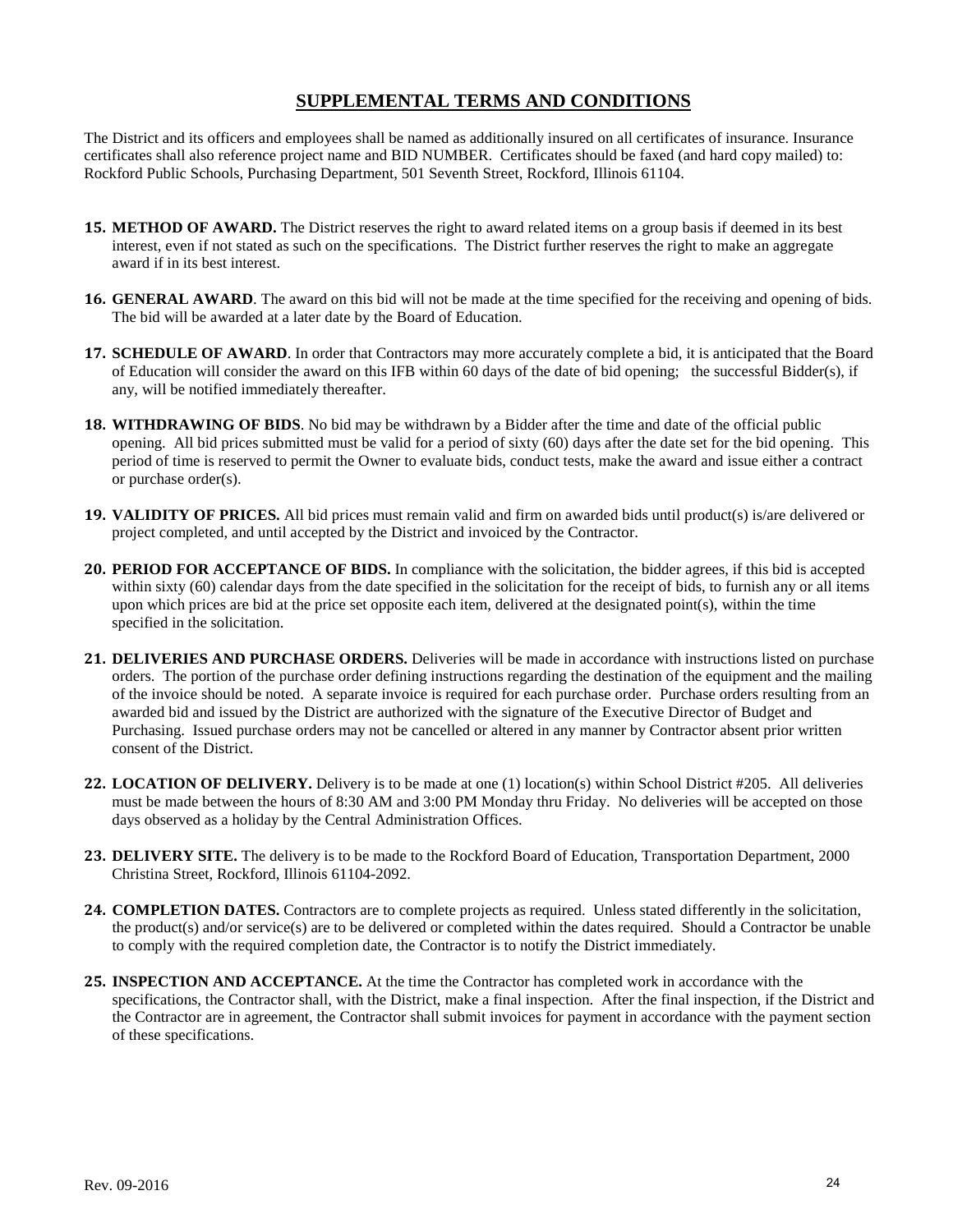- **26. SIGNATURES.** It is required that the Bidder's signature appears on ALL the following forms:
	- **a. Second page of General Conditions and Instructions for All Bids Form**
	- **b. Bid-Rigging Certification**
	- **c. Minority and Women Owned Business Form**
	- **d. Certification Regarding Debarment Form**
	- **e. Certificate Regarding Lobbying Form**
	- **f. OFAC Compliance Form**
	- **g. Asbestos Notification (if required)**
	- **h. Vendor Conflict of Interest Disclosure Form**
	- **i. Form W-9 Department of the Treasury Internal Revenue Service**
	- **j. Bidder's Certifications**
	- **k. Bid Offer Form**
- **27. PAYMENT**. Payment on proper invoices submitted by contractor will be made in compliance with the Local Government Prompt Payment Act, 50 ILCS 505/1, et. seq. and District Policy within forty-five (45) days after invoice approval by the District. THE FEDERAL EMPLOYER IDENTIFICATION NUMBER OR SOCIAL SECURITY NUMBER MUST APPEAR ON EACH INVOICE REQUESTING PAYMENT. (See clause entitled, "Tax Identification Number", for further clarification.) Invoices are to be submitted to the Accounts Payable Department at 501 Seventh St, Rockford, IL 61104.
- **28. WORK CHANGES.** Changes in the Contract or Purchase Order must be agreed upon in writing between the District and the Contractor before execution of any changes involved may be implemented or payment may be withheld pending a determination that such change is required and ratified by the District.
- **29. SAFETY CODES.** It is required that all equipment be in full compliance with any and all Federal and State Statutes, including, without limitation, OSHA Safety Standards, Environmental Protection Agency and Life Safety Codes, Health Codes, the School Code, and any applicable regulations and ordinances of the City of Rockford and County of Winnebago, Illinois.
- **30. QUANTITIES.** After bids have been evaluated, the District reserves the right to increase or decrease quantities as stated on the bid for budgetary reasons. The District further reserves the right to accept or reject any or all alternate offers, or to alter the original solicitation document in order to comply with budgetary requirements.
- **31. BID PROPOSAL.** Bidders must return the following when submitting a sealed bid:
	- a. Second page of General Conditions and Instructions for All Bids Form
	- b. Bid-Rigging Certification
	- c. Minority and Women Owned Business Form
	- d. Certification Regarding Debarment Form
	- e. Certificate Regarding Lobbying Form
	- f. OFAC Compliance Form
	- g. Vendor Conflict of Interest Disclosure Form
	- h. Form W-9 Department of the Treasury Internal Revenue Service
	- i. Bidder's Certification
	- j. Bid Offer Form
	- k. Any required literature or information
- **32. REJECTED GOODS.** Rejected goods will be returned to the contractor's address at Contractor's risk and expense. Expenses incident to the examination and testing of materials or supplies which have been rejected will be charged to the contractor's account. Contractor will accept and refund full purchase price for all goods that are damaged (non-viable at time of receipt), of inferior quality, or having latent defects not detected prior to acceptance by the District but upon actual use of the product(s).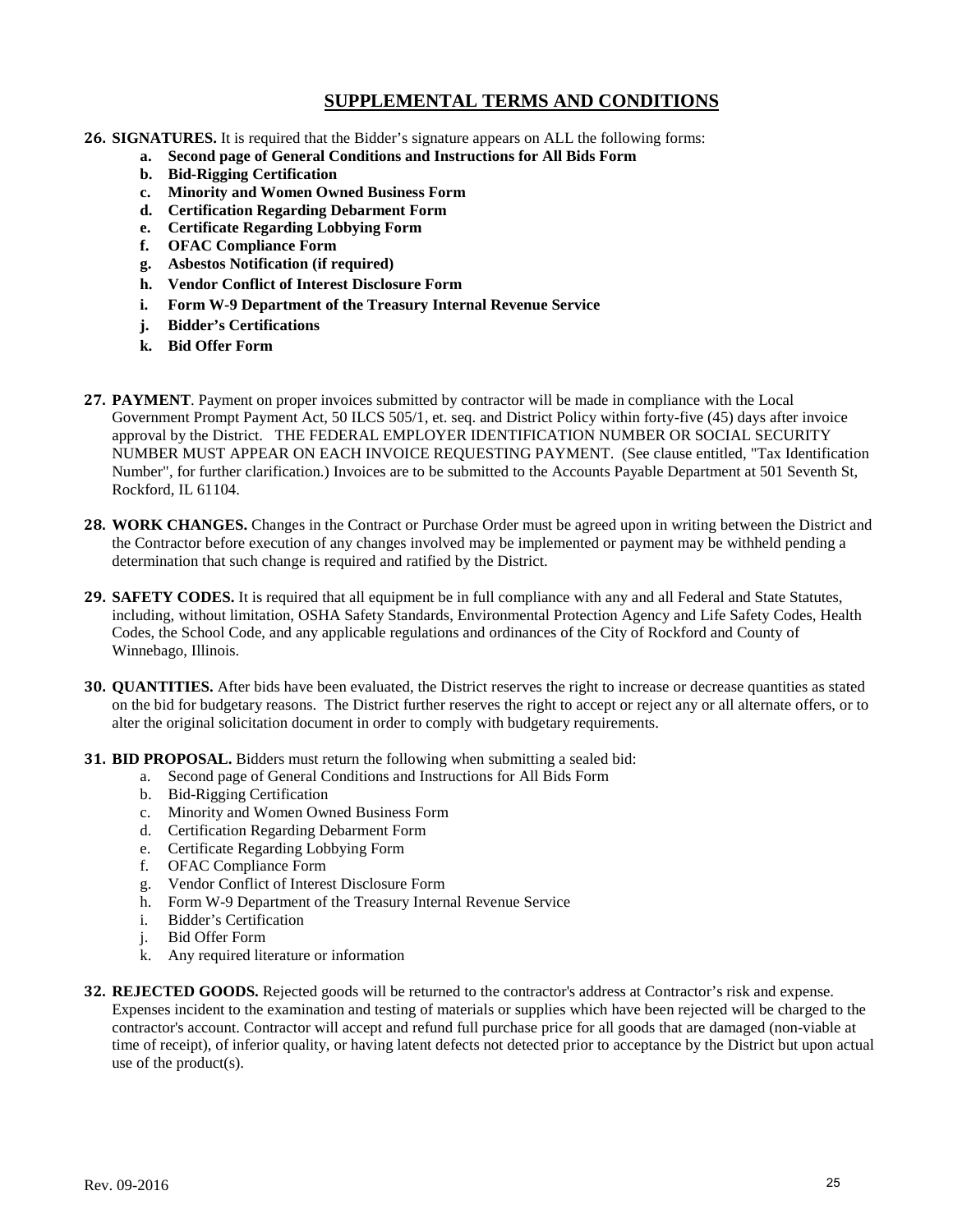- **33. CONTRACT.** A response to this Invitation for Bid (IFB) is an offer to contract with the District based upon the terms, conditions, and specifications contained in the District's IFB and any District issued and published amendments thereto. Bids become contracts upon award to the successful Bidder by the Board of Education and no further documents need be executed; provided, certain IFBs may require the creation and execution of a separate formal contract in which case no contract is formed until a formal contract is created and until executed by the District. All of the terms and conditions of the contract are contained in the IFB, unless any of the terms and conditions are modified by an IFB Amendment, a Contract Amendment, or by mutually agreed terms and conditions in the contract documents.
- **34. TERM OF CONTRACT.** Resultant contract period shall be from the effective date of award through June 30, 2018. Notwithstanding, the District's obligation under this contract is contingent upon the availability of budgeted funds from which payment for contract purposes can be made. No legal liability on the part of the District for any payment may arise until funds are made available for this contract.

#### **35. OPTION TO EXTEND THE TERM OF THE CONTRACT**

- a. The District may unilaterally extend the term of this contract for an option year, annually by written notice to the Contractor at least thirty (30) days prior to contract expiration.
- b. If the District exercises this option, the extended contract shall be considered to include this option provision. The option is deemed exercised when mailed or otherwise furnished to the contractor.
- c. Upon the exercise of any option period(s), the District may add additional facilities or locations to this contract. Supplies/services will be provided for these facilities or locations for the time periods as specified. All contract terms and conditions will apply to these facilities or locations added.
- d. The District may exercise the options contained in the "Option to Extend the Term of the Contract" clause of this contract by providing the written notice as required by the clause. Upon the exercise of an option year period, supplies and services will be provided for the time periods as specified in the solicitation.
- e. The total duration of this contract, including the exercise of any options under this clause, shall not exceed three (3) years.

#### **36. EVALUATION OF OPTIONS**

- a. The District will evaluate bids by determining the lowest base period price. Since option year pricing is based on limits established in the "Pricing" clause, option year pricing is automatically considered when evaluating the base year price. All options are therefore considered to be evaluated. Evaluation of options will not obligate the district to exercise the option(s).
- b. The District may reject a bid if exceptions are taken to the price provisions of the "Pricing" clause, unless the exception results in a lower maximum option year price. Such offers will be evaluated without regard to the lower option year(s) maximum. However, if the Bidder offering a lower maximum is awarded a contract, the award will reflect the lower maximum.
- **37. TEMPORARY CONTRACT EXTENSION.** The District reserves the right to temporarily extend this contract for an additional ninety (90) calendar days from its original or any exercised option year expiration date without exercising a full option year for any reason and any and all pricing then in effect shall continue through the temporary extension period.
- **38. ALTERNATE BIDS.** Alternate bids are not acceptable and will be rejected by the District. Alternate bids are defined as bids that do not comply with the bid terms, conditions, and specifications. Bidder may submit more than one bid providing that all such bids comply with the bid terms, conditions, and specifications.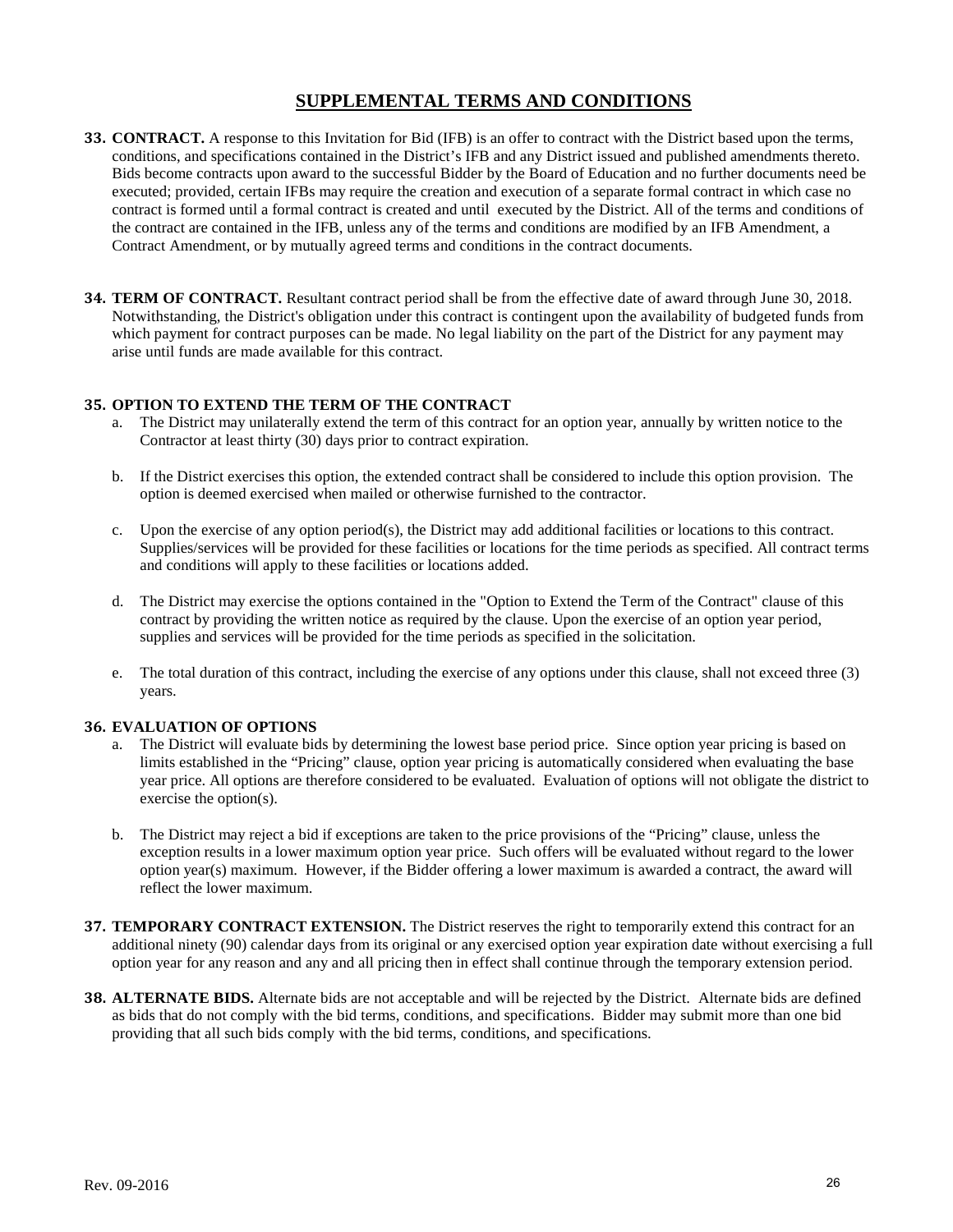**39. PREVAILING RATE OF WAGE.** It is required on this bid that the Contractor complies with all statutes, both Federal and State, governing payment of wages to employees. The Contractor certifies that by submitting their bid that they will pay the prevailing rate of wage in this area for the particular type of labor, in accordance with State of Illinois Codes and the Illinois Department of Labor. If applicable, the Contractor further certifies that all Subcontractors will comply with these same acts. If requested, bidders will submit to the District required information concerning the basic rate of wages per hour that he is either currently or will be paying for the particular type of trade required.

Effective January 1, 1990, an amendment to the State of Illinois Prevailing Wage Act requires that if, during the course of work under this contract the Department of Labor revises the prevailing rate hourly wages to be paid under this contract for any trade or occupation, Owner will notify Contractor and each Subcontractor of the change in the prevailing rate of hourly wages. Contractor shall have the sole responsibility and duty to ensure that the revised prevailing rate of hourly wages is paid by Contractor and all Subcontractors to each worker to whom a revised rate is applicable. Revisions of the prevailing wage as set forth above shall not result in an increase in the contract sum.

Should any Contractor need information concerning the prevailing rate of wage, said information is available at the Purchasing Department via email.

**40. PROHIBITED CONTRACTOR EMPLOYEES ON SCHOOL PREMISES.** Contractor employees, agents and principals and its consultants and consultants employees and agents shall not perform work within District buildings for more than 30 school days within any school year (July 1 to June 30) unless a criminal history records check has been conducted by Contractor, the individual(s) is found to have not violated any of the drug or criminal offenses listed in the criminal history records check provisions in the School Code 105 ILCS 5/10-21.9(f) (the Act), and the Contractor so certifies the same to be true on the Certified Cleared Employee List.

Contractor employees, agents and principals and its consultants and consultant's employees and agents shall not be permitted to be present on District grounds unless a Statewide Sex Offender Database check and a Statewide Child Murderer and Violent Offender Against Youth Database check has been conducted regarding all such employees in accordance with and subject to the provisions of the Act. Contractor employees, agents and principals and its consultants and consultant's employees and agents who are found to have had convictions of the enumerated criminal or drug offenses listed in the Act or who appear in the noted databases shall not be permitted at any time to be present on school grounds.

Not less than 10 days prior to the commencement of work, Contractor shall submit to Owner a written certification on a form provided by Owner (Certified Cleared Employee List), signed by Contractor under oath that the employees listed on the certification have been the subject of a criminal history records check (for employees working more than 30 school days in District buildings), and a Statewide Sex Offender Database check and a Statewide Child Murderer and Violent Offender Against Youth Database check for all employees accessing District grounds. Contractor shall update the certification as and when necessary to keep such certification list current.

**41. EMPLOYEE CONDUCT**. All of Contractor' s employees, agents, principals, and consultants shall abide by Federal, State and Local Laws and Board of Education policy while on District premises. No employee, agent or principal of Contractor and its consultants and vendors shall fraternize with any student of the school district. Any employee whose conduct is judged unfit by District shall not be permitted to work on the project. Contractor agrees to comply with and abide by all rules, regulations and policies of the District relating to access to and conduct upon District Premises.

Contractor employees accessing school grounds are required to have in their possession identification issued by the District. All such persons must check in with the school main office to receive a visitor's identification at which time the individual must present a government issued photo identification which will be used to verify the individual's name appears on the Certified Cleared Employee List. At the conclusion of the work day, plastic or hard cover identification must be returned to the school.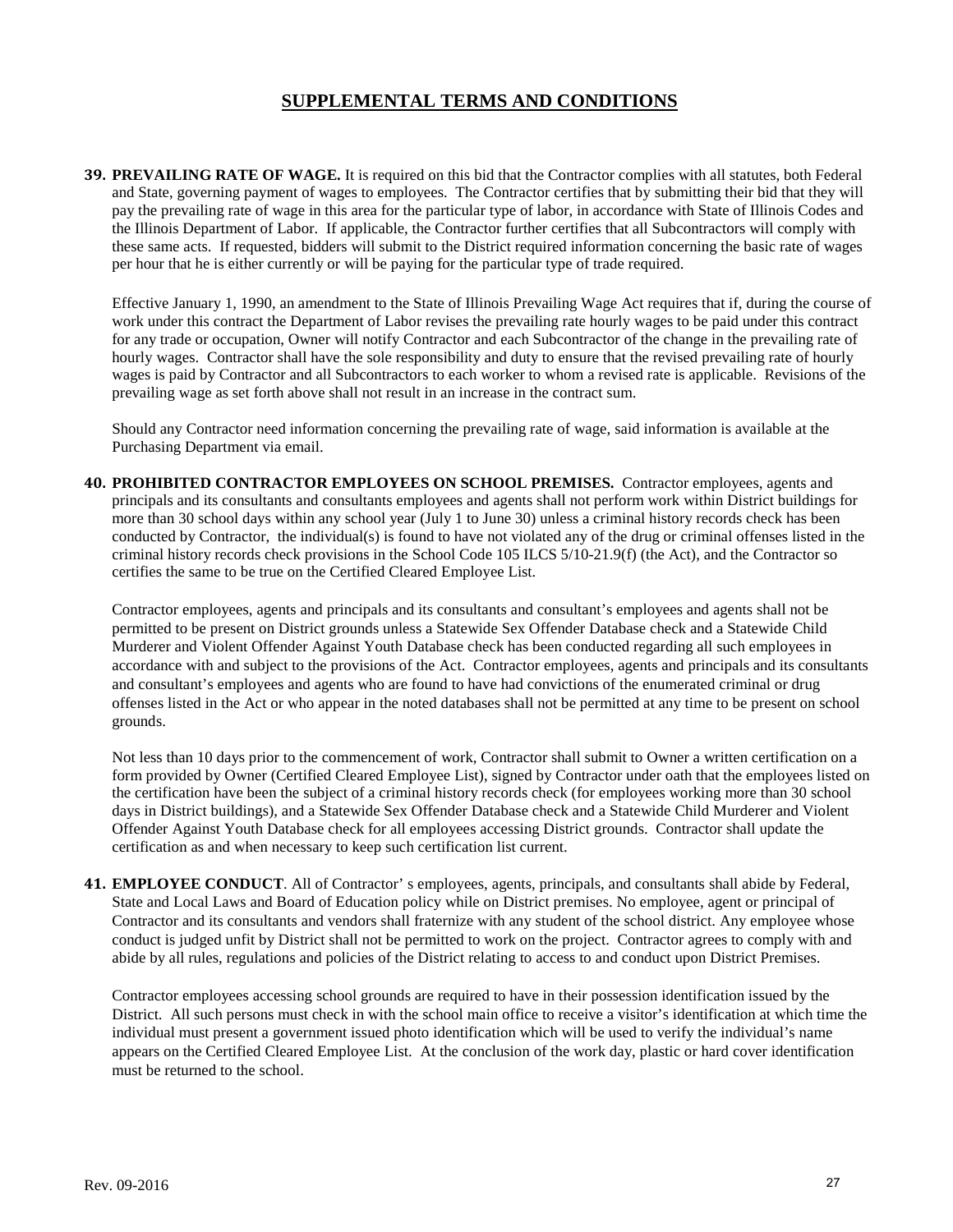The District may from time to time and at multiple times in their discretion and without notice check the identification of all persons accessing school grounds by or through the Contractor to assure such persons appear on the certification list and have in their possession a valid District issued identification. Contractor warrants that it shall immediately notify the District if a certified cleared employee is convicted of an enumerated offense or their name appears on any of the noted Databases. A violation of this section is a material breach of contract.

**42. COMPLIANCE WITH FREEDOM OF INFORMATION ACT.** The District is required by law to comply with the provisions of the Freedom of Information Act, 5ILCS 140/1 et seq., as amended from time to time ("Act"). The Act requires the District to provide, if requested to do so by any person, copies of documents that maybe in your possession and related to this contract. As a condition of this contract, Contractor agrees to and shall provide to the District copies and all such documents when directed to do by the District. All such documents shall be delivered to the District's Legal Department NO LATER THAN five (5) working days after the date of the District's direction to provide such documents. Failure of the Contractor to provide documents within said five (5) working days as provided above shall result in the assessment of any and all penalties, damages, and/or costs incurred by the District to the Contractor which shall be paid immediately by the Contractor upon demand of the same by the District.

#### **43. RECORDS, RETENTION, AUDIT**

- a. Records. The Contractor shall have or upon award of bid establish and maintain a reasonable accounting system that enables the District to readily identify Contractor's assets, expenses, costs of goods and use of funds related to the Project (the Records). Such Records shall include, but not limited to, accounting records, written policies and procedures; subcontractor files (including proposals of successful and unsuccessful bidders, bid recaps, etc.); all paid vouchers, including those for out-of–pocket expenses, other reimbursement supported by invoices; ledgers; cancelled checks; deposit slips, bank statements; journals; original estimates; estimating work sheets; contract amendments and change order files; backcharge logs and supporting documentation; insurance documents, payroll documents; timesheets; memoranda; and correspondence.
- b. Retention. The Contractor shall, at all times during its performance of the Project and for a period of seven years after the completion of the Project, maintain Records, together with all supporting or underlying documents and materials. The Contractor shall upon written request by the District at any time or times, whether during or after completion of the Project, and at the Contractor's expense, produce the Records for inspection, copying and audit (including copies and extracts of records as required) by the District. The Records shall be made available to the District, upon threeday written notice, during normal business hours at Contractor's principal office if located in Rockford, Illinois or at such other location specified by the District including the District offices. Upon expiration of the retention period specified in this paragraph 44b, prior to destruction of the Records, Contractor shall provide not less than 30 days written notice of its intent to destroy any part or all of the Records, specifying the nature, character and extent of Records to be destroyed and the District may at its discretion and expense obtain all Records or copies of Records intended to be destroyed. The Contractor shall ensure the District's right to access and audit the Records in the possession, created or maintained by Contractor's agents, assigns, successors, and subcontractors. Contractor shall notify in writing its agents, assigns, successors and subcontractors of the requirements of records, retention and audit as set forth in this paragraph 44. Any and all contracts or agreements between Contractor and any other party related to the Project shall expressly include the records, retention and audit provisions of this paragraph 44.
- c. The District and its authorized representatives shall have the right to audit, to examine, and to make copies of or extracts from all Records (in whatever form they may be kept, whether written, electronic, or other), including, but not limited to, those kept by the Contractor, its agents, assigns, successors, and subcontractors.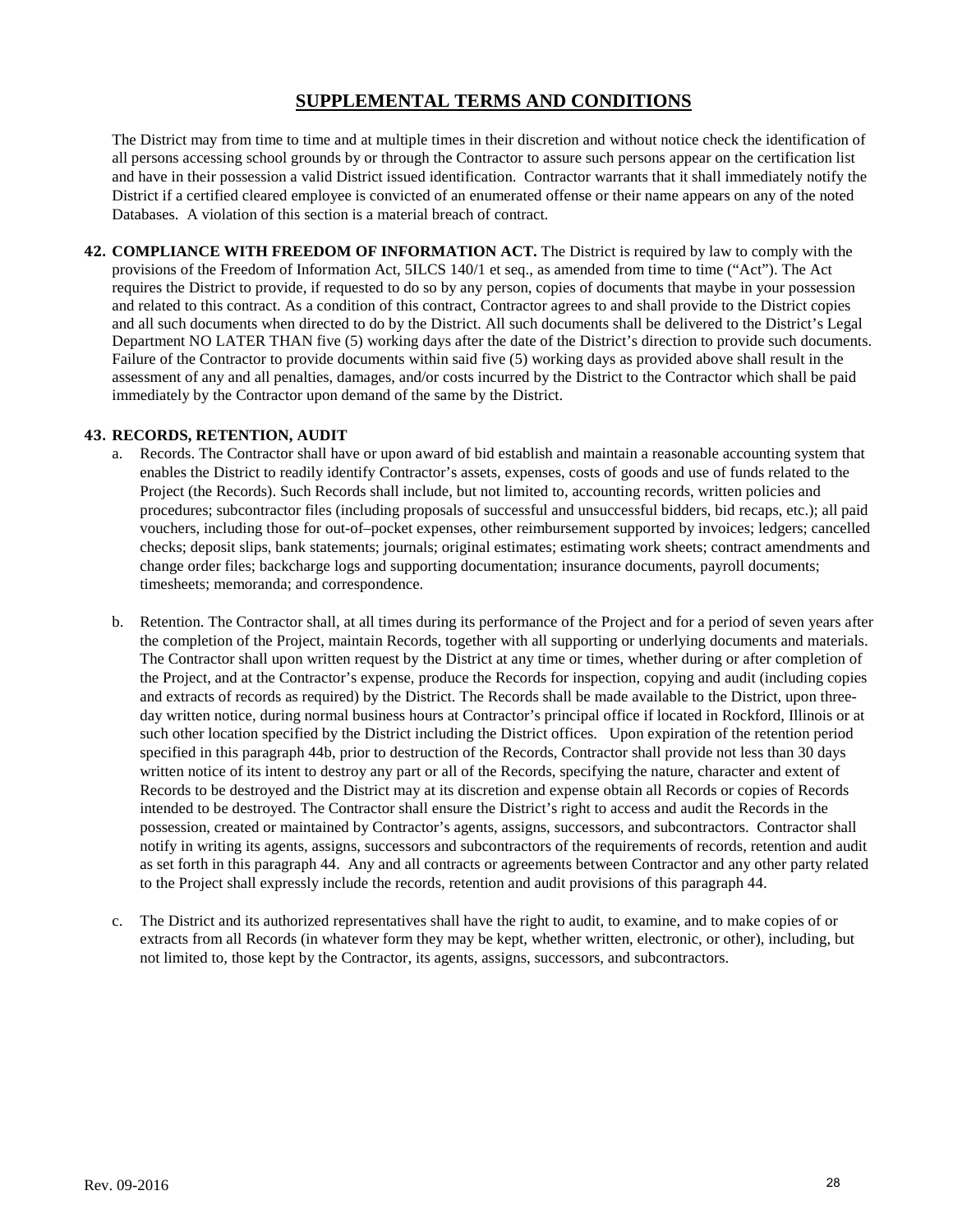d. Cost of any examination or audit of Records conducted by the District will be borne by the District (excluding any cost to produce Records under paragraph 44b), except where the examination or audit identifies overpricing or overcharges (of any nature) by the Contractor to the District in excess of one-half of one percent (0.5%) of the total contract billings in which event the entire cost of the examination or audit shall be Contractor's cost and Contractor shall reimburse the District for the total cost of the examination or audit. If the examination or audit reveals substantive findings of fraud, misrepresentation, or non-performance by Contractor, its employees, agents, representatives, assigns, successors or subcontractors, the Contractor shall pay all costs of the examination or audit; and if paid by the District, reimburse the District for all such costs. In the event Contractor fails to pay such costs within 30 days of demand by the District, District may offset any such costs unpaid by Contractor from any balance due Contractor by the District or at the election of the District proceed to collect such costs by any available means including litigation in which event the costs of collection including reasonable attorney's fees shall also be paid by Contractor.

#### **QUESTIONS**

During the time the bid is in the **open solicitation and unawarded phase**, Bidders may not contact any District staff, by telephone to inquire about the bidding process or any of the details contained in the Bid Package. These inquiries must be emailed to Tamara Pugh, Purchasing Manager a[t tamara.pugh@rps205.com.](mailto:tamara.pugh@rps205.com) **Communication with District representatives in a manner other than identified herein may result in disqualification.**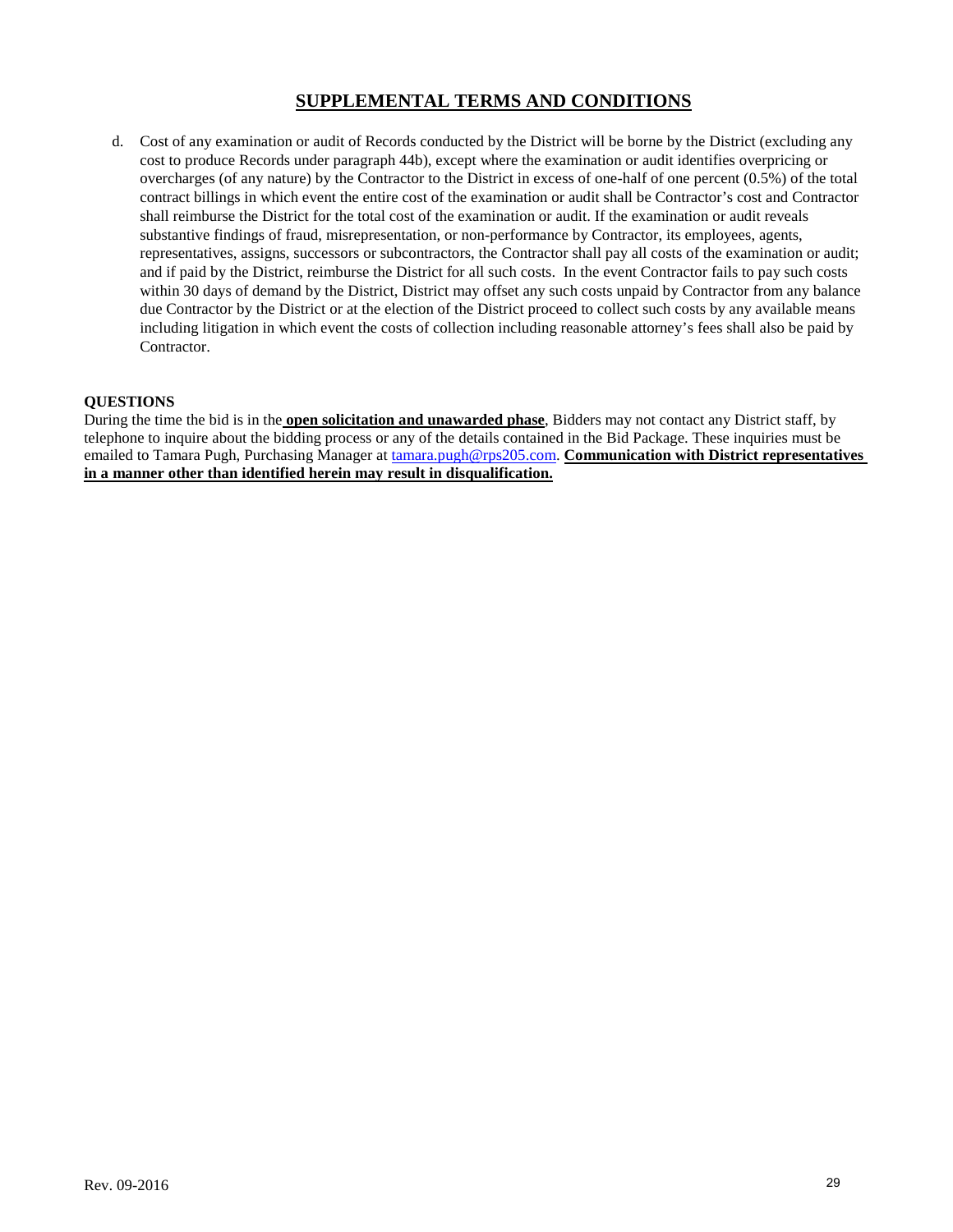Rockford Public School District 205  $5017<sup>th</sup> Street$ Rockford, Illinois 61104 IFB 17-19 New School Buses

# **SPECIFICATIONS IFB 17-19 NEW SCHOOL BUSES**

# **A. GENERAL OVERVIEW**

Rockford Public School District #205 (RPS205), located in northern Illinois, is one of the state's largest school districts. The School District covers approximately 165 square miles and serves 29,000 students with three early childhood centers, 32 elementary schools, seven middle schools, five high schools, and three administrative buildings. The District employs over 4,000 employees who work throughout the district. RPS 205 focuses on college and career readiness for all of its students and is one of three **Ford Next Generation Learning Model Communities in the U.S**. It is among the largest school districts in Illinois and the second-largest employer in the Rockford region.

## **B. PURPOSE**

Rockford Public School District is seeking to purchase a total of twenty-six (26) new school buses to include: twenty-two (22) new 71-passenger school buses, two (2) new 71-passenger school buses being field trip equipped buses with luggage racks, and two (2) new 50-passenger special needs buses for the District before the start of the 2017-2018 school years. The statement of warranty/guarantee must be met as well as the minimum chassis and body specifications for each bus purchased.

Estimated timeline for this bid is as follows:

| 12/13/2016 | Distribute IFB/Publish via Rockford Register Star and DemandStar             |
|------------|------------------------------------------------------------------------------|
| 01/03/2017 | IFB Opening $-1:30$ pm January 3, 2017 6 <sup>th</sup> floor conference room |
| 01/10/2017 | Board of Education Anticipated Approval                                      |
| 01/11/2017 | Anticipated Award of Contract Letter                                         |

## **C. EXTENDED CHASSIS, BODY, AND ENGINE WARRANTY ALL BUSES**

Five (5) years OR 100,000- mile Bumper to Bumper EXTENDED WARRANTY for Chassis and Body or equivalent warranties not termed Bumper to Bumper but must cover same items in addition to the manufacturer's warranty. Ten (10) years OR 150,000-mile Engine EXTENDED WARRANTY or equivalent in addition to manufacturer's warranty. Warranty to start on the delivery date, the warranty will cover all parts and labor for components which prove defective in material and/or workmanship in normal use.

- **1. EXTENDED CHASSIS WARRANTY -ALL SPECIFICATIONS MUST BE MET FOR ALL BUSES.** Extended Chassis Warranty, in addition to the manufacturer's warranty, shall cover, but not be limited to, the following:
	- a. Bumpers: All bumpers and brackets or mounting.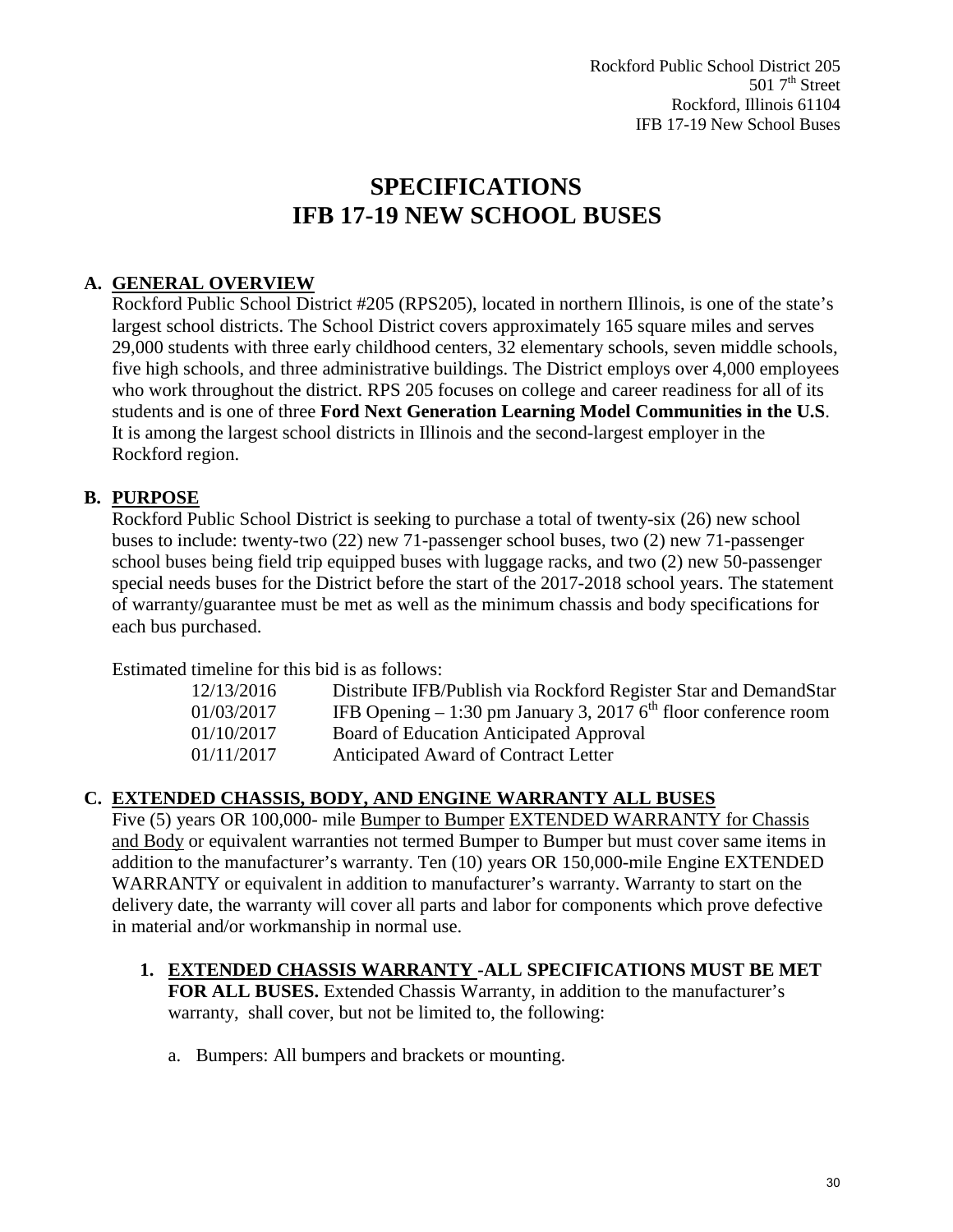- b. Frame: Cross members, engine cross members, bus platform mounting outriggers, frame rails, gussets, and crossover rails and anything not listed but necessary for bus to be driven.
- c. Front Axle: Axle, kingpins, bushings, seals, bearings, steering arms, steering knuckle, axle shaft/bearing, and spindle and anything not listed but necessary for bus to be driven.
- d. Suspension: Springs, center bolts, spring bracket assembly, shock absorber brackets, rear suspension cross member, rocker arm and bushings, sway bar, spring leaf assembly, leaf springs, pins, bushings, torque arm, trailing arm and bushing assembly and anything not listed but necessary for bus to be driven.
- e. Brakes: Calipers, park brake, cables, springs, backing plate, dust shields, wheel brake actuating linkage, drums, shoes, S cams, spiders, park brake chamber, hoses, and any and all air brake related components and anything not listed but necessary for bus to be driven.
- f. ABS: Electronic Control Unit (ECU), cab harness, chassis harness, magnetic switch/relay, wheel sender, steering angle sensor, YAH sensor, modulator valve, all switches, wiring, relays and any and all related software, controls and wiring and anything not listed but necessary for bus to be driven.
- g. Air Brakes: Accumulators, parking brake, brake lines, front end harness, under hood cowl to PDM harness, parking brake button and valve, monitor module, and mounting valve, hand control valve, quick release valve, relay valve, spring brake control valve, wiring harnesses, control knobs, any and all air brake components in system and anything not listed but necessary for bus to be driven.
- h. Steering: Pitman arms, steering gear bracket/mounting, steering column assembly and mounting, oil cooler assembly, steering shaft coupling/u-joint, cylinder assembly and valves, power steering pump mounting gasket, steering gear assembly, drag link, pulley, pump assembly, reservoir assembly, pump seals, steering gear seals, control valve, steering tilt mechanism, steering wheel and anything not listed but necessary for bus to be driven.
- i. Prop Shafts: Slip joint boot, universal joint, shaft, bearings, yoke/spline, and carrier bearings and anything not listed but necessary for bus to be driven.
- j. Muffler/Pipes: assembly, brackets, heat shield/guard, regen system listed on build sheet including all harnesses and related wiring.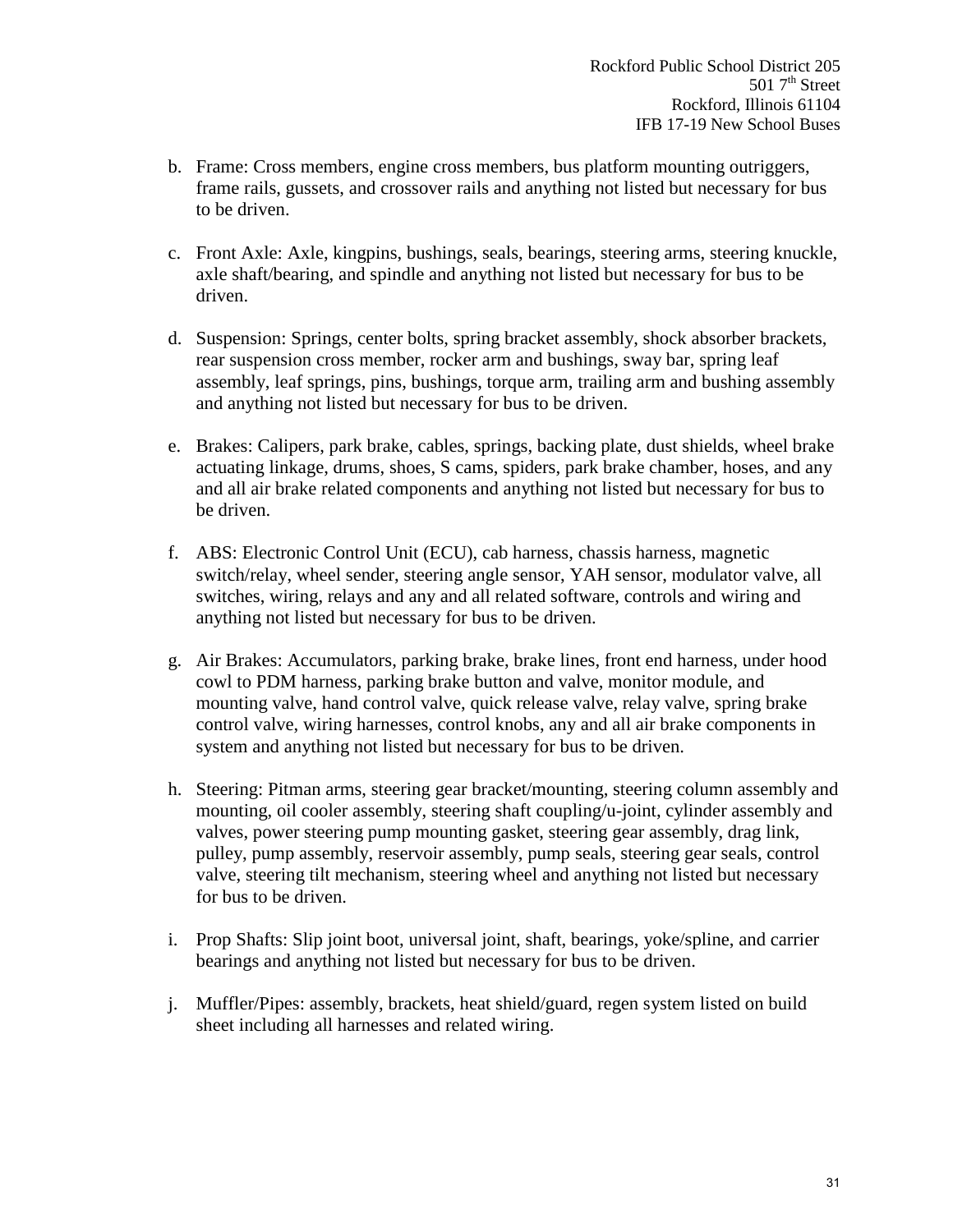- k. Electrical: Alternator assembly, all chassis, body, transmission, and engine harnesses, pulley, voltage regulator, relays, switches, horns, warning buzzers and anything not listed but necessary for bus to be driven.
- l. Instruments: Cover plate bezel, circuit board/dash panel (instruments), speedometer/tachometer circuit housings, ammeter gauge, electrical coolant temperature gauge, engine oil temperature gauge, fuel level gauge all harnesses related including sending units and floats, electrical oil pressure gauge, multiplex signal module, odometer, fuel level sender, transmission temperature sender, speedometer/tachometer dip switches and trip recorder, air pressure gauges.
- m. Controllers: Body electrical system controller (ESC) and programming and anything not listed but necessary for bus to be driven.
- n. Crankshaft: Starter motor, starter motor solenoid, key ignition switch, neutral start switch, flex plate and anything not listed but necessary for bus to be driven.
- o. Battery: Run down system module monitor, solenoid, and low oil pressure switch batteries must have minimum 18 month warranty no exceptions.
- p. Light System: Switch pack actuators, backup alarm, headlight sensors, daytime running light system, backup light switch, dimmer switch, headlamp switch, interior light switches, stoplight switches, turn signal switches, high coolant temperature/low oil pressure alarm, hydraulic brake warning beeper, coolant probe module, coolant level probe, high coolant temperature switch, low air pressure switch, low coolant level switch, low oil pressure switch, parking brake switch and anything not listed but necessary for bus to be driven.
- q. Horn: Horn, contact switch, coil harness, horn assembly, mounting, relay/magnetic switch, clock spring and anything not listed but necessary for bus to be driven.
- r. Misc.: Circuit breaker/relay/fuse panel mounting and panel and anything not listed but necessary for bus to be driven.
- s. Cooling: Radiator core, coolant recovery bottles, hoses, shroud clamps, in-tank oil cooler, mounting, seals, brackets, surge tank, radiator tank and neck, sight glass, coolant filters base and gasket, thermostat housing, water pump, water pipes and seals and anything not listed but necessary for bus to be driven.
- t. Cooling Fan: Fan blade assembly, electronic fan controller, hydraulic fluid reservoir, motor, oil cooler, pump assembly, solenoid valves and anything not listed but necessary for bus to be driven.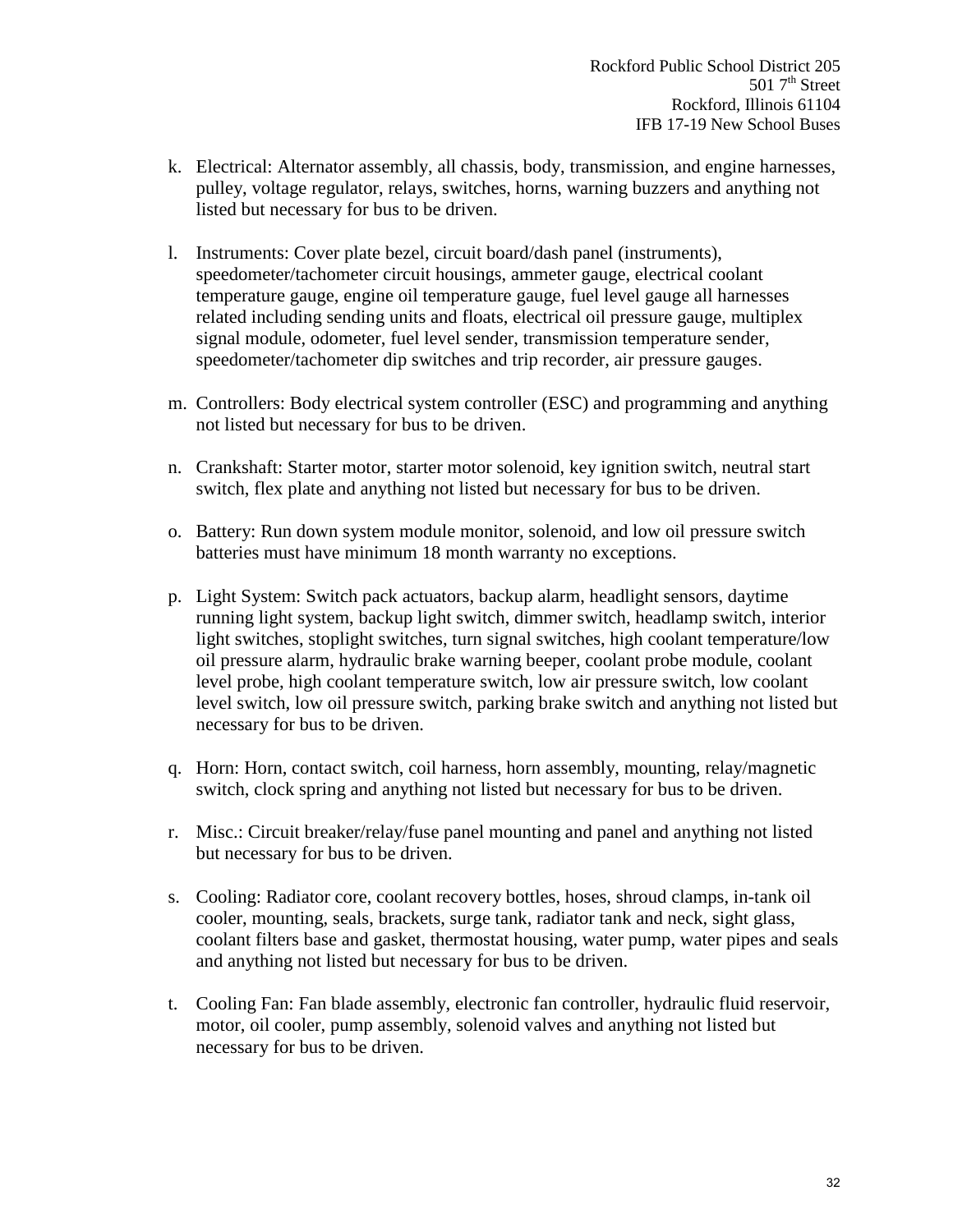- u. Rear Axle: Carrier, flange/yoke, gaskets, and housing, internal bearings, differential, gears, bushings, oil pump, wheel end gearboxes. All rear end gears. Pinion oil seal, helical drive gear shaft, axle shafts and seals and anything not listed but necessary for bus to be driven.
- v. Air Cleaner: Gasket, mounting brackets and bolts, drain valve. Air intake grill, air inlet, air inlet control, air restriction indicator
- w. Fuel Tanks: Mounting brackets and bolts, filler neck, metal, crash guard, tank, fuel outlet tube, fuel valve, and air vent and anything not listed but necessary for bus to be driven.
- x. Fuel Pump: Motor and pump, switches, valves, harnesses, and mounting brackets, and bolts and anything not listed but necessary for bus to be driven
- y. Metal: All metal, baffles, cables, lift cylinders, engine hood accessories, brackets, hinges, guides, access panels, rivets, fasteners, seals, sealants, floor panels, rocker panel, roof, side, sill, and structure components and anything not listed but necessary for bus to be driven.
- z. Doors: Structure, hinge, latch, handles, panel, rivets, bolts, seals, motors and harnesses.
- aa. Wheels: Disc wheel, hub pilot.
- bb. Heating: Cores, ducting, harnesses, blower, modules, motors, housing, relay switches, thermostatic switches, cables, knobs.
- cc. Cruise Control: Harness, relays, switches, clutch, springs, harnesses.
- dd. Misc.: Cab harness, engine harness, chassis harness, transmission engine block heater and socket, fuel meter, switches, solenoids and anything not listed but necessary for bus to be driven.
- **2. Extended Body warranty ALL SPECIFICATIONS MUST BE MET FOR ALL BUSES.** Extended Body Warranty, in addition to the manufacturer's warranty, shall cover, but not be limited to, the following:
	- a. Frame: Bows, front and rear bumpers, front cowl, and driver's seat sub frame, rear frame, front frame, drip and seat rails, steps.
	- b. Inside Body: Light bars, inside caps, lower and overhead linings grab rails, luggage racks, shoulder rails.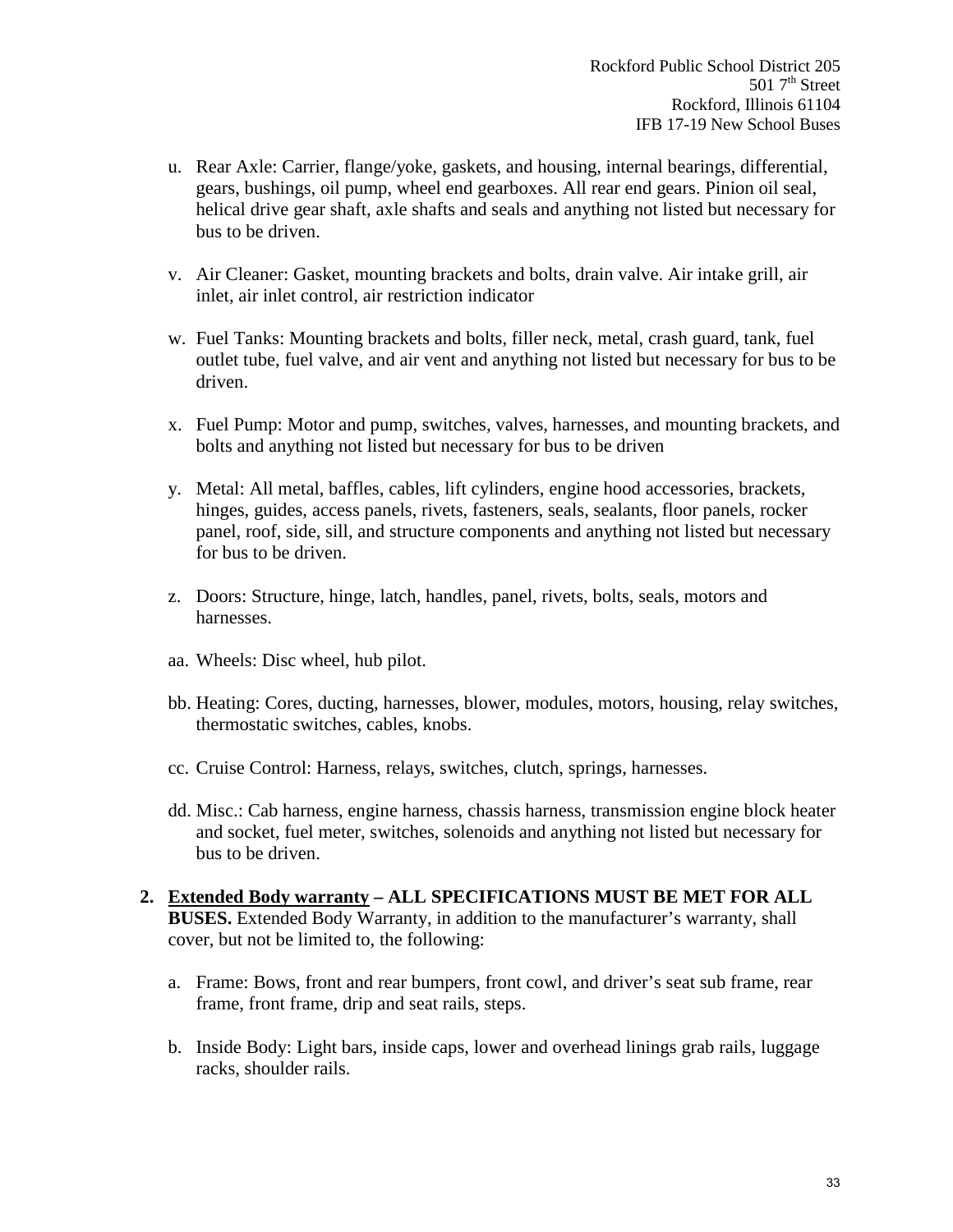- c. Outside Body: Outside front and rear caps, fuel door, battery door, service engine hood/doors, front sheet metal, grille, access handles, side panels, rear inside window panels, rub rails, snow rails, roof panels, side sheets, rear outside skins, transition and cowl filler panels, rivets and seals.
- d. Compartments: Battery box, luggage boxes, destination sign compartments, spare tire or tool compartments
- e. Doors: Buzzer boxes, air/electrical controls, hold back devices, emergency rear and side doors, entrance door, single and double lift doors, door handles, door hinges and locks, air pump, and vandalocks.
- f. Electrical: Electric door locks, door lock actuator, door harness, harnesses, switch and pods, programming.
- g. Electrical: Defrosters, master solenoid disconnect, noise elimination solenoid, electrical panel, flashers, fuse panel, electrical harnesses and individual wires and terminals, horns, light monitors, strobe power packs and switches, backup alarms, post trip driver child check systems, stop arms, and crossing gates, harnesses.
- h. Floor: Floor panels, plywood, floor sills, steel floor, tie downs, wheel pocket assembly, cove moldings and trim, step treads, wear plates, and rubber floor.
- i. Glass: Windshield, standard driver's window, kick out windows, stationary split sash windows, drivers and split sash storm glass windows, visors, and adjustments.
- j. Heaters: Control cables, hose trim and cover all heaters, electrical, motors, heater booster pump, and harnesses.
- k. Lift: Modesty panels assist rails, shields, stanchions, and wheelchair tie downs and lift units and all electrical harnesses.
- l. Lights: Regular or LED. Backup lights, clearance, cluster, side directional, front directional, rear directional, drivers dome, passenger dome, flood, fog, headlamps, indicators, license plate, markers, red, stop, stop/tail, strobe, tell-tale (alternating flashing), 8 lamp warning. Bulbs not included but light harnesses are.
- m. Mirrors: All internal and exterior mirrors, heated, and remote powered.
- n. Paint: All internal and exterior paint and rust proofing.
- o. Seats: Anchors, barriers, passenger seat frames, belts, flip seats.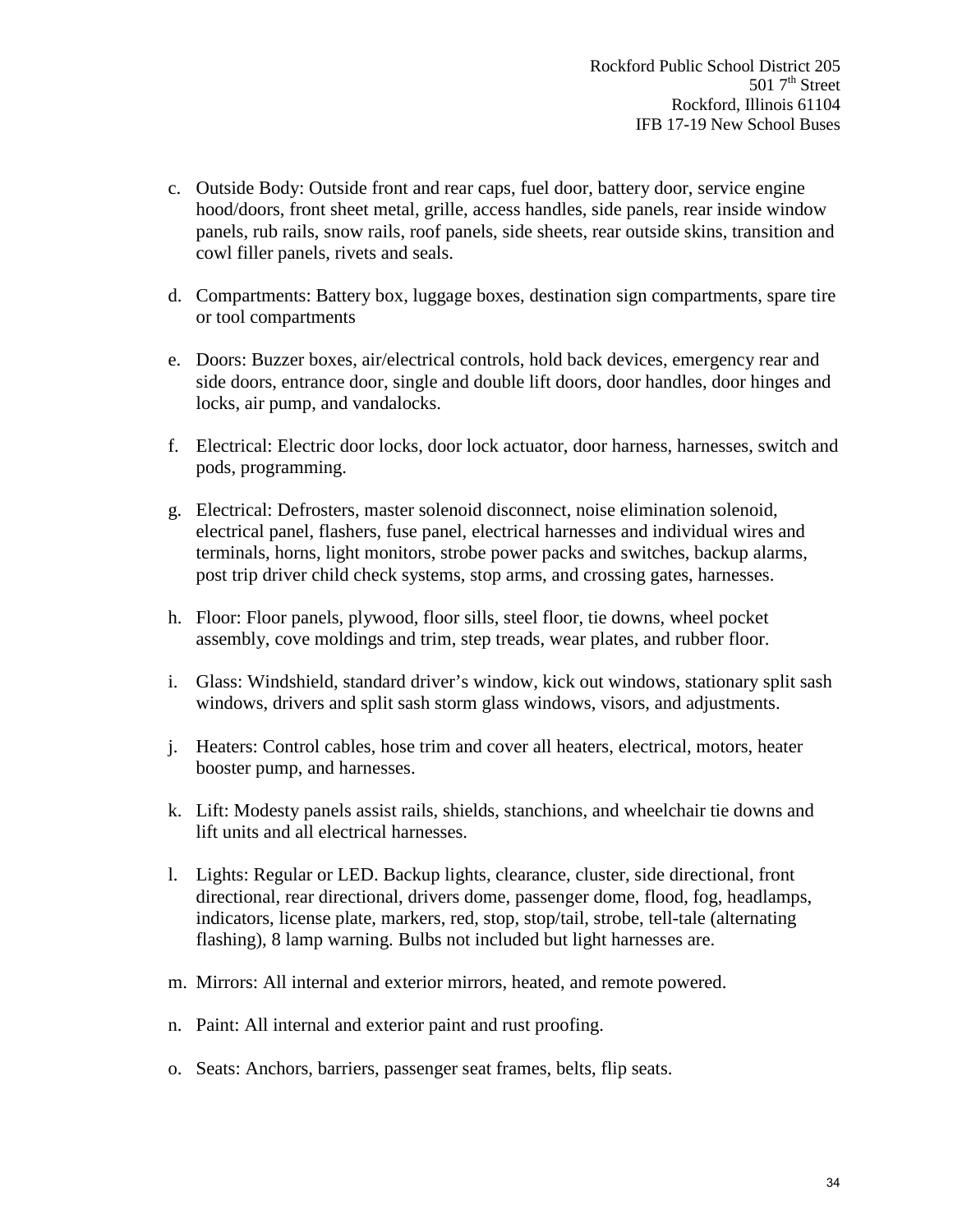- p. Driver Seats: Seat adjuster assembly, belts, frame, arm rest, belt retractor, and cover.
- q. Radio: Factory installed radio and speakers, harnesses.
- r. Roof Vents: All roof vents and static vents.
- s. Wipers: Mounting brackets, harness, linkage, motor, switches, intermittent switch, valves, pump, reservoir, low fluid switch, harnesses.
- **3. Extended Engine Warranty, ALL SPECIFICATIONS MUST BE MET FOR ALL BUSES.** The Extended Engine Warranty, in addition to the manufacturer's warranty, shall cover all components/items listed on engine build sheet and shall include, but not be limited to, the following:
	- a. Rotating Assembly: Crank shaft, crankshaft bearings, crankshaft journals, crankshaft caps, crankshaft bolts, crankshaft damper, cam shaft, camshaft bearings, anything not mounted on engine but is related to engine control input or output, also anything listed on engine build sheet or is necessary for engine to run.
	- b. Bearings: All bearings internal or external
	- c. Lubrication: Oilers, oil pump, passages, pick up tube and screen, all other components not listed for lubrication
	- d. Coolers: Oil coolers, EGR coolers, EGR assembly, all other related components
	- e. Cylinder heads or head: Casting, rockers, push rods, lifters, valves, guides, cups, all related components
	- f. Pistons: Piston rings, piston pins, locks, connecting rods, caps and all related components
	- g. Timing: Gears and all related components
	- h. Engine block: Freeze plugs, castings, intakes, intake heaters, and all related components
	- i. Injectors: O-rings, cups, and all related parts
	- j. Gaskets: All necessary for engine internal or external, and all related components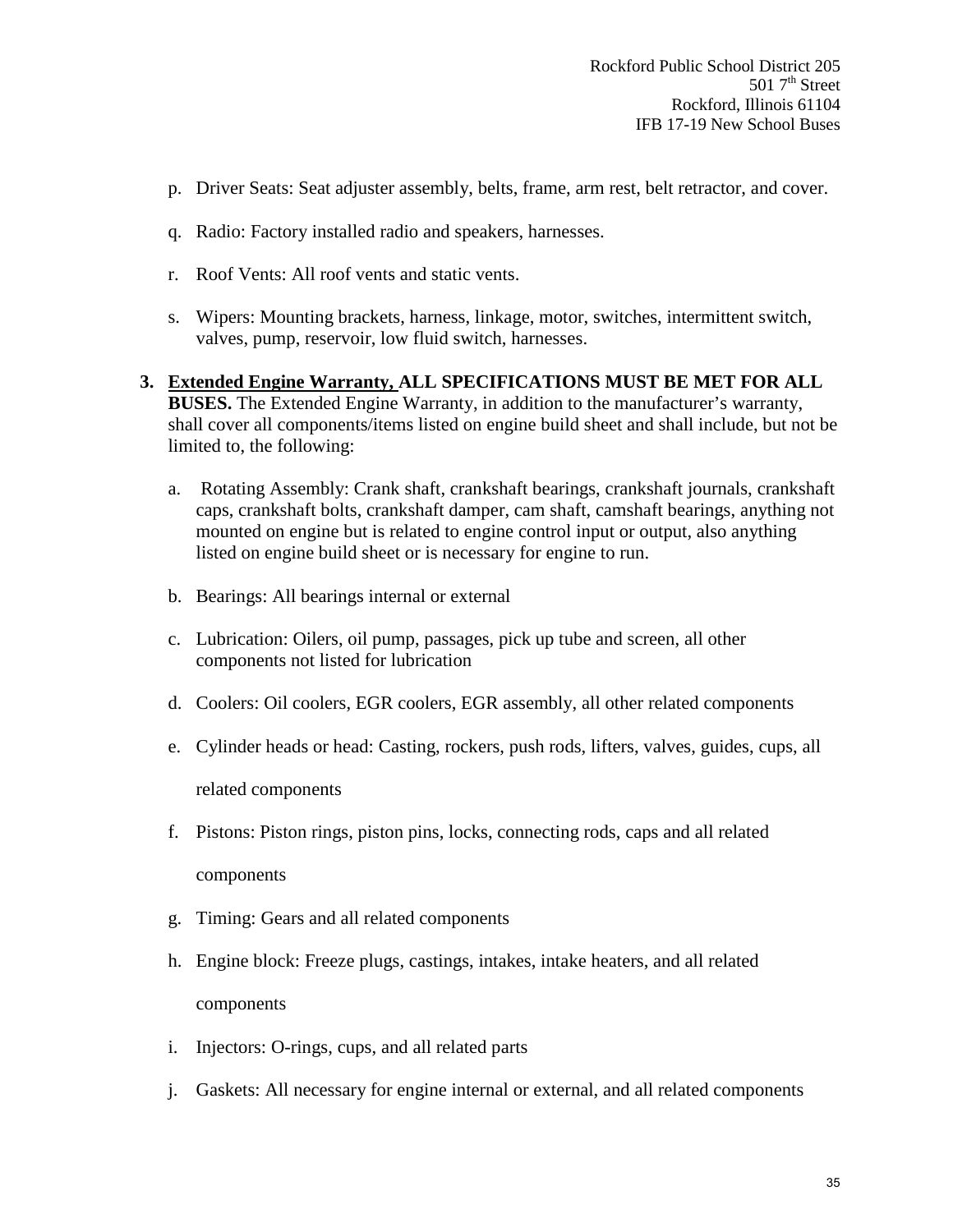- k. Air compressor: Governor, lines, all related components
- l. Oil pan, Water Pump, Front and rear front cover, Bell housing, High pressure oil

pump, Lift pump, Wet liners, and all related components

## **D. MINIMUM SPECIFICATIONS – ALL SPECIFICATIONS MUST BE MET FOR ALL BUSES.**

- 1. EPA emission standards with On-Board Diagnostics
- 2. Engine oil must adhere to current API oil specifications for factory fill, if after December 1<sup>st</sup> 2016 must be CK4 compliant and not FA4 compliant, no exceptions.
- 3. 2017 Conventional Style Chassis
- 4. 276" Wheelbase or equivalent
- 5. Cummins, or equivalent electronic in-line 6 cylinder turbo charged diesel engine with a Cummins, or equivalent regeneration system on it.
- 6. Engine to be 250 horsepower minimum-specify horsepower.
- 7. Engine torque to be a minimum of 660 ft. lbs. specify engine torque.
- 8. Fan Clutch Warner (or equivalent) electrically activated and control fan drive (Please specify brand).
- 9. Allison Electronic Series 2500PTS, 5<sup>th</sup> Generation controls, automatic transmission with over drive, or equivalent.
- 10. Allison, or equivalent transmission 5 year warranty in lieu of the standard 3 year, warranty to cover all electrical components, wiring and mechanical components related to transmission, also including TCM, transmission housing and any harnesses internal or external necessary for the bus to drive.
- 11. Transynd Synthetic, or equivalent fluid required for the 5-year extended warranty.
- 12. 10,000 lb. front axle minimum.
- 13. Wheel seals oil lubricated front wheel bearings.
- 14. Parabolic front springs 10,000 lbs.
- 15. Rear axle 19,800 lbs. minimum.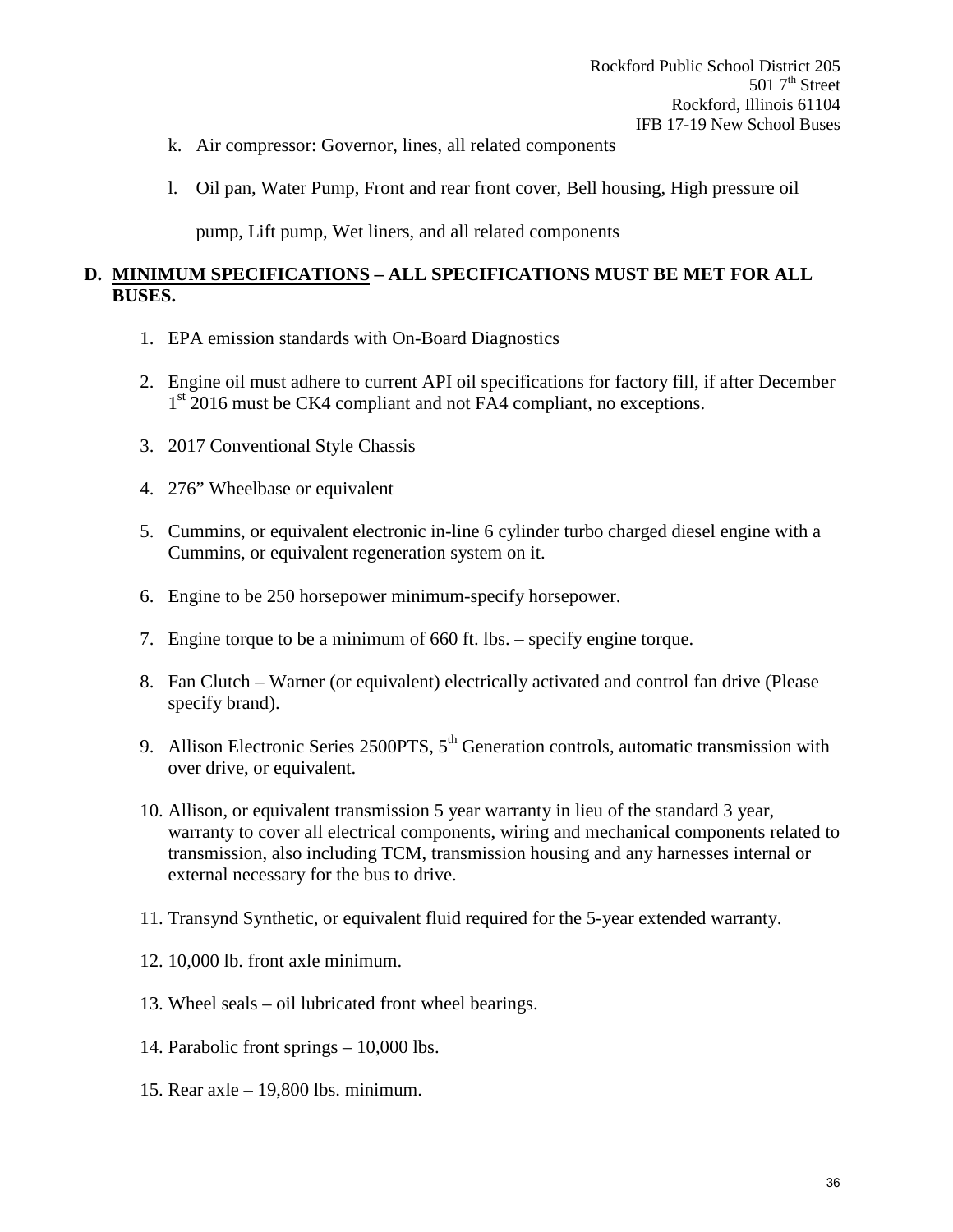- 16. 21,000 lb. rear suspension minimum
- 17. Rear axle ratio to be 5.13 minimum (state ratio).
- 18. Direct double acting shock absorbers front and rear.
- 19. Air drum brake system front and rear with outboard mounted drums and dust shields.
- 20. Bendix (or equivalent) anti-lock brakes 4 channel full vehicle wheel control (Please specify brand).
- 21. Halidex (or equivalent) automatic slack adjuster's front and rear (Please specify brand).
- 22. Bendix (or equivalent) AD-9 air dryer with heater (Please specify brand).
- 23. Halidex (or equivalent) front brake chambers to be type 20 long stroke with welded clevis (Please specify brand, but must be welded clevis).
- 24. Halidex (or equivalent) rear spring brake chambers to be type 30/30 long stroke with welded clevis (Please specify brand, but must be welded clevis).
- 25. Automatic drain valve for air system, drain valve to be mounted in wet tank with manual drain secondary with pull cord going to side panel of bus to ease driver draining.
- 26. Air brake system to be S cam type with R-7 relay valve for 4x2 or SR-7 for 6x4.
- 27. Air compressor to be Bendix (or equivalent) tru-flo 13.2 CFM capacity (Please specify brand).
- 28. Park brake button to be located on dash with E/Z grip kit.
- 29. Exhaust must be heavy duty thick wall tubing.
- 30. Audible alarm when lights or key is left on.
- 31. 200 amp minimum, Bosch fast acting alternator or equivalent (please specify brand)
- 32. Three batteries 2775 CCA minimum with 18 month warranty minimum.
- 33. Cole-Hersey (or equivalent) metal battery disconnect switch located in the battery box, 300A, weather resistant. Switch will disconnect power to the chassis and body to increase battery power and life.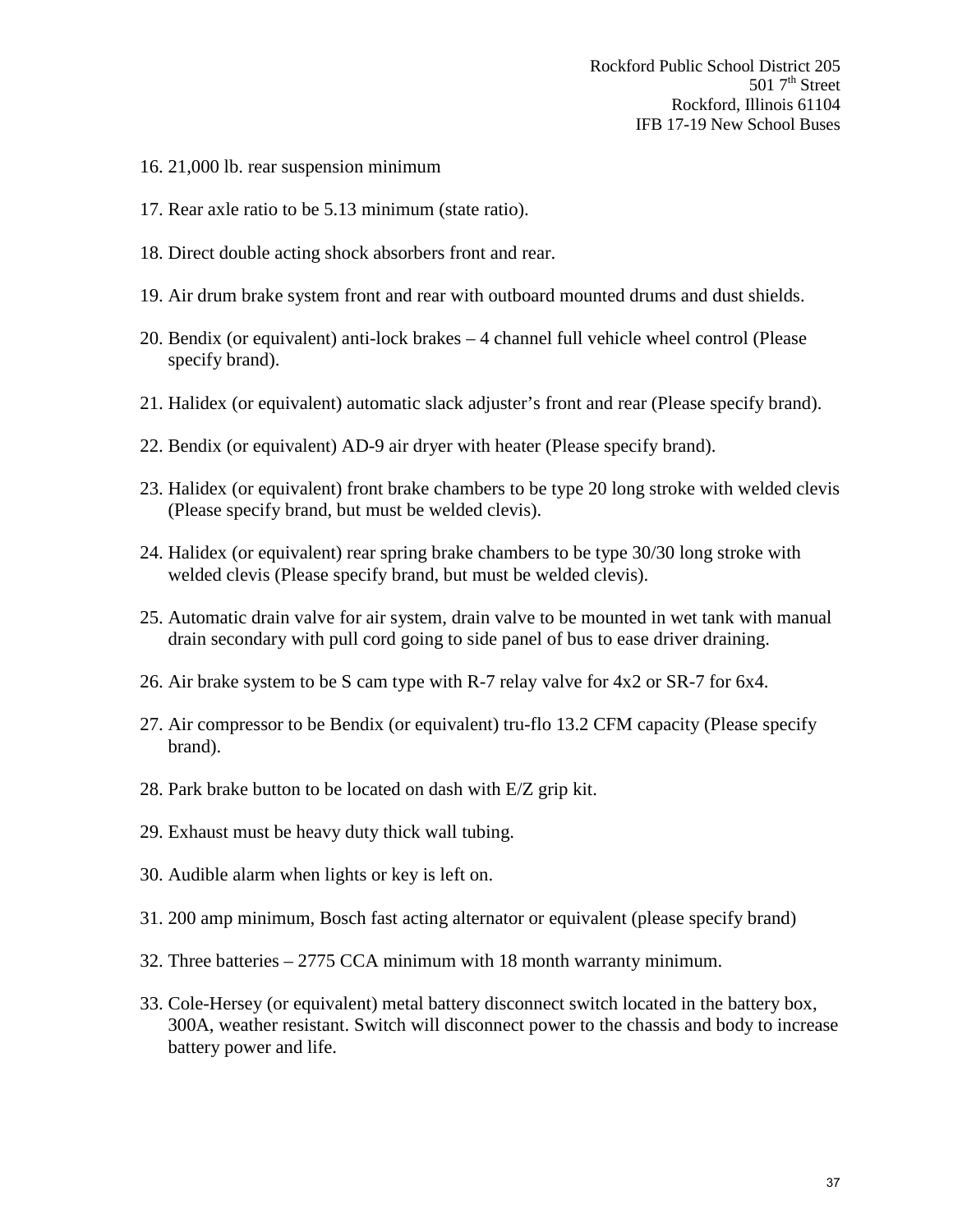- 34. Install a "Battery Tender" Advanced Battery Charging System Model 022-0157, or equivalent. Waterproof, shock and vibration resistant. Microprocessor controlled technology. Charges both flooded and sealed maintenance free lead acid batteries. Reverse polarity protection (in-line fuse). Complete four-step charging program. Built-in Mode Indicators. Plug to be tied into the engine block heater cord with a Cole Hersee or equivalent switch located in battery box, see shop manager for details on installation.
- 35. 100 gallon fuel tank mounted after the rear axle between the frame rails.
- 36. Fuel tank must be protected by frame rail or have heavy duty guard mounted in some way.
- 37. DEF tank, 12 gallons minimum, frame mounted outside frame rail after entrance door (or equivalent).
- 38. Fuel water separator with thermostatic fuel temperature controlled electric heater to be mounted in engine bay, filter/change indicator light, and fuel in water sensor on the dash.
- 39. -40 degree anti-freeze, Fleetguard ES Compleat Oat (or equivalent) extended life antifreeze, no Dexcool accepted.
- 40. 18" tilt steering wheel automotive type with 5 positions.
- 41. Front and rear tires to be low profile steer tread minimum depth 20/32 295/75R22.5.
- 42. Accuride "Steel Armor" Powder Coated Wheels (or equivalent) Hub piloted disc wheels, 2 hand hole, 10 stud, 8.25" x 22.5" black.
- 43. Wheels and tires to be balanced before installation.
- 44. Hood opening to be explained.
- 45. Circuit breakers to be manual reset SAE Type III with trip indicators in lieu of standard fuses for CHASSIS wiring or self-resetting where allowed.
- 46. Engine fast warm up device, electronic, turbo charger controlled.
- 47. Electronic fast idle control switches on the dash.
- 48. Dual disc type electric horns.
- 49. 750 Watt engine block heater minimum. Weather type cover with rubber insulated seal mounted in the center of the front bumper for easy access.
- 50. DEF fuel gauge mounted in the instrument cluster.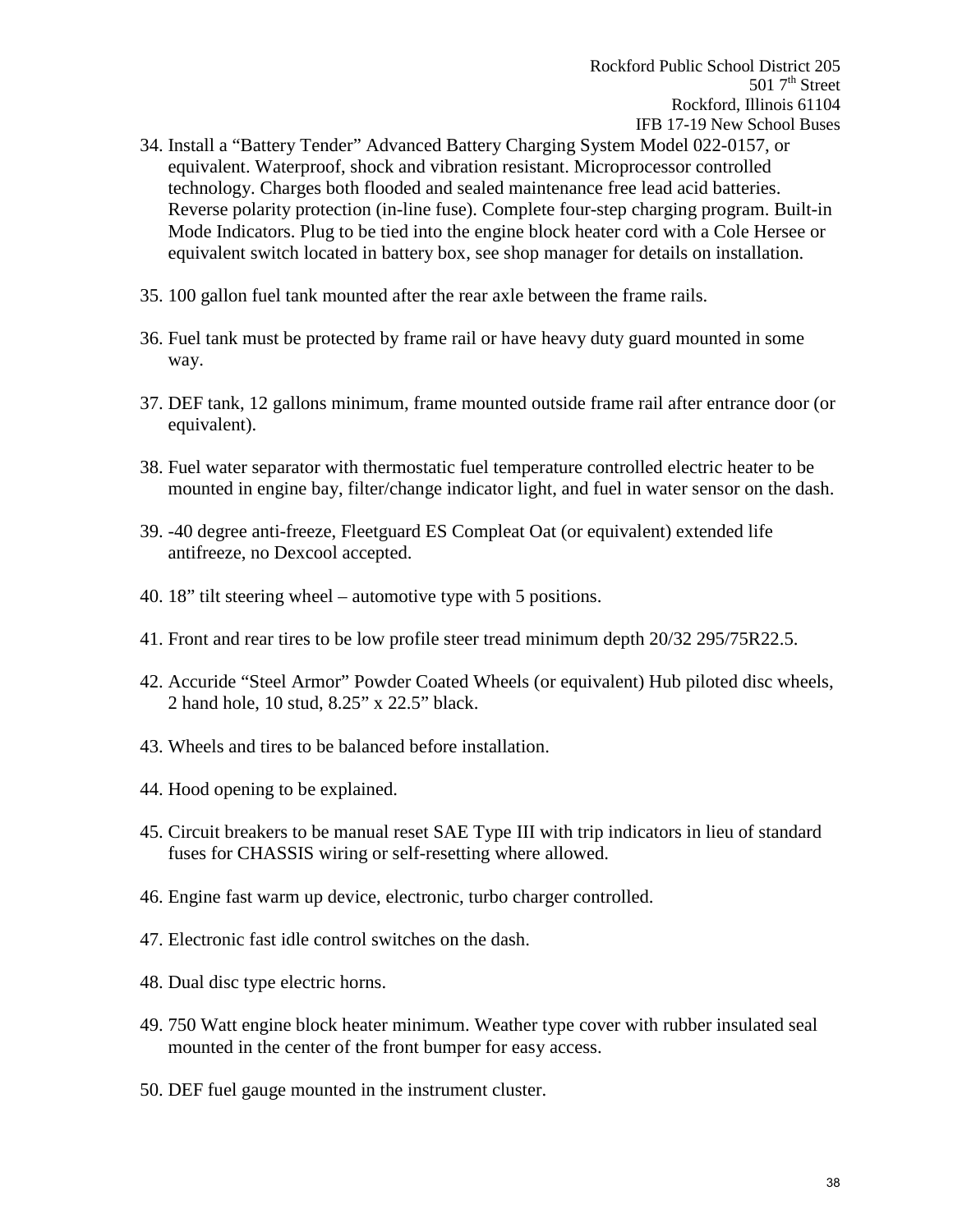- 51. Directional signals self cancelling.
- 52. Tachometer
- 53. Voltmeter
- 54. Transmission temperature gauge
- 55. Gauge package to include hour meter and air pressure gauges.
- 56. Low fuel warning light and audible alarm built into the instrument panel for easy viewing, programmable to customer specifications.
- 57. Low coolant warning light and audible alarm.
- 58. Headlamps to have warning buzzer to operate when ignition is "off" and headlamps are "on".
- 59. Daytime running lights to be activated when transmission is shifted into gear. Lights to be "off" when the transmission is in neutral or park position.
- 60. Electronic cruise control with minimum activation speed set at 35 mph and a maximum of 65 mph, vehicle speed for field trip/ luggage compartment buses to be set at 70 mph.
- 61. Electronic road speed governor, re-programmable by District or dealer to set speed (max program speed 65 mph) (unless field trip bus then set at 70 MPH)
- 62. Front bumper heavy duty, state thickness.
- 63. Two front tow hooks left and right
- 64. All ignitions to be keyed alike
- 65. Yellow winter fronts installed

# **Additional Bus Specific Requests:**

### **FIELD TRIP BUSES (2) MUST INCLUDE:**

- 1. Luggage compartments
	- a) Left side under the floor to measure approximately 114"x20"x18" or equivalent size
	- b) Right side under the floor to measure approximately 91"x20"x18" or equivalent size
	- c) Each luggage compartment is to contain two interior lights with switches.
	- d) Vehicle speed for field trip buses to be set at 70 mph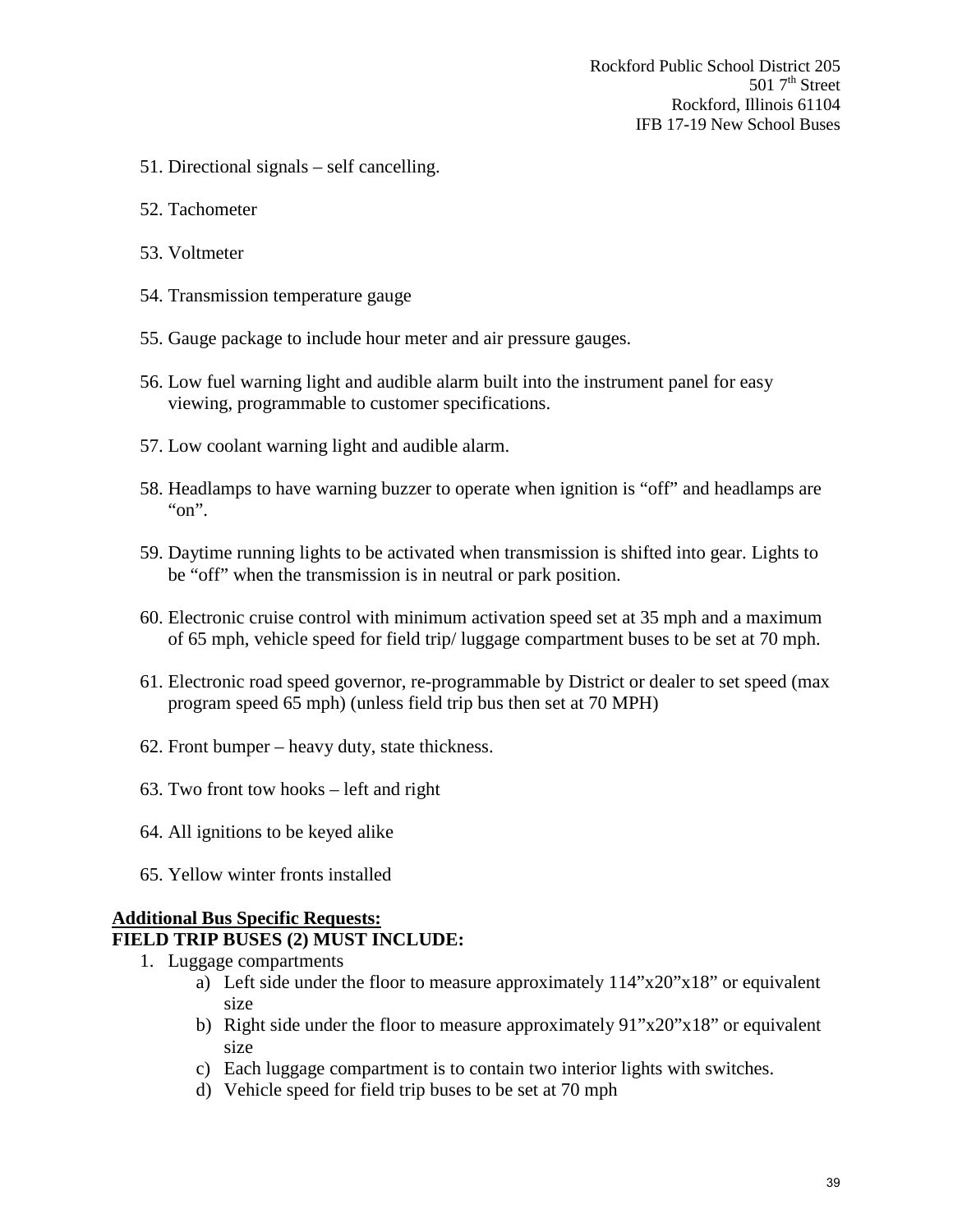Rockford Public School District 205  $5017<sup>th</sup> Street$ Rockford, Illinois 61104 IFB 17-19 New School Buses

## **SPECIAL NEEDS BUS (2) MUST INCLUDE:**

- 1. Three positions accessible for wheelchairs
- 2. Seat belts installed 3 belts per seat.
- 3. Side door electric lift that can accommodate a fully electric wheelchair weight and ratcheting holdowns (Please specify brand of lift and weight rating, must have minimum of one remote and one stationary control).
- 4. Bus should be seatbelt ready
- 5. This bus should carry the same five (5) year bumper to bumper warranty as the other buses with lift included.

## **E. MINIMUM BODY SPECIFICATIONS – ALL SPECIFICATIONS MUST BE MET FOR ALL BUSES.**

- 1. 2017 model year
- 2. 71 passenger capacity for twenty-four school buses and two field trip buses/ 50 passenger capacity for special needs bus
- 3. 33'3" body length for 28.50" seat spacing minimum
- 4. 77" interior headroom over plywood minimum
- 5. Large driver storage compartment located after the switch panel to hold clipboard.
- 6. Seats  $-39$ " high back
- 7. All seat frames to be "seat belt ready" for future installation of belts.
- 8. Seat upholstery to be brown
- 9. Driver's seat Magnum 200 mechanical suspension seat, series 222. High back, 6 way adjustable, lumbar support, brown cloth insert with armrest on the right or available color.
- 10. Driver's seat belt 3 point retractable shoulder belt to be wall mounted, "D Loop" type. 8" track on the wall for height adjustment for smaller drivers. Color to be blaze orange.
- 11. Restraining barriers at entrance door with full width steel modesty panel.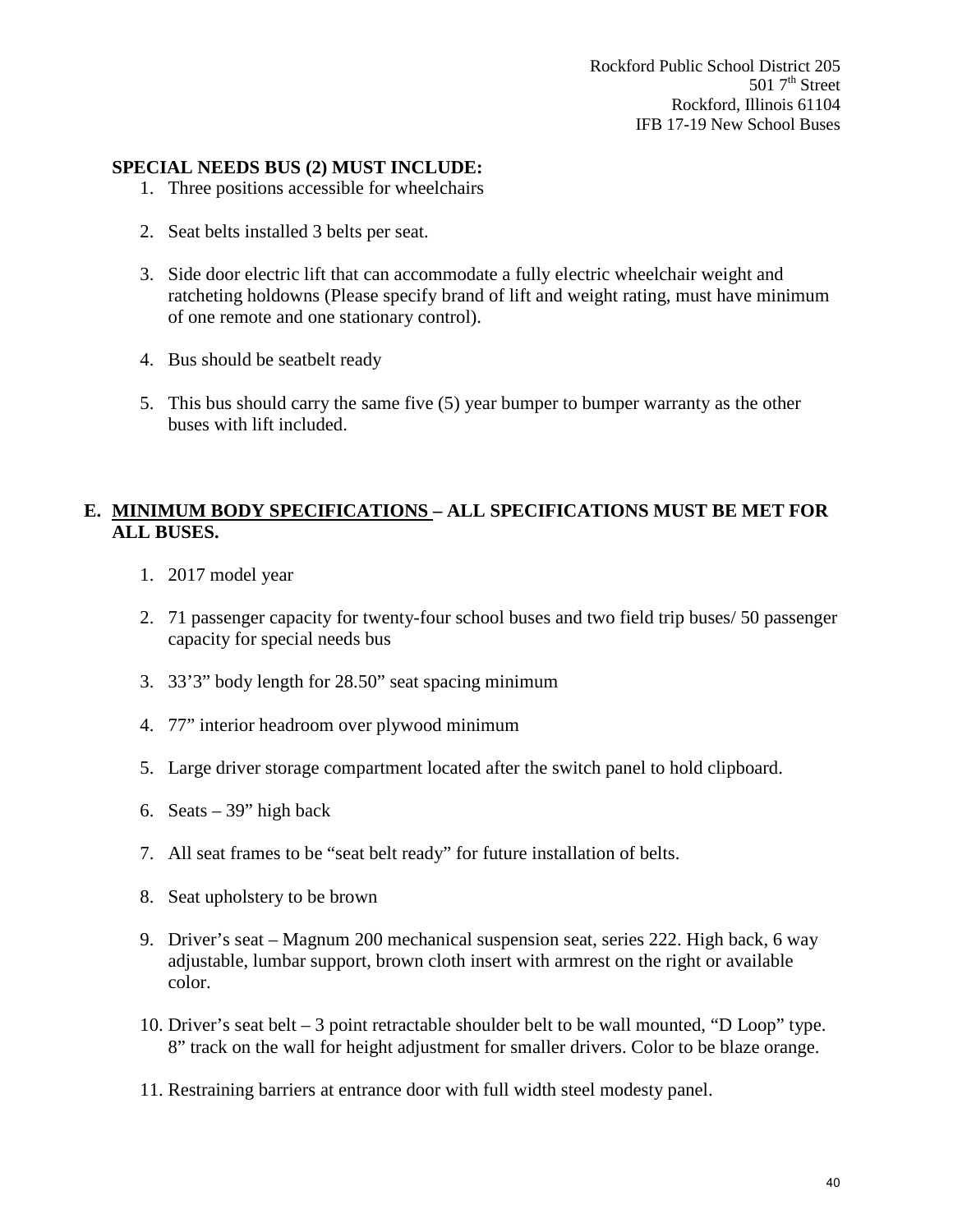- 12. Restraining barrier after the driver's seat to have a metal modesty panel from the bottom of the barrier to the floor.
- 13. Barrier cover with pockets and Velcro fold over flaps behind the driver's seat for storage.
- 14. Padded shoulder rails
- 15. Electronically operated outward opening entrance door
- 16. Door to have an "in motion interlock" feature or equivalent so the door cannot be opened while the bus is in motion to reduce potential of accidental opening – NO EXCEPTIONS.
- 17. Exterior cowl mounted key to electrically operate the entrance door. Key to open/close the door and also secure the bus.
- 18. All electric entrance doors to be keyed alike.
- 19. Entrance door to have non-corrosive handle mounted to the front door panel to open/close the door.
- 20. Specify opening size of the entrance door.
- 21. Entrance steps to be wide for increase passenger access. Specify width.
- 22. Stainless steel grab rail-LH
- 23. Rear emergency door hold back device
- 24. DEF door to be locking type. All DEF doors in the fleet to be keyed alike.
- 25. Fuel door to have positive latch.
- 26. Heavy duty battery box with side sliding mechanism on both sides of the tray for minimum force to slide in and out.
- 27. Fuel door to be mounted flush with the side of body.
- 28. Heavy duty rubber floor covering with ribbed center aisle.
- 29. "Pebble Tread" brown colored rubber step covering with white safety edge for all three steps. Step treads to have a non-metal backing and white safety edge.
- 30. Floor color to be marbled brown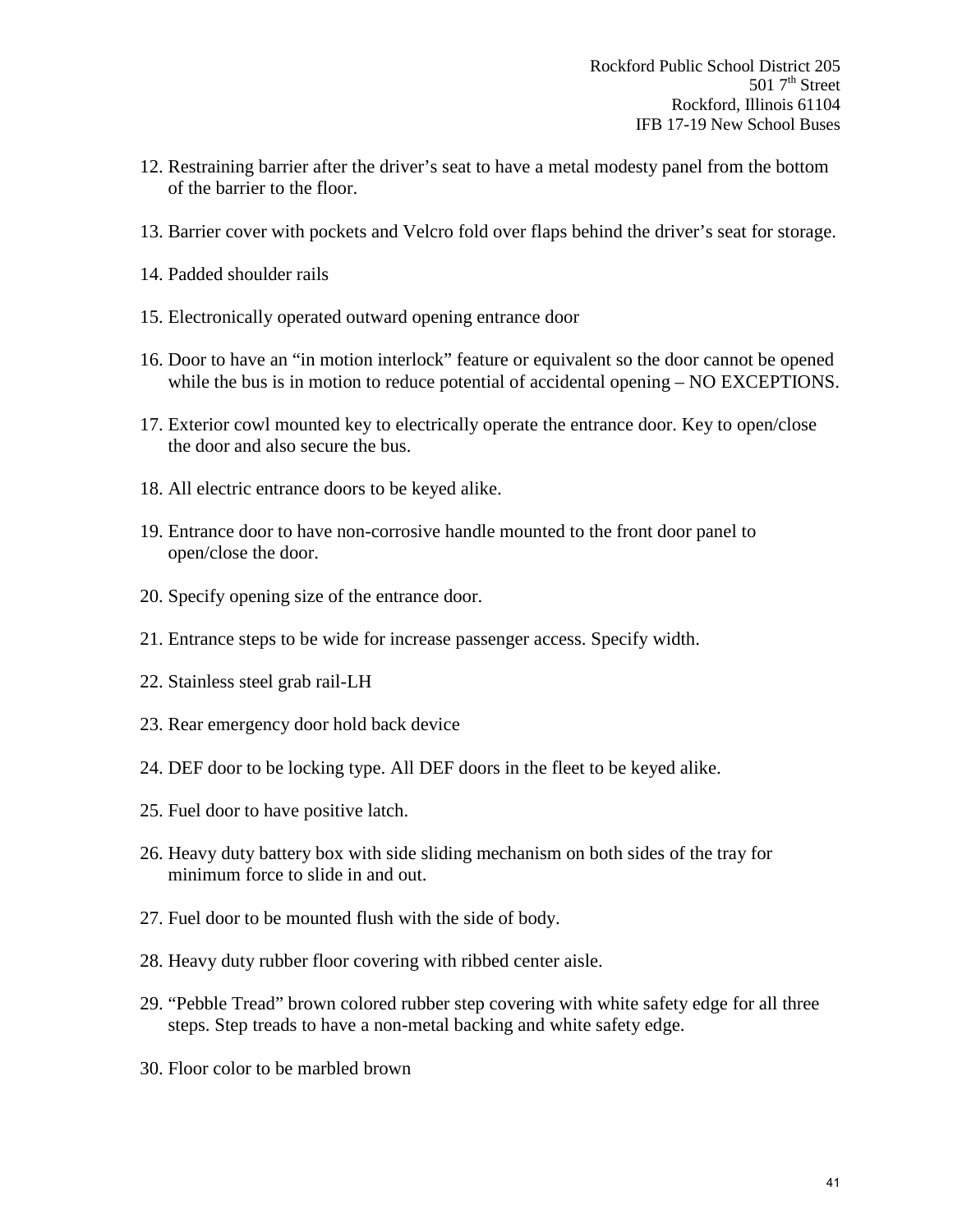- 31. Aisle moldings to be vinyl
- 32. 5/8" exterior pressure treated plywood flooring
- 33. Fuel sender inspection plate inside body over fuel tanks
- 34. ABS covered wheelhouses
- 35. Lined stepwell insulation with rubber sound deadening material
- 36. Insulation  $-1\frac{1}{2}$  fiberglass in roof, and front and rear headers
- 37. Insulation  $-1\frac{1}{2}$  insulation between the windows and floor
- 38. Insulation in all roof bows
- 39. Full length perforated headliner in the roof for noise reduction
- 40. Ceiling panels to be secured with rivets
- 41. Asbestos free undercoating complete body and chassis
- 42. All exterior side panels to be 16-gauge smooth
- 43. One piece roof panels from window to window with full length rain gutter
- 44. Fold down steps in front cowl
- 45. Four (4) full length exterior rub rails, painted black flange to flange
- 46. Top of rub rails to be sealed with caulk and bottom to have drain holes
- 47. 12" rear bumper with supports bolted to the chassis frame rails with end caps to prevent hitching.
- 48. Heated "open view" rear view mirror system. 8"x12" flat and 8"x6" convex mirrors on large "D" frame or equivalent.
- 49. Heated cross view mirrors
- 50. 6"x30" interior sun visor mounted over the windshield
- 51. 6"x30" padded interior mirror
- 52. Windshield tinted to 73% light transmission and tinted band at the top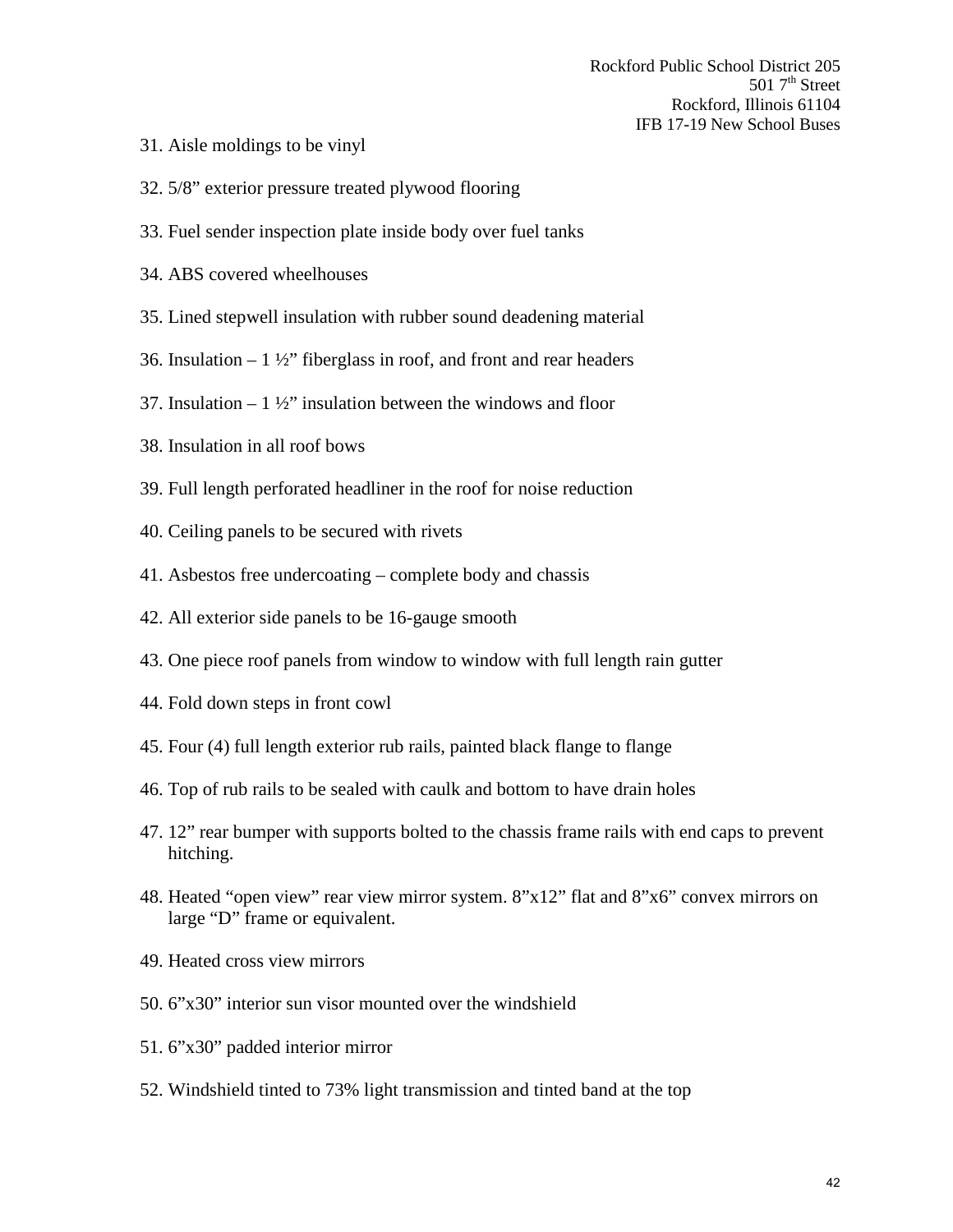Rockford Public School District 205 501  $7<sup>th</sup>$  Street Rockford, Illinois 61104 IFB 17-19 New School Buses

- 53. Wet-arm windshield wipers to be bottom mounted
- 54. Wipers to have 5 intermittent speeds and two wash modes
- 55. 12" aluminum split sash windows. Latch to be replaceable without removing window.
- 56. Window stop lines with permanent black line, no tape
- 57. All side and rear windows to be dark tinted 28% light transmission
- 58. Two (2) emergency push-out windows with red painted lift handle vertical hinged, center mounted, with buzzer
- 59. 90,000 BTU left front heater with full width defroster channel and driver heater control switch for driver's area.
- 60. Washable air filters for all heaters
- 61. Coil type heater cores
- 62. 50,000 BTU right front heater
- 63. 50,000 BTU mid-ship heater
- 64. 80,000 BTU rear under seat heater
- 65. One (1) quarter turn brass heater cut-off valve in driver area for service.
- 66. Two (2) quarter turn brass heater cut-off valves, butterfly type handles, under hood.
- 67. All heater hoses to have constant torque hose clamps.
- 68. Bergstom Heater booster pump (or equivalent) with upgraded DuPont Zytel Plus plastic, high temperature Viton elastomer (or equivalent), silicon carbide seal, and the elimination of the "O" seal at pump inlet. Separate switch on the dash panel. Pump to be installed in the engine compartment to prevent the coolant from leaking inside the bus body if faulty.
- 69. Circuit breakers to be manual-reset SAE Type III with trip indicators in lieu of standard fuses for the body wiring or self-resetting where allowed.
- 70. Heavy duty color coded and continuously numbered wire –polyethylene
- 71. Locking exterior electrical access panel mounted below the driver's window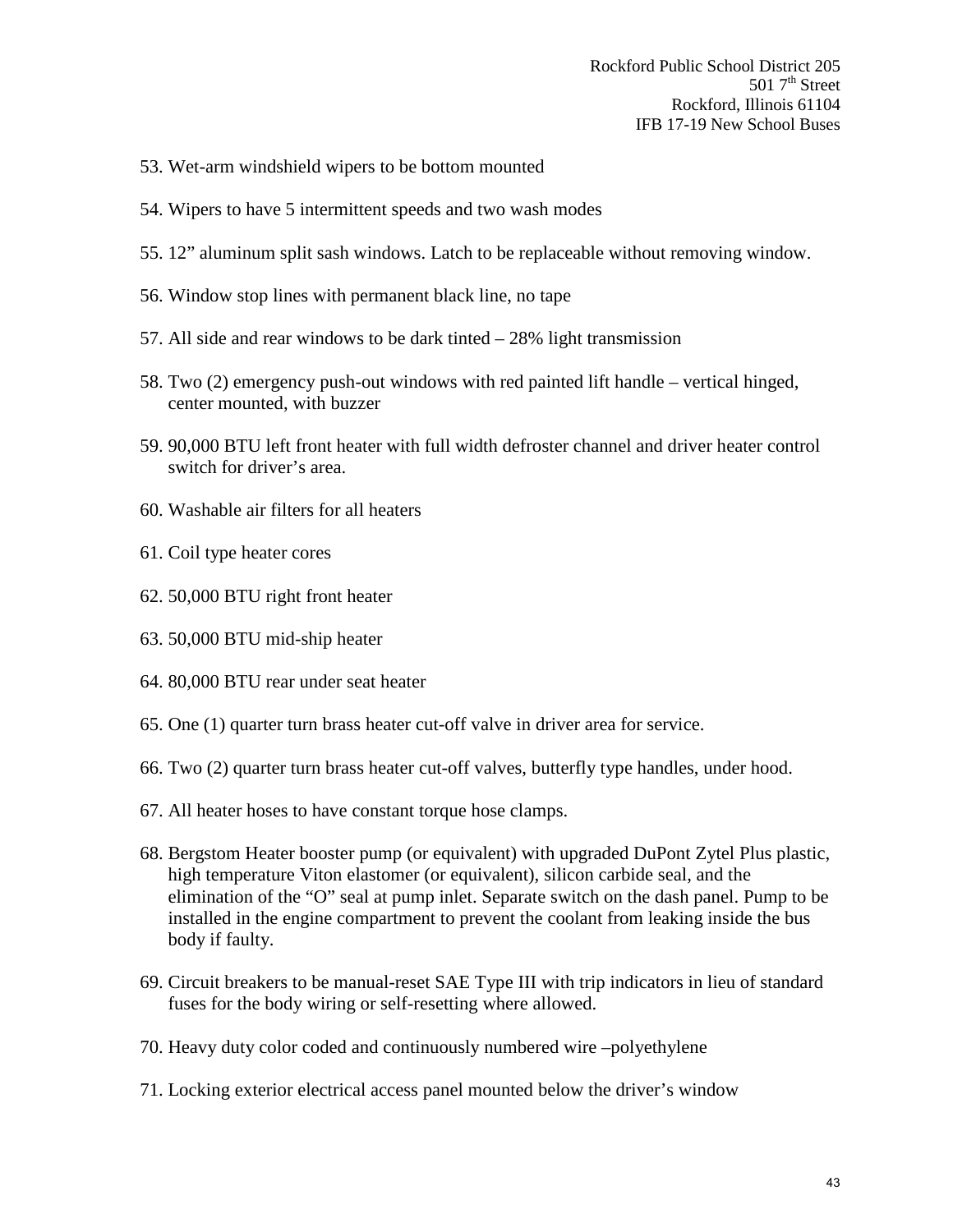- 72. All exterior electric panel locks to be keyed alike
- 73. Exterior light "Pre-Check" switch located on the dash which enables one person to complete a check of all exterior lights. This includes backup and brake lights.
- 74. Wig-Wag flashing headlamp system for the warning lights
- 75. 7" warning lights to have Quartz halogen bulbs for increased visibility
- 76. Auxiliary defroster fan, mounted to the front header, mid-right over windshield.
- 77. Auxiliary defroster fan, mounted mid-left over windshield with a separate switch
- 78. Body disconnect electrical cut-off solenoid, ignition controlled
- 79. "LED" front cowl mounted or hood mounted 7" directional
- 80. "LED" armor protected marker lights- (2) front and (2) rear-
- 81. "LED" armor protected side directional lights-
- 82. "LED" armor protected marker intermediate lights-
- 83. "LED" flush mounted cluster lights- (3) front and (3) rear-total of 6. Lights to be recessed to protect them from tree branches and damage. Truck Light brand
- 84. "LED" 7" back up lights
- 85. 7" "LED" stop and tail lights
- 86. Two (2) additional 4" "LED" stop lights
- 87. 7" stop lights and 4" tail lights to operate when brake are applied- total of 4 brake lights
- 88. "LED" license plate light
- 89. Electric step well light wired to Clearance lights
- 90. Large deluxe drivers dome light Weldon model 8010 (or equivalent) with 21CP and separate switch
- 91. Double row of dome lights mounted over window sections located in the wiring access panels above the side windows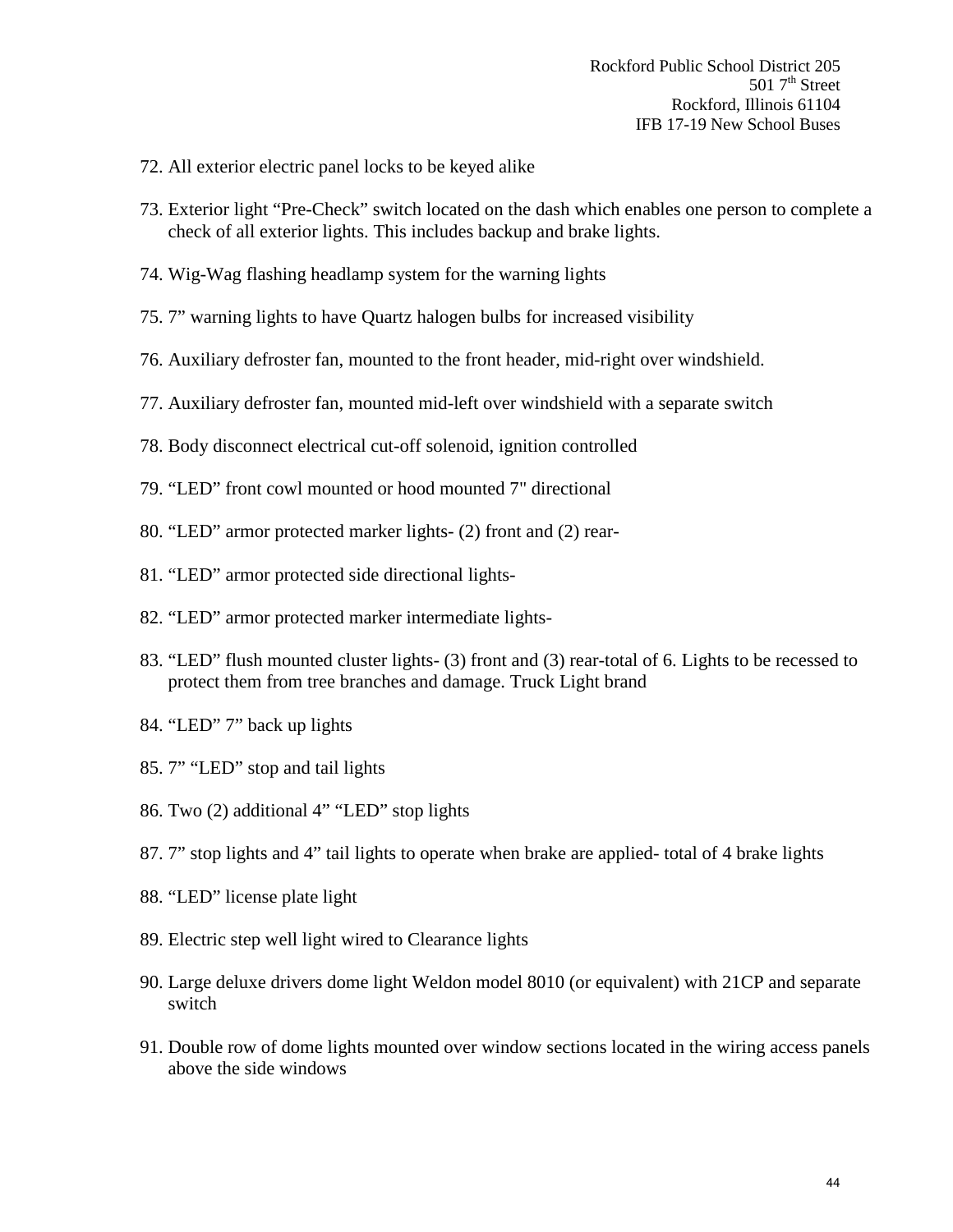- 92. AM/FM/CLOCK stereo radio with public address system with 4 speakers minimum. System to be dash mounted must be covered by warranty for first 5 years.
- 93. Low profile strobe light. Pilot light type switch on the driver's console to indicate strobe light is "on". Power pack located in compartment the rear header for easy access
- 94. Back up alarm
- 95. Background of 8 lamp warning lights, front and rear, to be black
- 96. Specialty "High Intensity, Reflective", stop arm with STROBING "LED" luster lights, double sided
- 97. Specialty Series 6000 (or equivalent) "SOLID STATE" electric crossing gate with poly type arm. Control box to be sealed and integrated into the bumper. No interrupt switch
- 98. Magnetic hold back device for crossing gate
- 99. "Noise suppression Switch" to be dash mounted. Single switch to control all heater motors, defroster fans, and radio so that the driver can hear at intersections and railroad crossings.
- 100. Post Trip Monitor-"No Student Left Behind" system accessory controlled, with alarm disable at rear of the bus by pushing a button, driver has 1 minute to disarm
- 101. Dome light activation system- all interior dome lights to come on for 2 minutes when bus is turned to the "accessory" key position
- 102. Post Trip Monitor system to be wired to the headlamps and chassis horn to alert driver if they fail to check for students after the route
- 103. Post Trip Monitor to be activated only when the warning lights system is activated for the first time on each trip
- 104. Lettering to read: "ROCKFORD SCHOOL DISTRICT 205". Bus numbers per customer requirements
- 105. "VIDEO" warning stickers applied on the outside and inside of the bus
- 106. "TO COMMENT ON MY DRIVING" decal with district phone number 815-966-3787.
- 107. Body length decal on the front header
- 108. Rubber and rear front mud flaps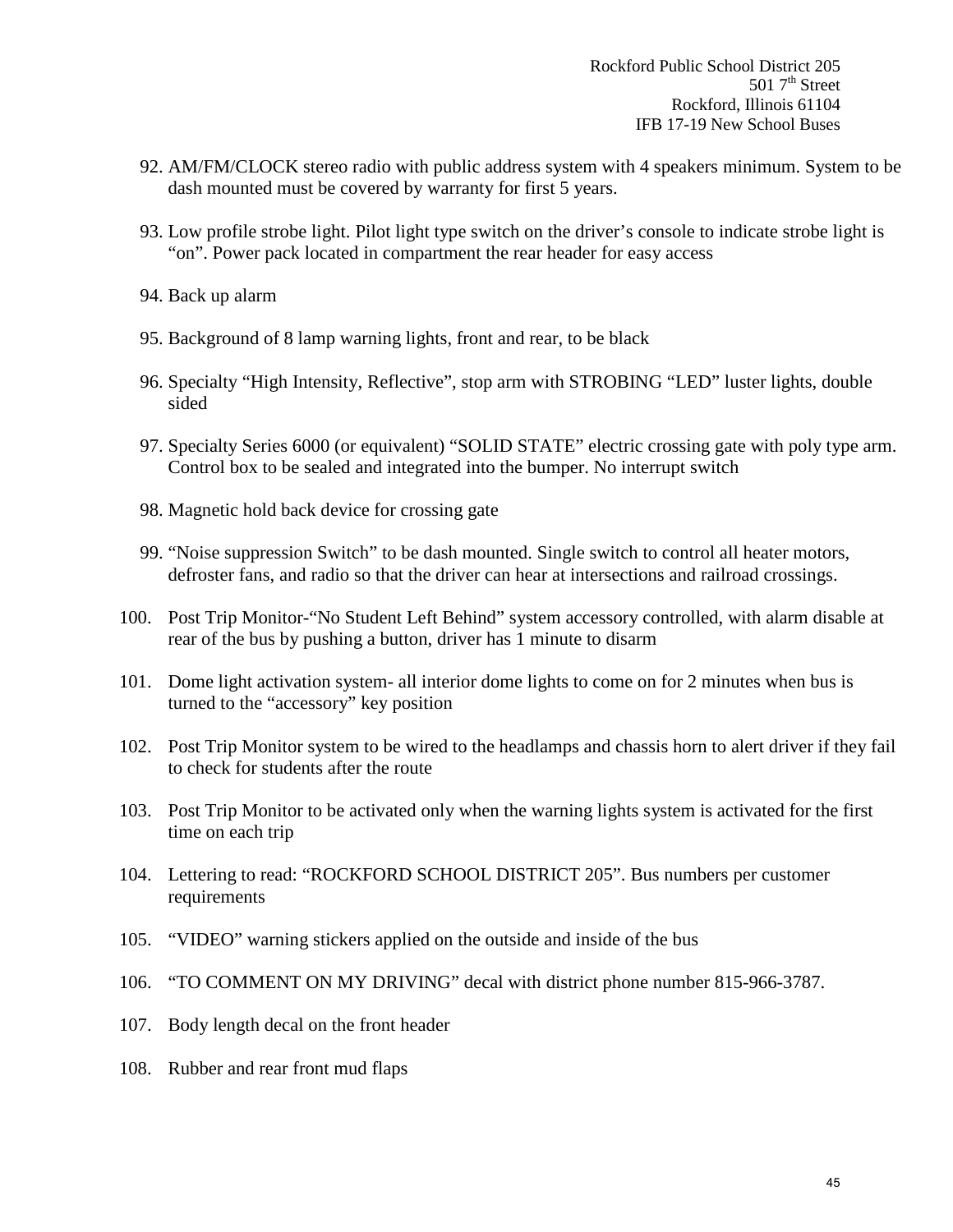- 109. Metal mudguards, fore and after rear wheels extending down to skirt
- 110. All 3M reflective tape (or equivalent) must be "High Intensity Fluorescent" diamond grade in lieu of regular "highly reflective" diamond grade. **Bidder must furnish sample with bid.**
- 111. All amber and red reflectors on the front, sides, and rear to be "High Intensity Fluorescent" grade reflective tape
- 112. 3M "High Intensity Fluorescent" reflective diamond grade tape (or equivalent) for the "SCHOOL BUS" signs front and rear
- 113. 3M "High Intensity Fluorescent" reflective diamond grade tape (or equivalent), 2" stripe down each side
- 114. 3M "High Intensity Fluorescent" reflective diamond grade tape (or equivalent) around the perimeter of the rear end
- 115. 3M "High Intensity Fluorescent" reflective diamond grade tape (or equivalent) around the perimeter of the rear emergency door
- 116. 3M "High Intensity Fluorescent" reflective diamond grade tape (or equivalent) around the perimeter of all roof hatches
- 117. 3M "High Intensity Fluorescent" reflective diamond grade tape (or equivalent) around the perimeter of all kick out windows
- 118. Exterior paint to be "National School Bus Yellow", polyurethane
- 119. Bus to have white roof beginning 5" above the window line with rounded corners
- 120. Two (2) Transpec Model 1975 roof hatches
- 121. Static roof vent in the drivers ceiling area
- 122. Two (2) rear tow hooks- left and right. Hooks to be mounted under rear bumper
- 123. Certificate holder- 9" x 6" minimum, envelope type or equivalent
- 124. Compartment over the windshield, 47" long single piece door, with lever type latches, nonlocking, centered over windshield
- 125. Complete legal equipment and certification as required by State of Illinois.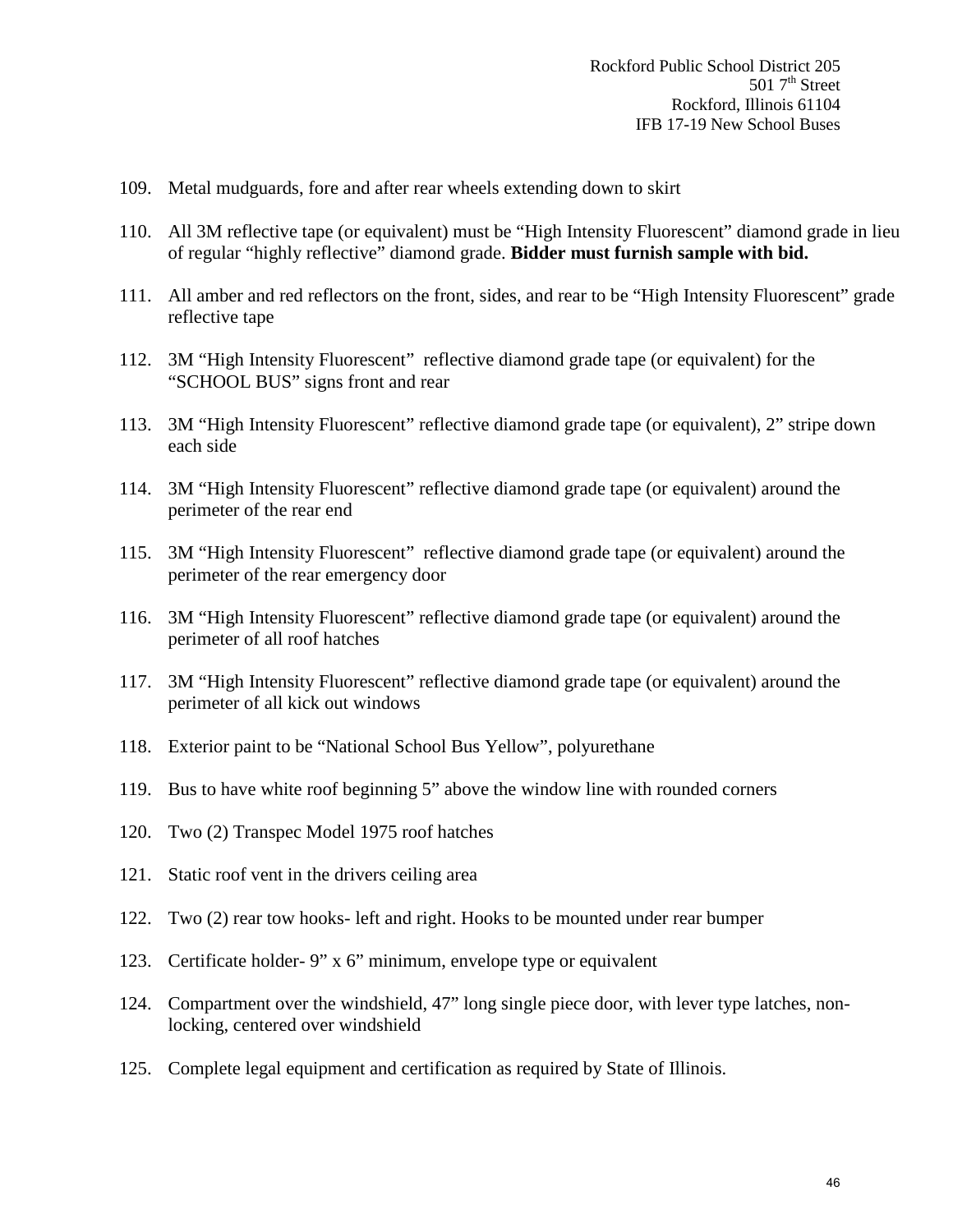- 126. First aid kit mounted to the front header
- 127. 5 lb. fire extinguisher minimum, mounted in drivers area mounted to a post secured to the floor
- 128. Triangle reflector kits to be secured off the floor to prevent damage. Kit to be mounted on a metal tray to the front barrier modesty panel
- 129. Pre-wiring for a video. Location to be in the exterior electrical access panel. Connections to be for power and grounding using a 20amp fuse protection. Must be labeled video.
- 130. Install a 247 Security, Solid State Zeus System, 4 channel 3 camera systems. 60 gig Solid State hard drive. Cameras mounted on bulkhead, windshield, and mid-body left side close to window pointing towards the rear. Install digital I-O cable to monitor brake lights, turn signals, etc. Must have a min. of 5 year warranty on all adjustments and components.
- 131. Pre-wiring for a 2 way radio. Location to be in the exterior electrical access panel. Connections to be for power and grounding using a 20amp fuse protection. Must be labeled 2-way radio.
- 132. Install a Kenwood two way radio NX800. Equipped with fleet sync and programmed to our specifications. Antenna to be roof mounted UHF unity gain antenna on NMO mount. Shut-off for the radio to be Comm-net DG200 with programmable delayed timer to be 30 minutes or less, must be installed before delivery of buses to district.
- 133. Install a Zonar V3 tracking unit and PTO monitoring ports. Include all hardware, software, training, support, and warranties from Zonar. Talk to Toby McGraw at Zonar to make sure all info and pricing for Rockford specifications and also provide ID numbers for Zonar GPS along with what bus the ID number matches before delivery to district.
- 134. Complete set of shop and service manuals and parts books, or on flash drive provided to district at time of delivery.
- 135. Service Information. Furnish locations, distance to the service location, and hours open for service for ENGINE, CHASSIS, TRANSMISSION, AND BODY.
- 136. 60 months/unlimited mile tow warranty. Warranty to cover the first \$275.00 for ALL service calls to the vehicle, to District's location, or towing to the nearest dealer for warrantable repairs on the *CHASSIS, ENGINE, AND BODY*. **Dealer to furnish copy of factory warranty.**
- 137. Include an EXTENDED 60 month/100,000 mile warranty on the CHASSIS, ELECTRICAL, and BODY. See specifications of the 5 year extended chassis and body warranty.
- 138. Include an EXTENDED 120 month/150,000- mile warranty on the CUMMINS ENGINE. See specifications of the 10- year extended engine warranty.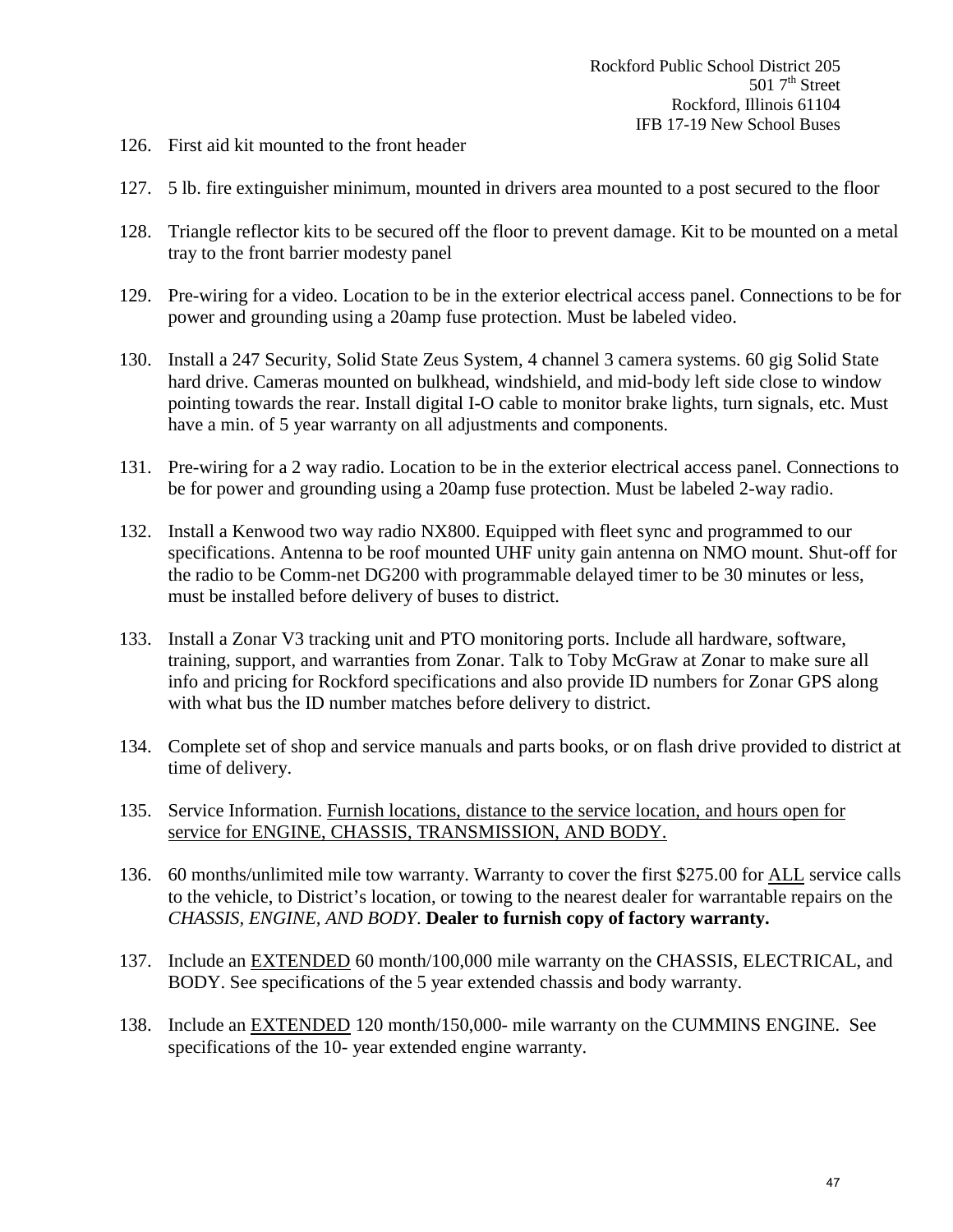- 139. All buses must meet All Federal and State of Illinois Safety Standards
- 140. Bus to include IL safety inspection sticker prior to delivery
- 141. Dealer to provide a 2 hours "train the trainer" class on the entire bus at the District's location. Handouts to be provided by the dealer.
- 142. Dealer to include original costs for title and license plates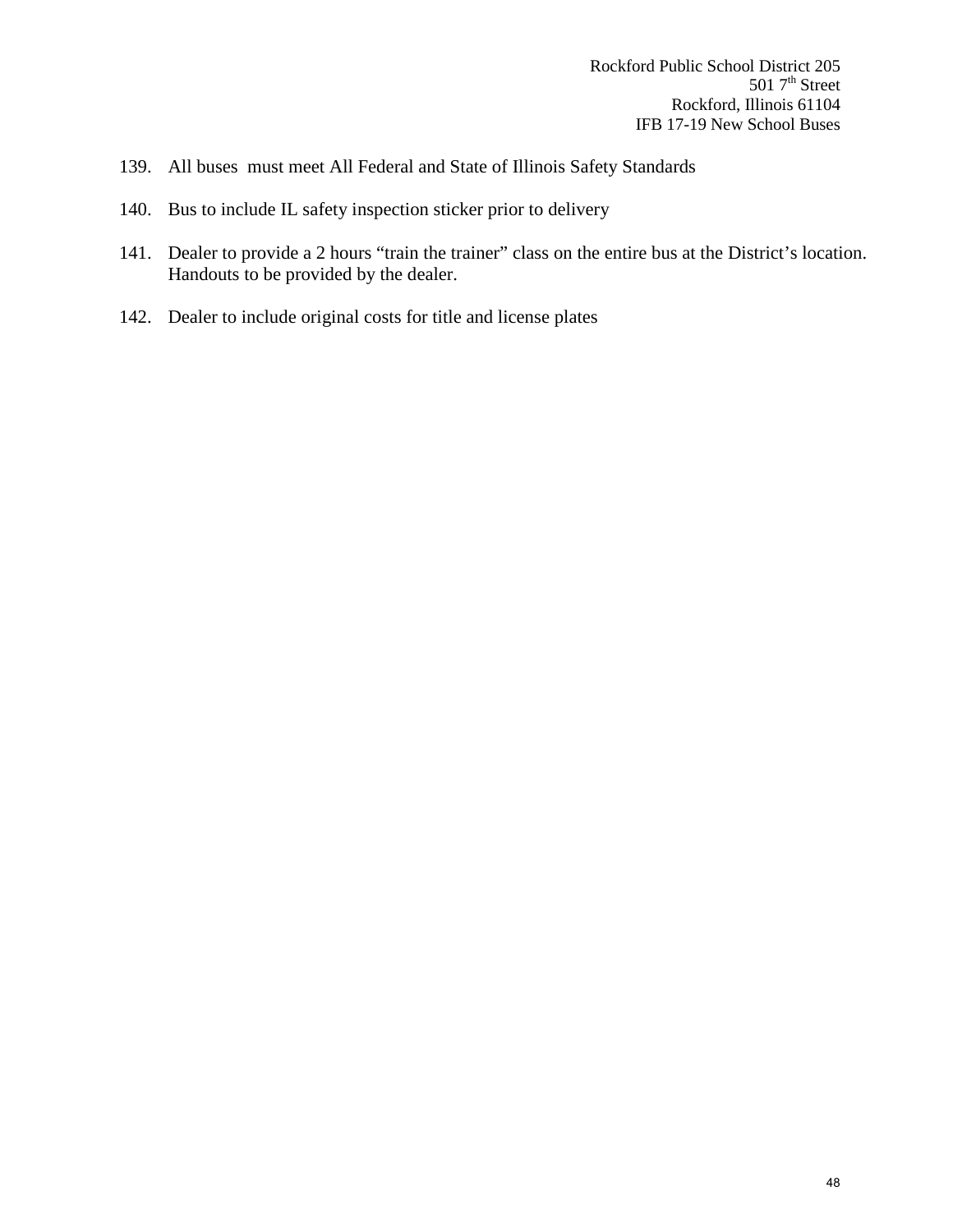Company Name:

#### **BID OFFER FORM**

#### **BID No. 17-19 New School Buses**

Offeror proposes to offer twenty-six (26) new school buses, twenty-two (22) new 71-passenger school buses, two (2) new 71-passenger school buses being field trip equipped buses with luggage racks, and two (2) new 50-passenger special needs bus (coach and chassis in accordance with all conditions and specifications, and further certify that the units will be delivered in compliance with any and all requirements governing Public Schools Transportation). In addition, complete Certificates of Origin on each vehicle be Federal, State, & Local guidelines, regualtions, and delivered and turned over to District officials upon delivery of any bus, completely unencumbered.

| Item No.                 | Qty                                | <b>Description</b>                            | <b>Unit Cost</b> | <b>Total Cost</b> |
|--------------------------|------------------------------------|-----------------------------------------------|------------------|-------------------|
| $\mathbf{1}$             | 22                                 | New Diesel Bus to Purchase                    | \$               | \$                |
| $\overline{c}$           | $\overline{2}$                     | New Field Trip Equipped Buses                 | \$               | \$                |
| 3                        | $\overline{2}$                     | Special Needs Bus                             | \$               | \$                |
| 4                        | N/A                                | Trade-Ins                                     | Trade-In Value   |                   |
| <b>Bus Number</b><br>101 | Year/Make/Model<br>2002/IC/RE 3000 | Engine/Cap./VIN<br>T444E/71/4DRBJABP02A947473 | \$               |                   |
| 102                      | 2002/IC/RE 3000                    | T444E/71/4DRBJABP22A947474                    | \$               |                   |
| 103                      | 2002/IC/RE 3000                    | T444E/71/4DRBJABP42A947475                    | \$               |                   |
| 104                      | 2002/IC/RE 3000                    | T444E/71/4DRBJABP62A947476                    | \$               |                   |
| 105                      | 2002/IC/RE 3000                    | T444E/71/4DRBJABP82A947477                    | \$               |                   |
| 106                      | 2002/IC/RE 3000                    | T444E/71/4DRBJABPX2A947478                    | \$               |                   |
| 107                      | 2002/IC/RE 3000                    | T444E/71/4DRBJABP12A947479                    | \$               |                   |
| 201                      | 2004/IC/RE 200                     | T444E/72/4DRBJABPX4A960752                    | \$               |                   |
| 202                      | 2004/IC/RE 200                     | T444E/72/4DRBJABP14A960753                    | \$               |                   |
| 203                      | 2004/IC/RE 200                     | T444E/72/4DRBJABP34A960754                    | \$               |                   |
| 204                      | 2004/IC/RE 200                     | T444E/72/4DRBJABP54A960755                    | \$               |                   |
| 205                      | 2004/IC/RE 200                     | T444E/72/4DRBJABP74A960756                    | \$               |                   |
| 206                      | 2004/IC/RE 200                     | T444E/72/4DRBJABP94A960757                    | \$               |                   |
| 208                      | 2004/IC/RE 200                     | T444E/72/4DRBJABP24A960759                    | \$               |                   |
| 210                      | 2004/IC/RE 200                     | T444E/72/4DRBJABP04A960761                    | \$               |                   |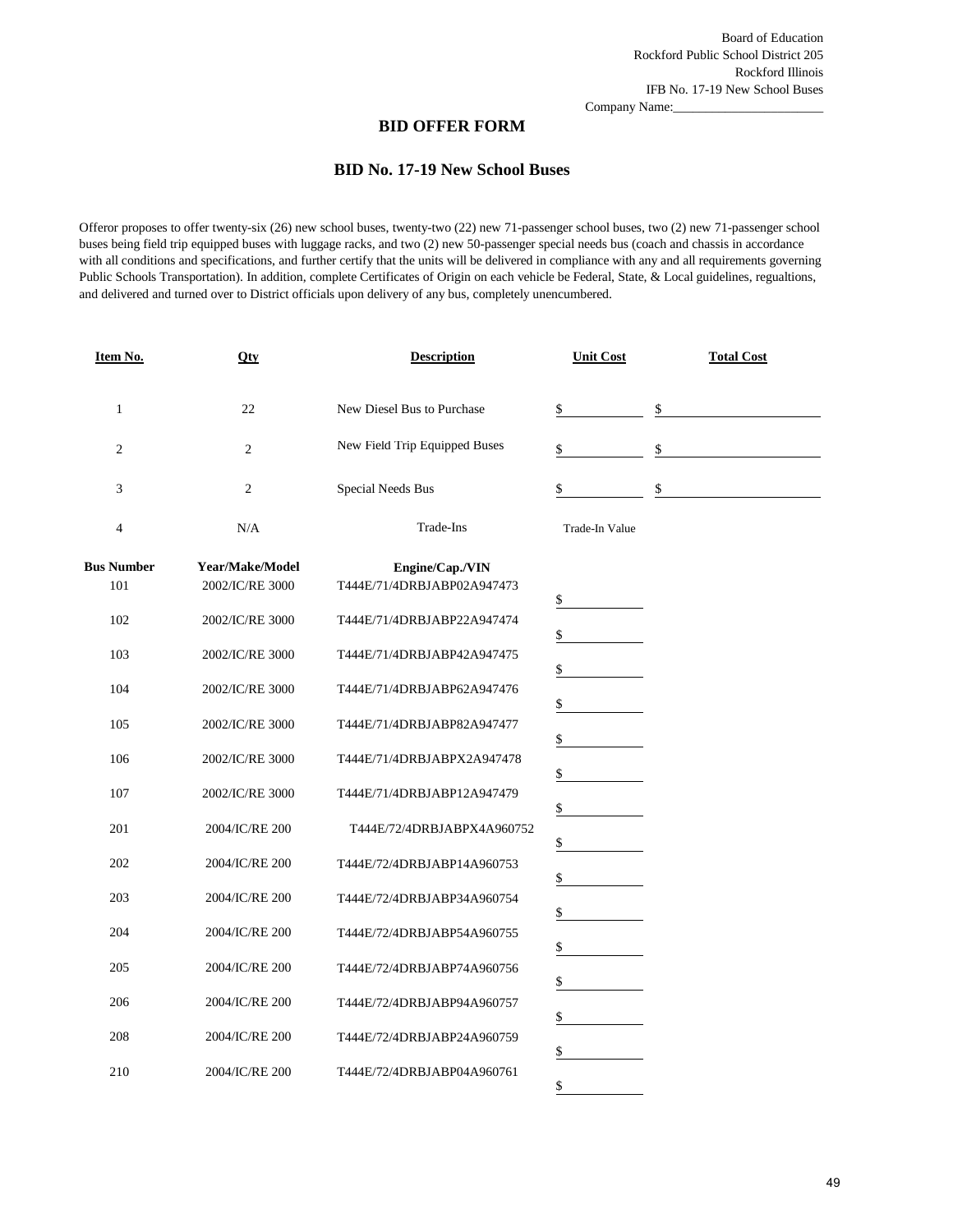Board of Education Rockford Public School District 205 Rockford Illinois IFB No. 17-19 New School Buses

|                   |                                                 |                                                                                         | Company Name: |           |  |
|-------------------|-------------------------------------------------|-----------------------------------------------------------------------------------------|---------------|-----------|--|
| <b>Bus Number</b> | Year/Make/Model                                 | <b>BID OFFER FORM</b><br>Engine/Cap./VIN                                                |               |           |  |
| 211               | 2004/IC/RE 200                                  | T444E/72/4DRBJABP24A960762                                                              | \$            |           |  |
| 212               | 2004/IC/RE 200                                  | T444E/72/4DRBJABP44A960763                                                              | \$            |           |  |
| 213               | 2004/IC/RE 200                                  | T444E/72/4DRBJABP64A960764                                                              | \$            |           |  |
| 214               | 2004/IC/RE 200                                  | T444E/72/4DRBJABP84A960765                                                              | \$            |           |  |
| 215               | 2004/IC/RE 200                                  | T444E/72/4DRBJABPX4A960766                                                              | \$            |           |  |
| 216               | 2004/IC/RE 200                                  | T444E/72/4DRBJABP14A960767                                                              | \$            |           |  |
| 217               | 2004/IC/RE 200                                  | T444E/72/4DRBJABP34A960768                                                              | \$            |           |  |
| 218               | 2004/IC/RE 200                                  | T444E/72/4DRBJABP54A960769                                                              | \$            |           |  |
| 220               | 2004/IC/RE 200                                  | T444E/72/4DRBJABP34A960771                                                              | \$            |           |  |
| 225               | 2004/IC/RE 200                                  | T44E/72/4DRBJABP24A960776<br>T444E/39+3/4DRBJABP84A960779                               | \$            | Seat belt |  |
| 228<br>875        | 2004/IC/RE 200<br>2000/IC/RE 3000               | T444E/72/1HVBJABP7YA932279                                                              | \$            | Lift bus  |  |
| 877               | 2000/IC/RE 3000                                 | T444E/39+3/1HVBJABP9YA932297                                                            | \$            | Seat belt |  |
| 885               | 2000/IC/RE 3000                                 | T444E/72/1HVBJABP0YA932012                                                              | \$            | Lift bus  |  |
| 889               | 2000/IC/RE 3000                                 | T444E/72/ 1HVBJABP8YA932016                                                             | \$            |           |  |
|                   |                                                 |                                                                                         | \$            |           |  |
| 5                 | $\mathbf{1}$                                    | Delivery Charge                                                                         | \$            | \$        |  |
|                   |                                                 | Grand Total §                                                                           |               | \$        |  |
|                   | specifications are met, if not list exceptions. | Confirm that all statement of extended chassis, body, and electrical warranty/guarantee | Yes           | No        |  |
|                   |                                                 |                                                                                         |               |           |  |
|                   |                                                 |                                                                                         |               |           |  |
|                   |                                                 | Confirm that all minimum chassis specifications 1-65 are met, if not list exceptions.   | Yes           | No        |  |
|                   |                                                 |                                                                                         |               |           |  |
|                   |                                                 |                                                                                         |               |           |  |